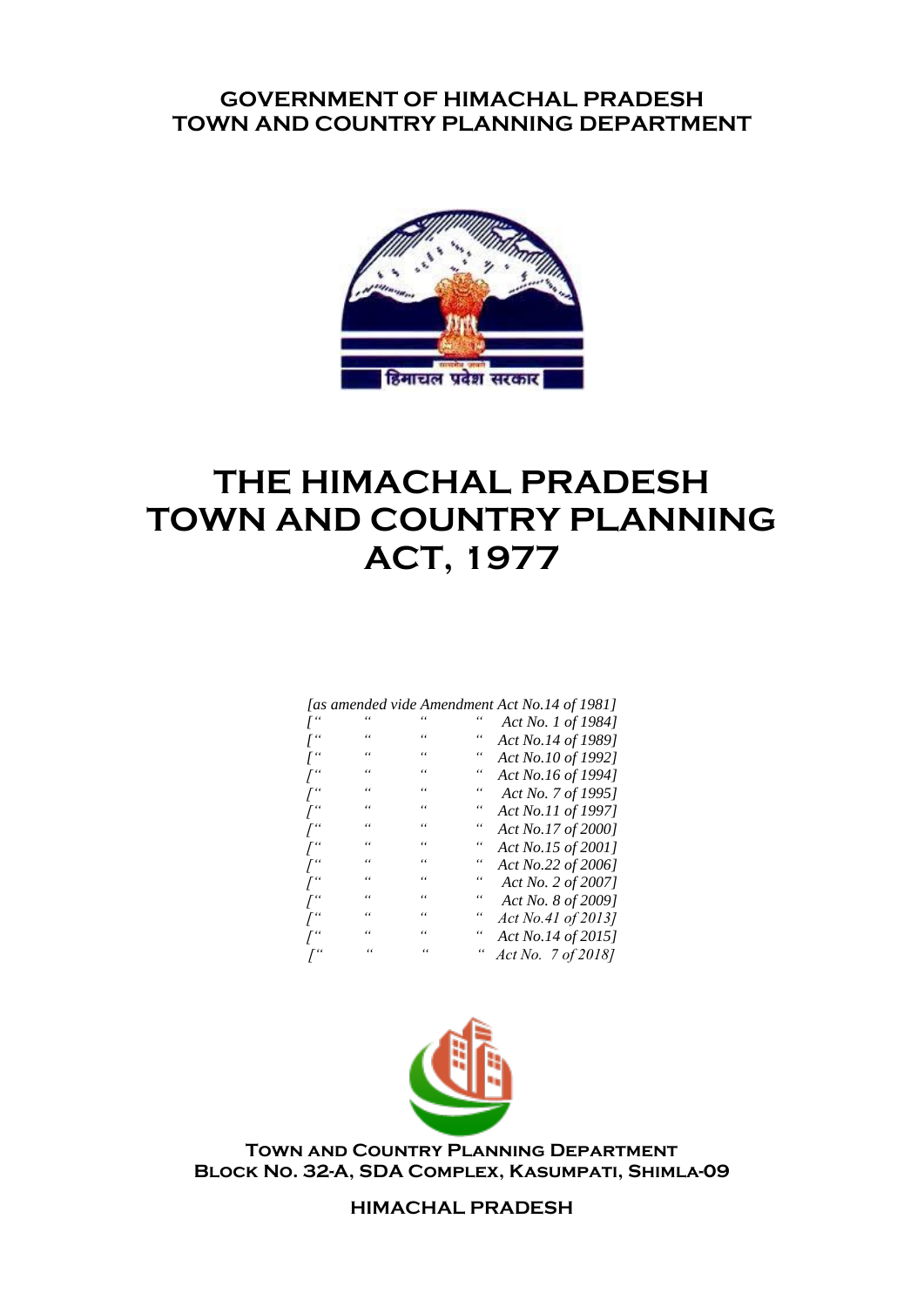…[Intentionally left blank]…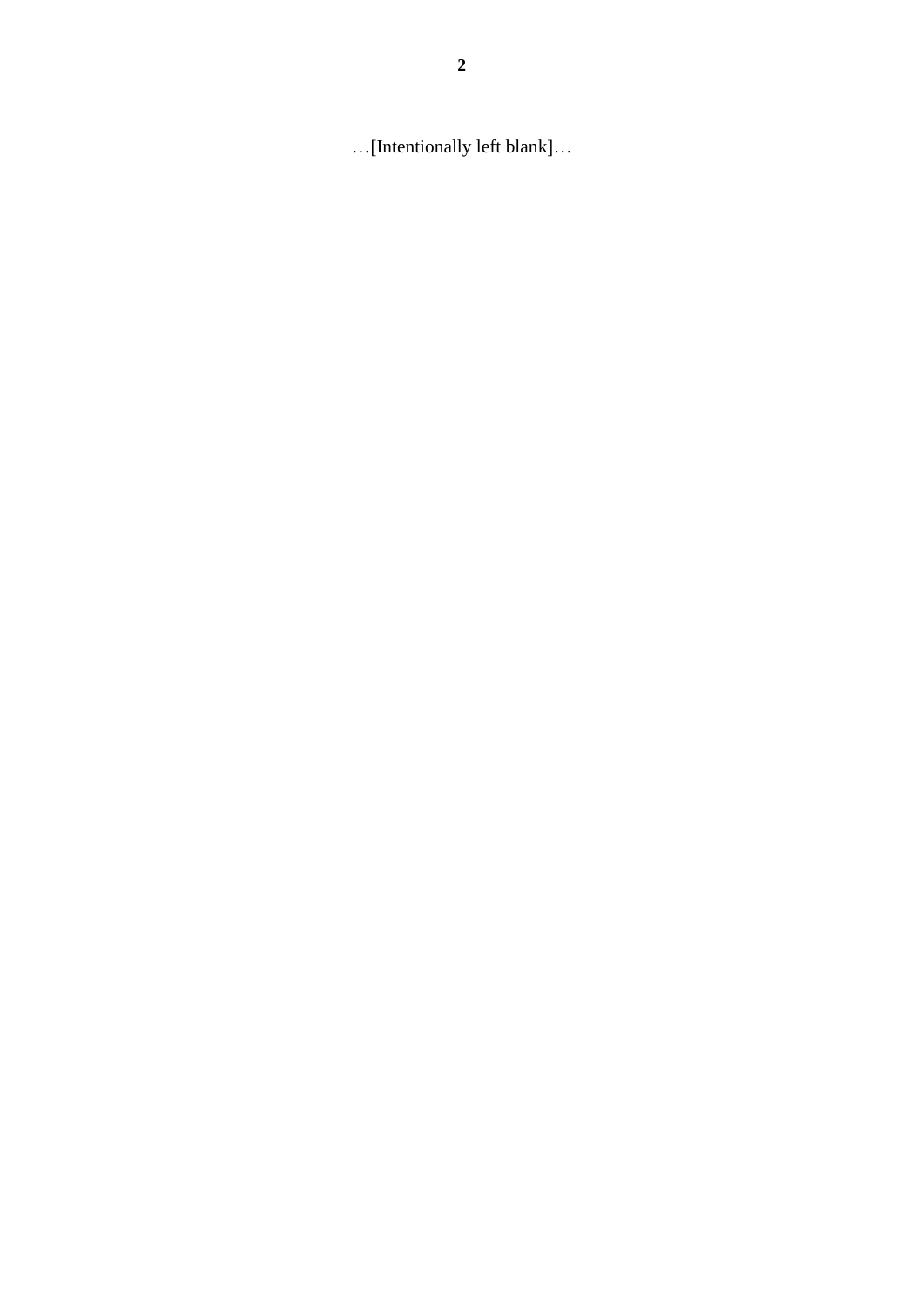### **THE HIMACHAL PRADESH TOWN AND COUNTRY PLANNING ACT, 1977**

### AN

### **ACT**

*to make provision for planning and development and use of land; to make better provision for the preparation of development plans and sectoral plans with a view to ensuring that town planning schemes are made in a proper manner and their execution is made effective to constitute the Town and Country Development Authority for proper implementation of town and country development plan, to provide for the development and administration of special areas through the Special Area Development Authority\*, to make provision for the compulsory acquisition of land required for the purpose of the development plans and for purposes connected with the matters aforesaid.*

BE it enacted by the Himachal Pradesh Legislative Assembly in the Twentyeighth year of the Republic of India as follows:-

### **CHAPTER-I**

### **PRELIMINARY**

1. (1) This Act may be called the Himachal Pradesh Town and Country Planning Act, Short title, 1977.

extent, commencement and application

- (2) It extends to the whole of the State of Himachal Pradesh.
- (3) It shall come into force on such date as the State Government may, by notification, appoint and different dates may be appointed for different areas and for different provisions of this Act.
- **\*\***(3A) It shall apply to a real estate project proposed to be developed on an area of more than  $2500 \text{ M}^2$  for plotting or plotting and construction of apartment or any other building or buildings having more than eight apartments for the purpose of selling outside the notified planning areas or special areas constituted under this Act and such areas shall be deemed to be planning areas.
	- (4) Nothing in this Act shall apply to-
		- (a) lands comprised within cantonment under the Cantonments Act, 1924;
		- (b) lands, owned, hired or requisitioned by the Central Government for the purpose of naval, military and air force works;
		- (c) lands under the control of railway administration of the purpose of construction and maintenance of works under Chapter-III of the Indian Railways Act, 1890; and
		- (d) Lands owned by any department of the Central Government where operational constructions are going on.

2 of 1924

9 of 1890

Act published in Rajpatra-Extraordinary, dated the 30<sup>th</sup> September, 1977 *vide* Law Department Notification No. LLR-D(6)5/77, dated the 22<sup>nd</sup> September, 1977.

<sup>\*</sup> As amended *vide* Himachal Pradesh Town and Country Planning (Amendment) Act 2015 (Act No.14 of 2015).

<sup>\*\*</sup> As amended *vide* Himachal Pradesh Town and Country Planning (Amendment) Act 2018 (Act No.7 of 2018).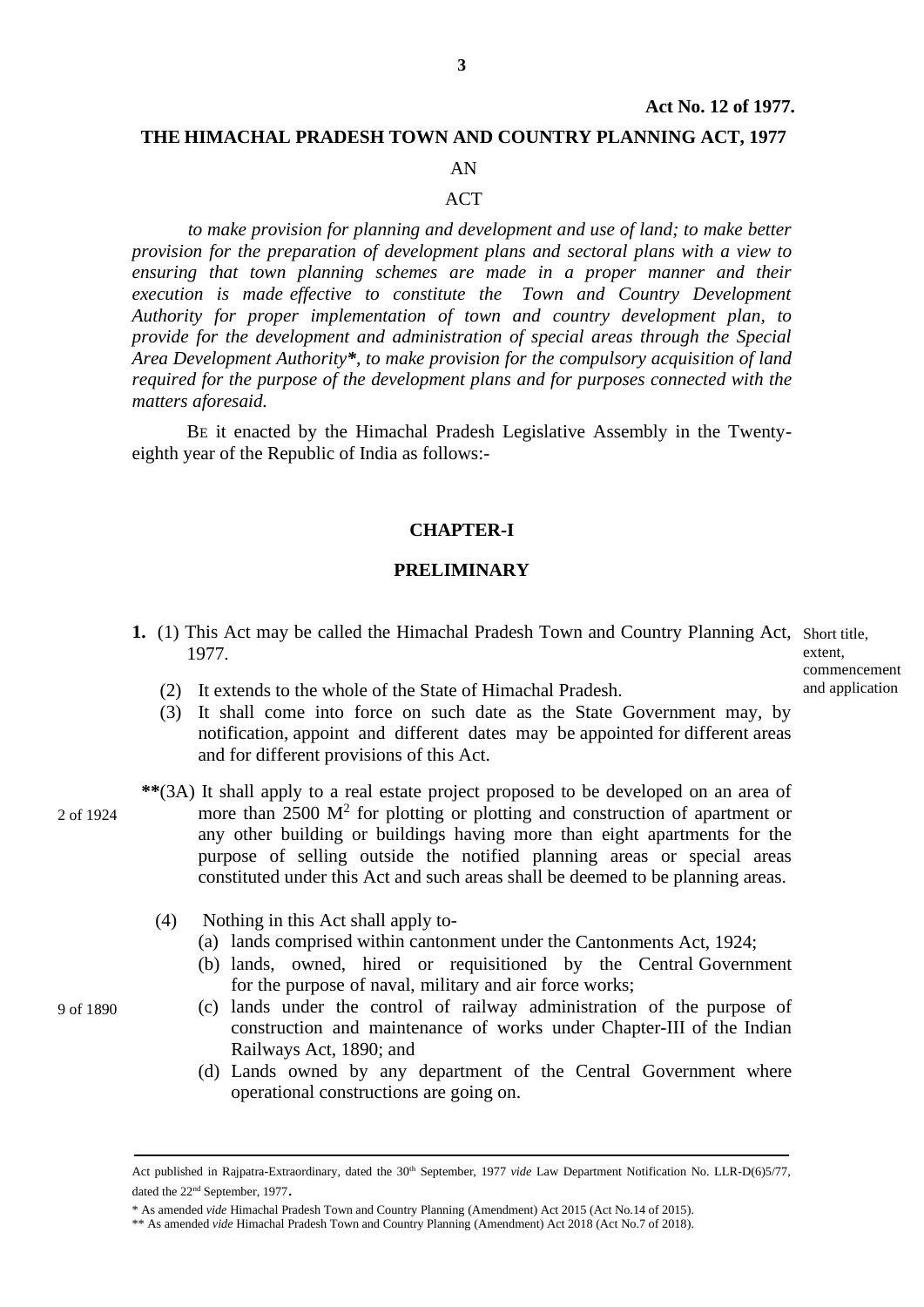### **2. In this Act, unless the context otherwise requires,-** Definitions

- (a) **"agriculture"** includes horticulture, farming, raising of annual or periodical crops, fruits, vegetables, flowers, grass, fodder, trees or any kind of cultivation of soil, the reserving of land for fodder, grazing or thatching areas, breeding and keeping of livestock including cattle, horses, donkeys, mules, pigs, breeding of fish and keeping of bees, and the use of land ancillary to the farming of land, but does not include-
	- (i) keeping of cattle purely for the purpose of milking and selling the milk and milk products,
	- (ii) a garden which is an appendage of buildings, and the expression "agricultural" shall be construed accordingly;
- (b) **"amenity"** includes roads and streets water and electric supply open spaces, parks, recreational area, natural feature, play grounds, street lighting, drainage sewerage and other utilities, services and conveniences;
- **\***(c) **"building"** includes any structure or erection, or part of a structure or erection, which is intended to be used for residential, industrial, commercial or other purposes, whether in actual use or not.
	- (d) **"building operation"** includes-
		- (i) erection or re-erection of a building or any part thereof;
		- (ii) roofing or re-roofing of any part of building or an open space;
		- (iii) any material alteration or enlargement of a building;
		- (iv) any such alteration of a building as is likely to alter its drainage or sanitary arrangements, or materially affect its security;
		- (v) the construction of door opening on any street or land not belonging to the owner;
	- (e) **"commercial use"** means the use of any land or building or part thereof for the purpose of carrying on any trade, business or profession or sale or exchange of goods of any type whatsoever and includes running of with a view to make profit hospitals, nursing homes, infirmaries, educational institutions, hostels, restaurants and boarding houses not being attached to any educational institution, sarais and also includes the use of any land or building for storage of goods or as buildings for storage of goods or as an office whether attached to any industry or otherwise;
	- (f) **"court"** means the principal civil court of original jurisdiction in the district;
	- (g) **"development"** with its grammatical variations means the carrying out of a building, engineering, mining or other operations in, on, over or under land, or the making of any material change in any building or land or in the use of either, and includes sub-division of any land;
	- (h) **"development plan"** meansinterimdevelopment plan or development plan prepared under this Act;
	- (i) **"director"** means the Director of Town and Country Planning appointed under this Act;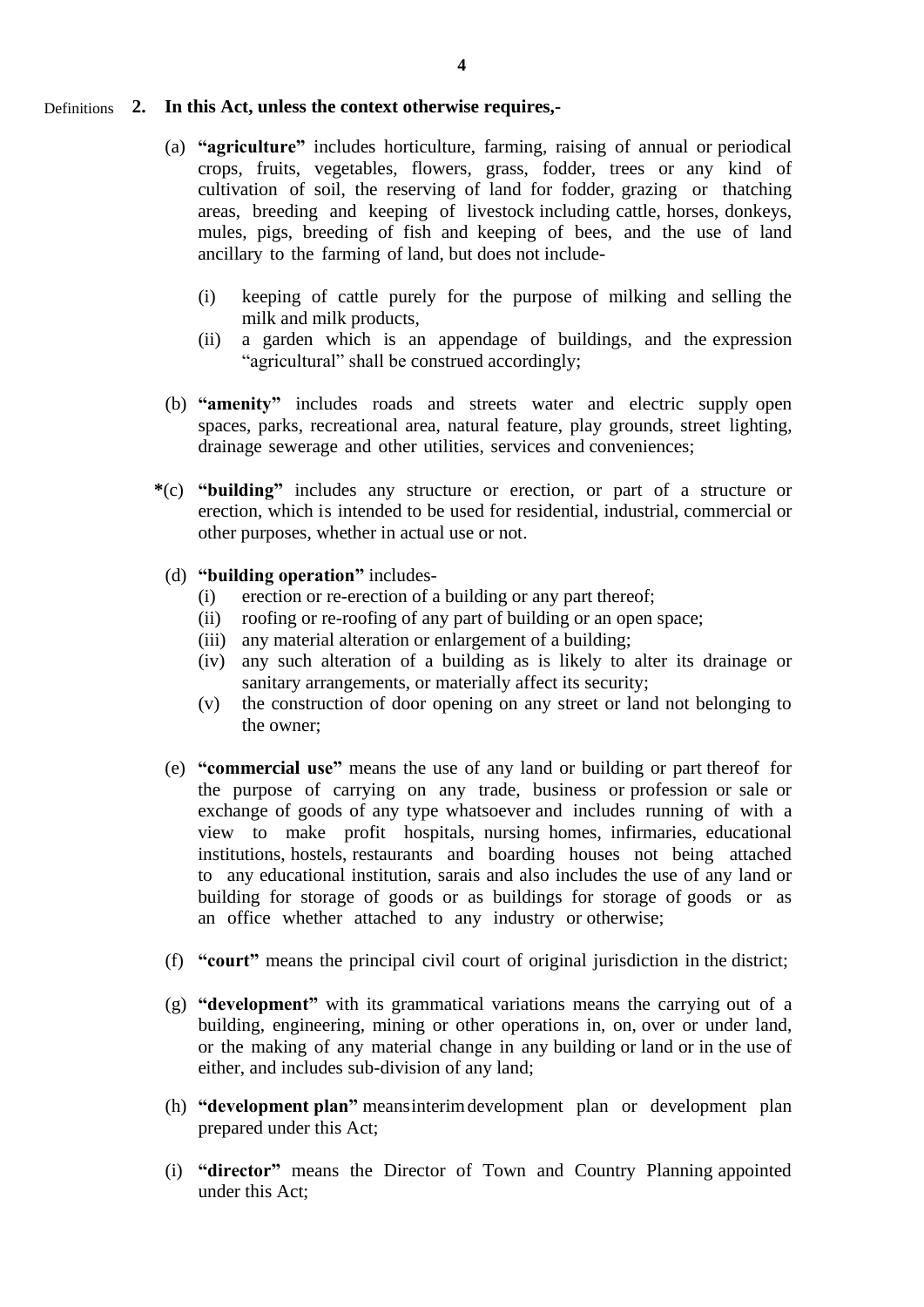- (j) **"existing land use map"** means a map indicating the use to which lands in any specified area are put at the time of preparing the map, and includes the register prepared, with the map giving details of land-use.
- (k) **"land"** includes benefits to arise out of land and things attached to the earth or permanently fastened to anything attached to the earth;
- \*\*(ka) **"local authority"** means a Municipal Corporation constituted under section 3 of the Himachal Pradesh Municipal Corporation Act, 1994 (12 of 1994) or a Municipal Council or a Nagar Panchayat constituted under section 3 of the Himachal Pradesh Municipal Act, 1994 (13 of 1994) or the Panchayati Raj Institutions constituted under the Himachal Pradesh Panchayati Raj Act, 1994 (4 of 1994) or the Cantonment Board or any other authority notified by the State Government for the purpose of this Act;
	- (l) **"member"** means a member of a Town and Country Development Authority or a Special Area Development Authority, as the case may be, and includes a Chairman thereof;

### (m) **"occupier" includes-**

(i) a tenant,

l.

- (ii) an owner in occupation of or otherwise using his land,
- (iii) rent free tenant,
- (iv) a licensee, and
- (v) any person liable to pay to the owner, damages for the use and occupation of the land;
- \*\*(ma) **"natural hazards"** means probability of occurrence, within a specified period of time in a given area, of a potentially damaging natural phenomenon;

### \*\*(maa) **"natural hazard prone areas"** means areas likely to have,-

- (i) moderate to very high damage risk zone of earthquakes; or
- (ii) significant flow or inundation; or
- (iii) landslide potential or proneness; or
- (iv) one or more of these hazards;
- (n) **"owner"** includes a mortgagee in possession, a person who for the time being is receiving or is entitled to receive, or has received, the rent or premium for any land whether on his own account or on behalf of or for the further benefit of any other person or as an agent, trustee, guardian or receiver for any other person or for religious or charitable institutions or who would receive the rent or be entitled to receive the rent or premium if the land were to be let and includes a head of a Government department, General Manager of a Railway and the **\*"**Chief Administrator by whatever name designated, or a local authority, statutory authority, company, corporation or undertaking in respect of properties under their control;
- \*\*(na) **"person"** includes company, firm, co-operative society, joint family and incorporated body of persons;

<sup>\*</sup>As amended *vide* Himachal Pradesh Town and Country Planning (Amendment) Act 1995 (Act No. 7 of 1995)

<sup>\*\*</sup> As amended *vide* Himachal Pradesh Town and Country Planning (Amendment) Act 2018 (Act No. 7 of 2018)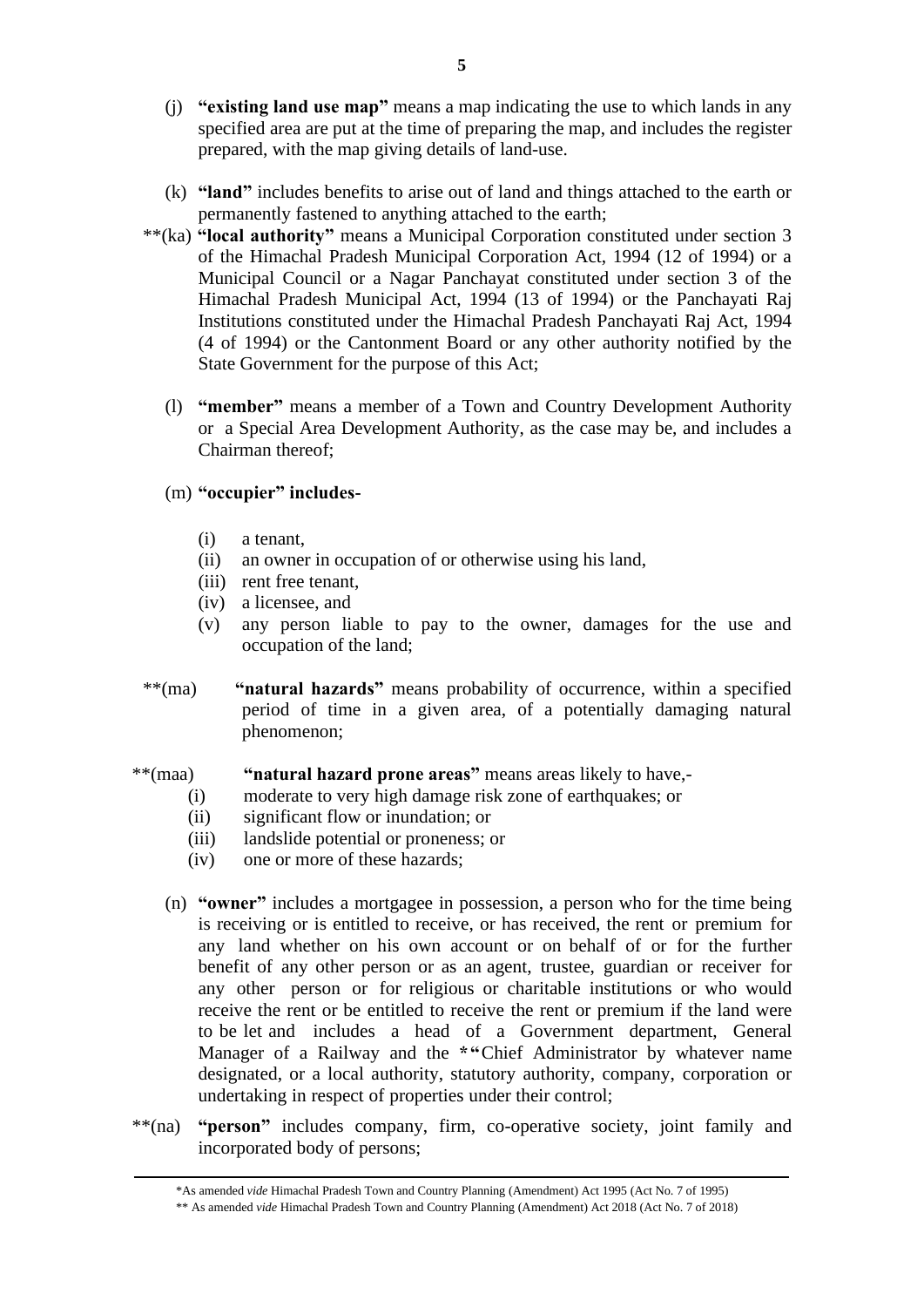- (o) **"planning area"** means any area declared to be planning area under this Act;
- \*(oa) **"prescribed"** means prescribed by the rules made under this Act;
- (p) **"region"** means any area established to be a region under this Act;
- (q) **"regional plan"** means a plan for the region prepared under this Act and approved by the State Government;
- \*(qa) **"registered private professional"** means the professional registered with the competent authority in the manner, as may be prescribed;
- (r) **"sector"** means any sector of a planning area for which, under the development plan, a detailed sectoral plan is prepared;
- (s) **"slum area"** means any predominantly residential area, where the dwellings which by reason of dilapidation, overcrowding, faulty arrangement design, lack of ventilation, light or sanitary facilities or any combination of these factors are detrimental to safety, health or moral and which is defined by a development plan as a slum area;
- (t) **"Special area"** means a special area designated as such under section 66;
- (u) **"Special Area Development Authority"** means an authority constituted under section 67;
- (v) **"Town Development Scheme"** means a scheme prepared for the implementation of the provisions of a development plan by the Town and Country Development Authority; and
- (w) **"Town and Country Development Authority"** means an authority established under section 40.

### **CHAPTER-II**

### **DIRECTOR OF**

## **TOWN AND COUNTRY PLANNING**

- **3.** (1) After the commencement of this Act the State Government shall by notification Director in the Official Gazette, appoint an officer for the purpose of carrying out function assigned to him under this Act, as the Director of Town and Country Planning for the State and may appoint such other categories of officers as it may deem fit.
	- and other officers
	- (2) The Director shall exercise such powers and perform such duties as are conferred or imposed upon him by or under this Act and the officers appointed to assist the Director shall, within such area as the State Government may specify, exercise such powers and perform such duties conferred and imposed on the Director by or under this Act as the State Government may, by special or general order, direct.
	- (3) The officers appointed to assist the Director shall be subordinate to him and shall work under his guidance, supervision and control.

\*As amended *vide* Himachal Pradesh Town and Country Planning (Amendment) Act 2018 (Act No. 7 of 2018)

 $\overline{a}$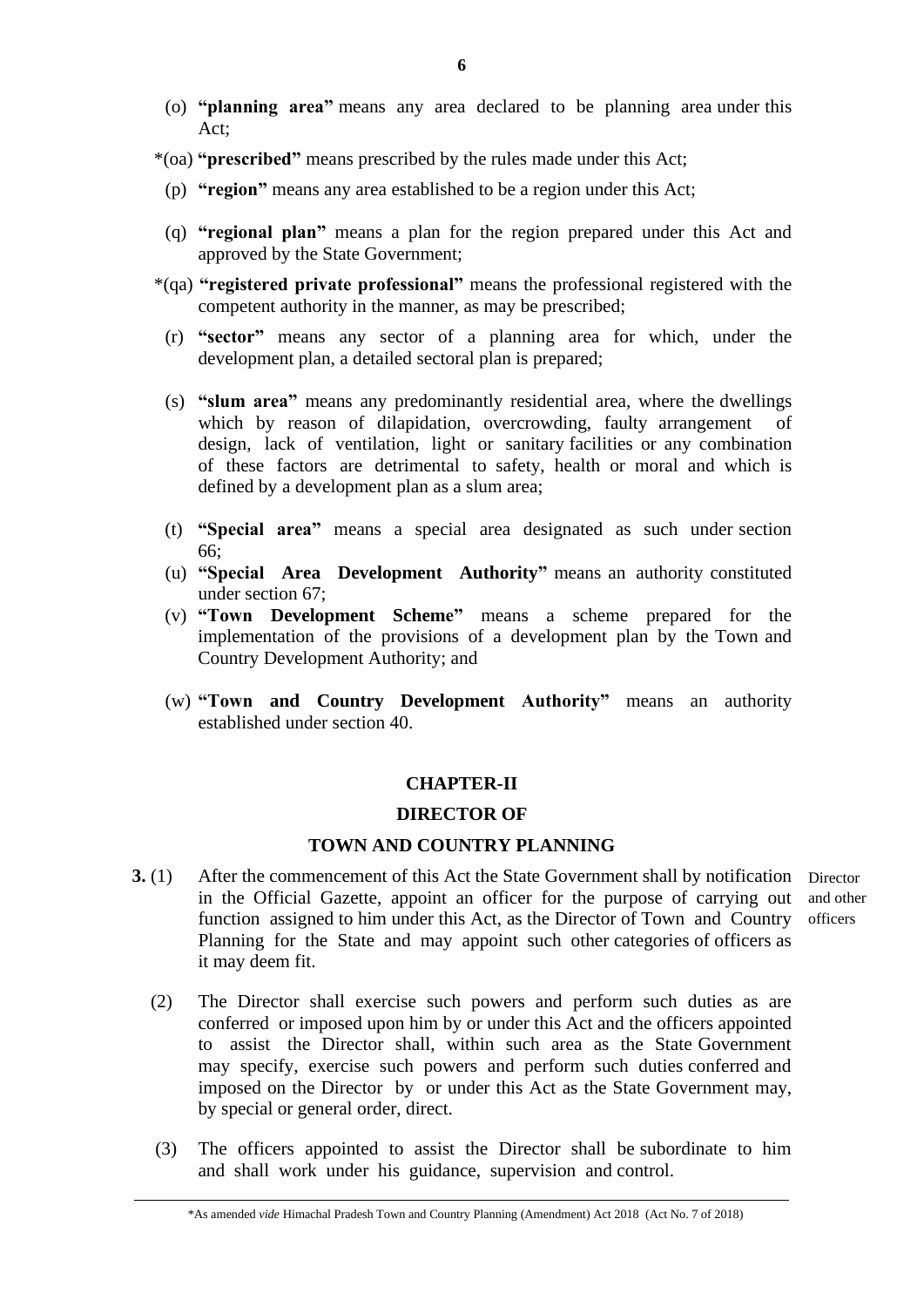### **CHAPTER-III**

## **REGIONAL PLANNING**

**4**. (1) The State Government may, by notification,- Establishment of Regions

- (a) declare any area in the State to be a region for the purposes of this Act;
- (b) define the limits of such area; and
- (c) specify the name by which such region shall be known.
- (2) The State Government may, by notification, alter the name of any such region and on such alteration, any reference in any law or instrument or other documents to the region shall be deemed to be a reference to the region as re-named unless expressly otherwise provided or the context so requires.
- (3) The State Government may, by notification,-
	- (a) alter the limits of a region so as to include therein or exclude there from such area as may be specified in the notification;
	- (b) amalgamate two or more regions so as to form one region;
	- (c) divide any region into two or more region; or
	- (d) declare that the whole or part of the area comprising a region shall cease to be a region or part thereof.
- **5.** Subject to the provisions of this Act and the rules made there under, it shall be the duty of the Director:- Director<sub>to</sub>

prepare regional plan

- (i) to carry out a survey of the regions;
- \*(ii) to prepare an existing land use map indicating the natural hazard proneness of the area; and
- \*(iii) to prepare a regional plan keeping in view the regulation for land use zoning for natural hazard prone area.
- **6.** (1) The Director shall, with a view to prepare the existing land use map, and other maps as are necessary for the purpose of regional plan,- Survey
	- (a) carry out such surveys as may be necessary;
	- (b) obtain from any department of Government and any local authority such maps, survey reports and land records as may be necessary for the purpose.
	- (2) It shall be the duty of every Government department and local authority to furnish, as soon as may be possible maps, reports and record, as may be required by the Director.
- **7.** The regional plan shall indicate the manner in which land in the region should be used, the phasing of development, the net work of communications and transport, the proposals for conservation and development of natural resources, and in particular :- Contents of regional plan

<sup>\*</sup> As amended vide Himachal Pradesh Town and Country Planning (Amendment) Act 2013 (Act No.41 of 2013)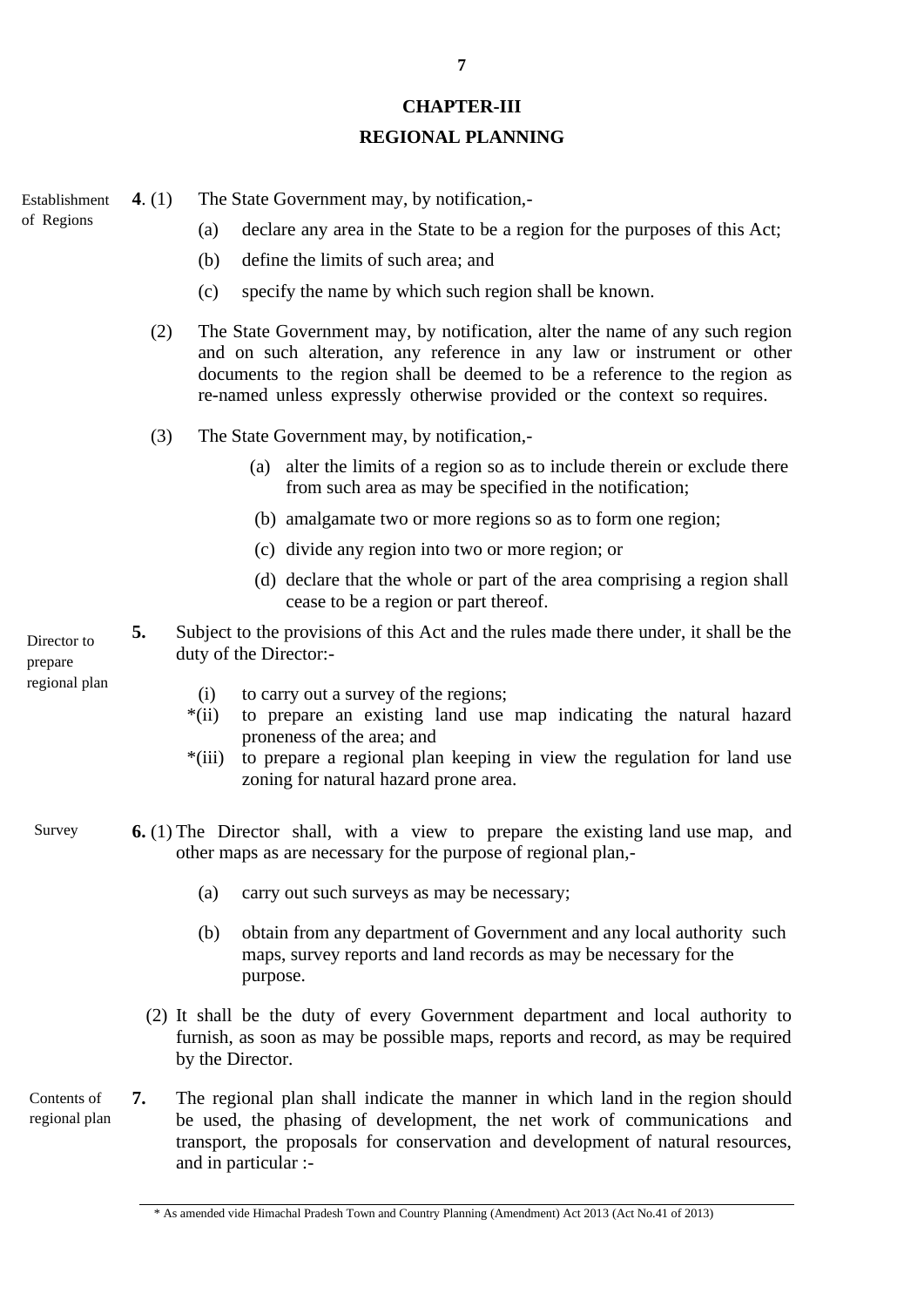- (a) allocation of land to such purposes as residential, industrial, agricultural or as forests or for mineral exploitation;
- (b) reservation of open spaces for recreational purposes, gardens, tree belts, and animal sanctuaries;
- (c) access or development of transport and communication facilities such as roads, railways, water ways, and the allocation and development of airports;
- (d) requirements and suggestions for development of public utilities such as water supply, drainage and electricity;
- (e) allocation of areas to be developed as "Special Areas" wherein new towns, townships, large industrial estates or any other type of large development projects may be established;
- (f) landscaping and the preservation of areas in their natural state;
- (g) measures relating to the prevention of erosion, including rejuvenation of forest areas;
- (h) proposals relating to irrigation, water supply or flood control works.
- **8**.(1) After preparation of the existing land use map, the Director shall cause to be prepared a draft regional plan and publish it by making a copy thereof available for inspection and publishing a notice in such form and manner as may be prescribed inviting objections and suggestions from any person with respect to the draft plan before such date as may be specified in the notice, such date not being earlier than sixty days from the publication of the notice. Such notice shall specify in regard to the draft plan the following particulars, namely:-
	- Preparation of regional plans

- (a) the existing land use map and the narrative report thereon;
- (b) a narrative report supported by necessary map and charts explaining the provisions of the draft plan;
- (c) a notice indicating the priorities assigned to works included in the draft plan and the phasing of the program of development as such;
- (d) a notice on the role being assigned to different departments of Government the Town and Country Development Authorities, the Special Area Development Authorities, and the Local Authorities in the enforcement and implementation of draft plan.
- (2) The Director shall consider all the objections and suggestions received by him within the period specified in the notice under sub-section (1) and shall, after giving a reasonable opportunity to all persons affected thereby of being heard, prepare the regional plan containing such modifications, if any, as he considers necessary and submit it to the State Government for approval together with all connected documents, plans, maps and charts.
- **9.**(1) The State Government may approve the draft regional plan submitted under section 8 with or without modification or reject or return the same to the Director for reconsideration. Finalisation of regional plan.
	- (2) Immediately after the draft regional plan is approved under sub- section (1) the State Government shall publish in such manner, as may be prescribed, a notice stating that the regional plan has been approved and mentioning a place where a copy of the plan may be inspected at all reasonable hours and shall specify therein a date on which the regional plan shall come into operation:

**8**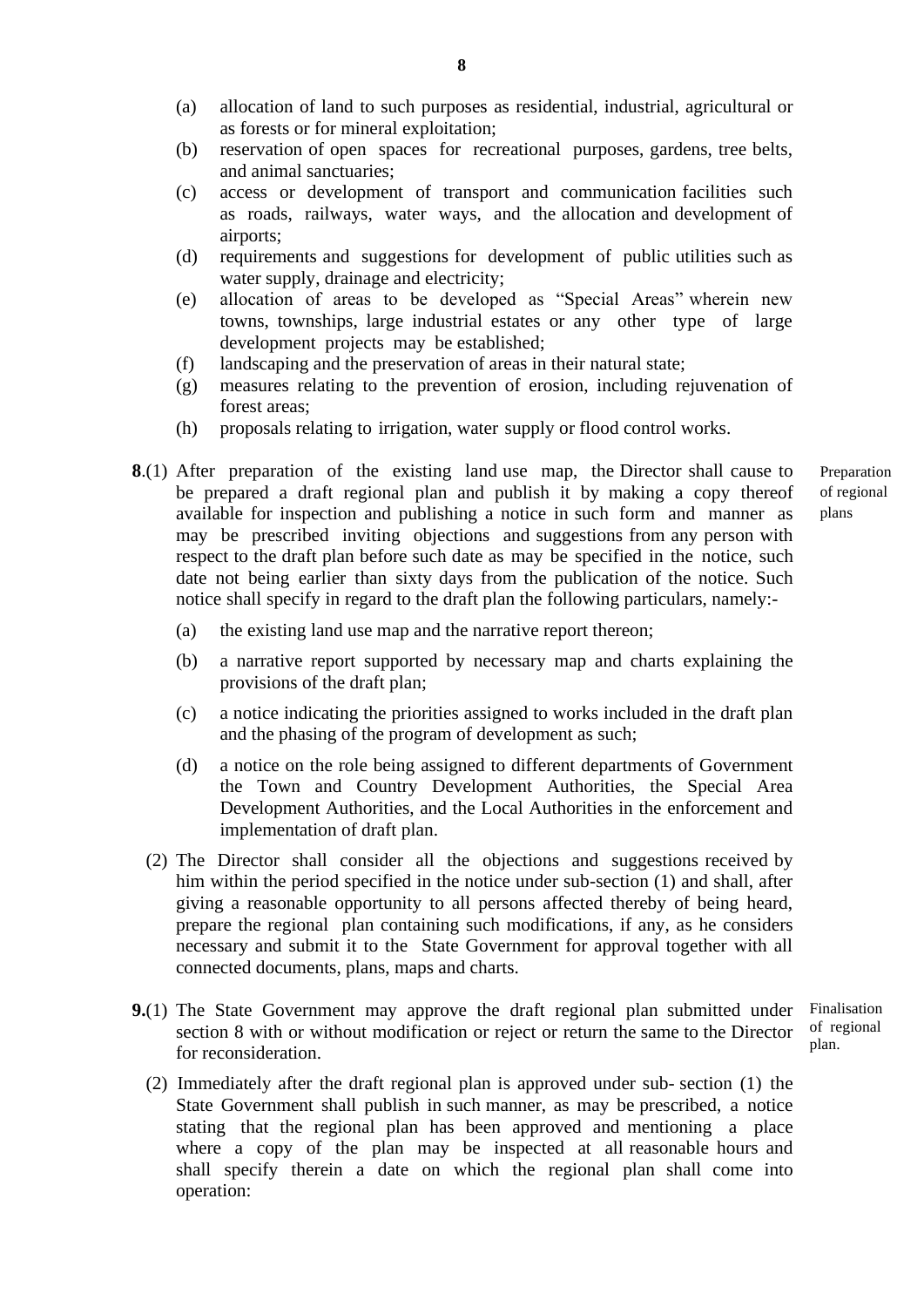Provided that where the State Government approves the draft regional plan with modifications, it shall not be published, unless the State Government having published such modifications in the Official Gazette along with a notice inviting objections and suggestions thereon, within a period of not less than thirty days from the date of publication of such notice have considered the objections and suggestions after giving a reasonable opportunity of being heard to persons affected thereby.

- **10.**(1)Notwithstanding anything contained in any other law for the time being in force, on or after the date of publication of the draft regional plan no person, authority, department of government or any other person shall change the use of land for any purpose other than agriculture, or carry out any development in respect of any land contrary to the provisions of the draft plan, without the prior approval of the Director or any officer next to him authorized by the Director, in this behalf. Restriction use of land or development
	- (2) Notwithstanding anything contained in any law for the time being in force, the permission referred to in sub-section (1) shall not be granted otherwise than in conformity with the provision of the draft or final plan and no permission, if granted, shall be construed to confer any legal right whatsoever on the person seeking the permission.
	- (3) If any work is carried out in contravention of the provisions of this section, the Municipal Corporation, Municipal Council or Nagar Panchayat within its such local area, and the Collector in area outside such local areas may cause such work to be removed or demolished at the cost of the defaulter, which shall be recovered from him in the same manner as an arrear of land revenue:

Provided that no action shall be taken under this sub-section unless the person concerned is given a reasonable opportunity of being heard and a notice calling upon him to remove or demolish the work within a time specified therein.

- (4) Any person aggrieved by the order of the Municipal Corporation, **\***Municipal Council or Nagar Panchayat or Collector, as the case may be, calling upon to remove or demolish the work may prefer an appeal to the Director within fifteen days of the receipt of the notice under sub-section (3) and the order of the director in such appeal shall be final.
- **11**. Where the regional plan assigns a particular land use to certain areas and any land situate therein is already put to such use, subject to substantially similar restrictions in force under any other law which was in force on the date on which restrictions were imposed by or under this Act and if amount in respect of such restrictions have already been paid under any such other law which was in force for the time being in respect of the property or any right or interest therein to the claimant, or any predecessor in interest of the claimant, the owner shall not be entitled to any further amount on account of injury or damage caused to his rights by reasons of the restrictions placed on the use of the land under the provisions of this Act.
- **12.**(1)The Director may on his own motion or if so required by the State Government, at any time after regional plan has come into operation, undertake the review and evaluation of the regional plan and make such modification in it as may be justified by the circumstances. Review of regional plan.

Exclusion from claims of amount in certain cases

<sup>\*</sup> As amended *vide* Himachal Pradesh Town and Country Planning (Amendment) Act 2001(Act No.15 of 2001)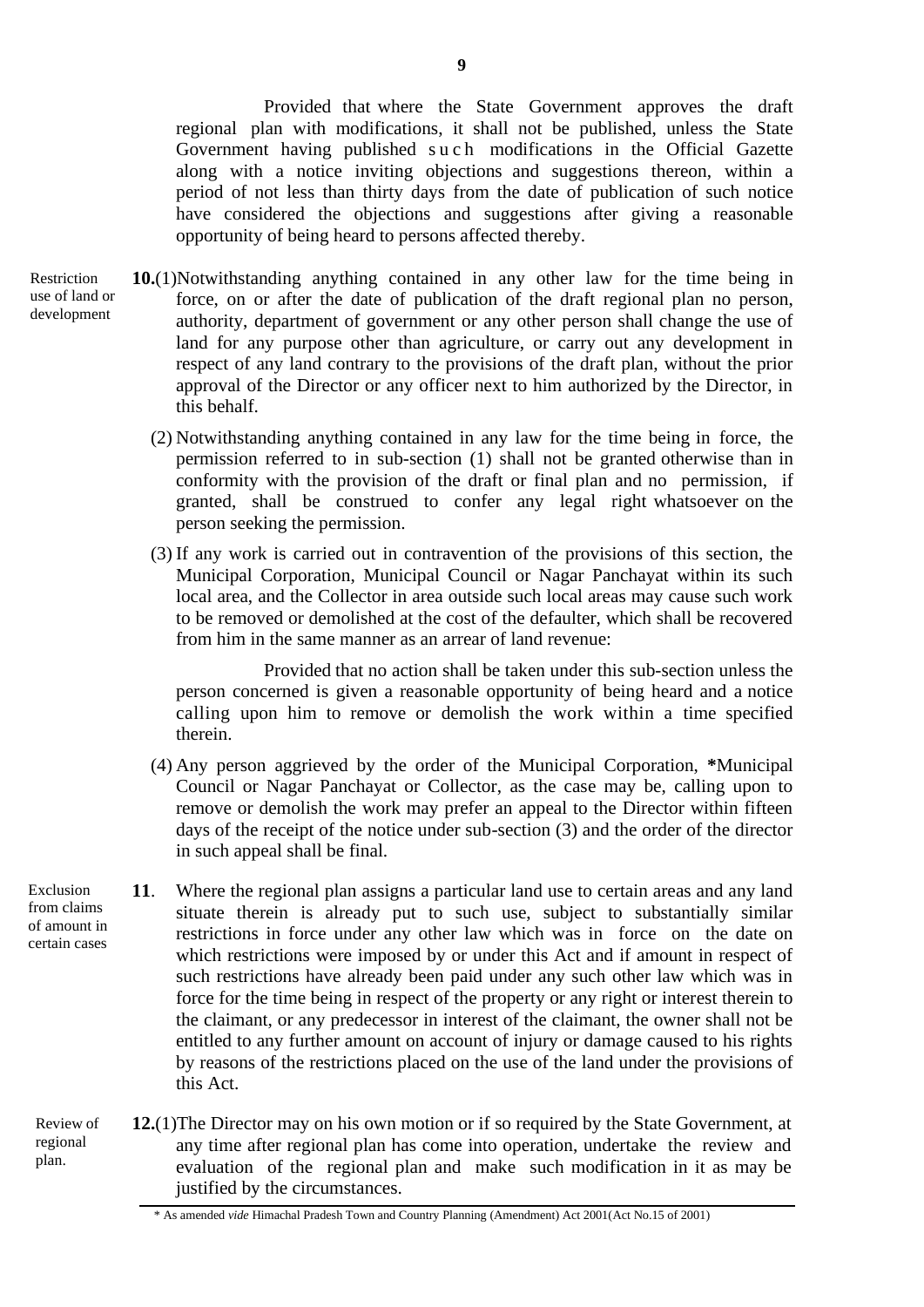(2) The foregoing provisions of this Chapter shall so far as they can be made applicable, apply to the modifications under sub-section (1) as these provisions apply in relation to the preparation, publication and approval of a regional plan.

### **CHAPTER -IV**

### **PALNNING AREAS AND DEVELOPMENT PLANS**

- **13**.(1)The State Government may, by notification, constitute planning areas for the purposes of this Act and define the limits thereof. Planning Area
	- **(**2) The State Government may, by notification,-
		- (a) alter the limits of a planning area so as to include therein or exclude there from such area as may be specified in the notification;
		- (b) amalgamate two or more planning areas so as to constitute one planning area;
		- (c) divide any planning area into two or more planning areas;
		- (d) declare that the whole or part of the area constituting the planning area shall cease to be planning area or part thereof.
- **14.** Subject to the provisions of this Act and the rules made thereunder the Director shall-

Director to prepare Development Plans

- \*(a) prepare an existing land use map indicating the natural hazard proneness of the area;
- \*(b) prepare an interim development plan keeping in view the regulation for land use zoning for natural hazard prone area;
- \*(c) prepare a development plan keeping in view the regulation for land use zoning for natural hazard prone area;
- (d) prepare a sectoral plan;
- (e) carry such surveys and inspections and obtain such pertinent reports from Government departments, local authorities and public institutions as may be necessary for the preparation of the plans;
- (f) perform such duties and functions as are supplemental, incidental and consequential to any of the foregoing functions or as may be assigned by the State Government for the purpose of carrying out the provisions of this Act.
- **15.**(1)The Director shall carry out the survey and prepare an existing land use map and forthwith publish the same in such manner as may be prescribed together with public notice of the preparation of the map and of the place or places where the copies may be inspected, inviting objections and suggestions in writing from any person with respect thereto within thirty days from the date of publication of such notice.

Existing Land use Maps

<sup>\*</sup>As amended *vide* Himachal Pradesh Town and Country Planning (Amendment) Act 2013 (Act No.41 of 2013)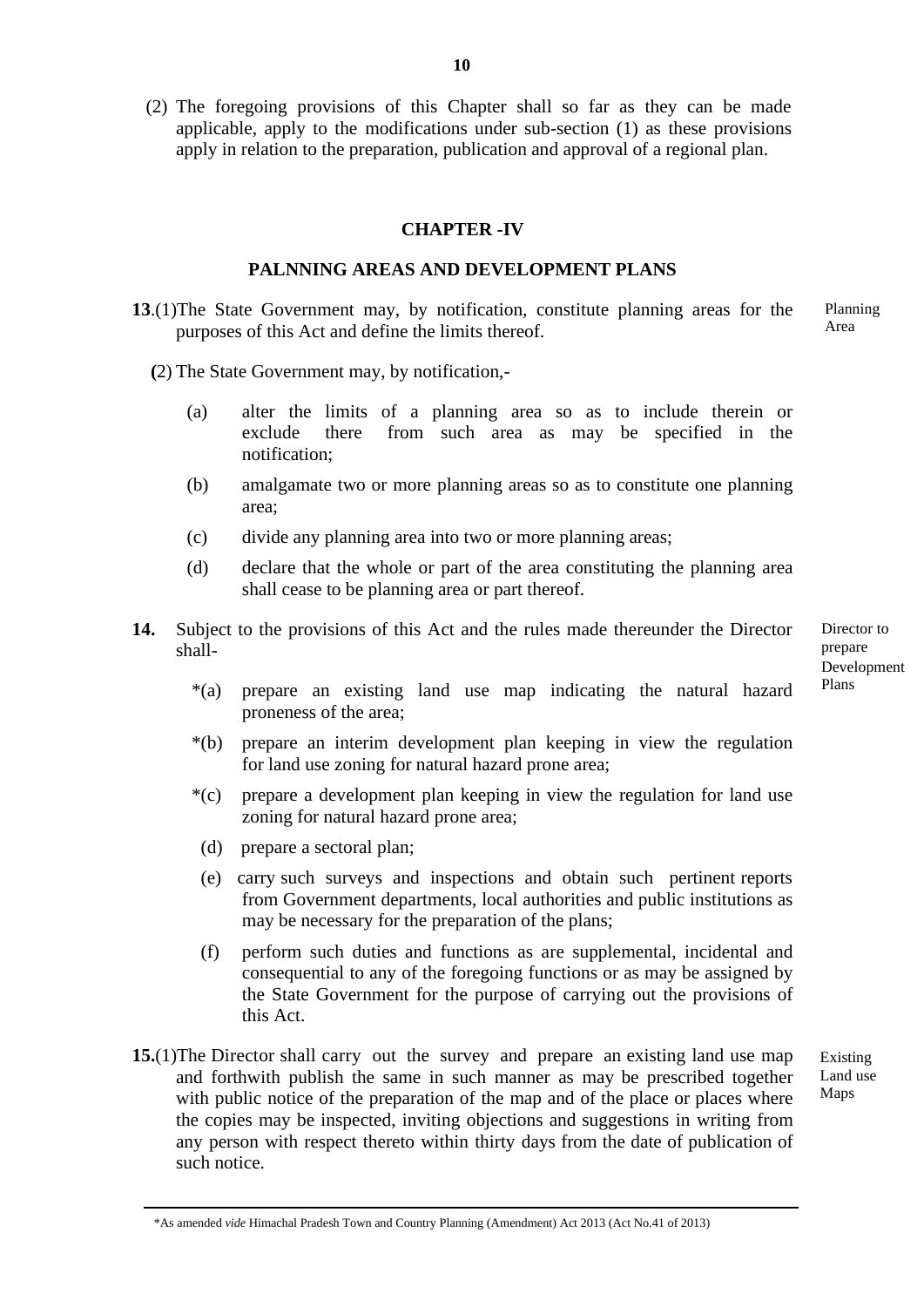- (2) After the expiry of the period specified in the notice published under sub-section (1), the Director may, after allowing a reasonable opportunity of being heard to all such persons who have filed the objections or suggestions, make such modifications therein as may be considered desirable.
- (3) As soon as may be after the map is adopted with or without modifications the Director shall publish a public notice of the adoption of the map and the place or places where the copies of the same may be inspected.
- (4) A copy of the notice shall also be published in the Official Gazette and it shall be conclusive evidence of the fact that the map has been duly prepared and adopted.

**\*15-A.** *Freezing of landuse pending preparation of existing landuse map under section 15(1)-* Wherever the State Government, after the constitution of the planning area under section-13 **\*\***or the special area under Section-66 but before the publication of the existing landuse map under section-15, is satisfied that in any planning area or part thereof **\* \*** or the Special Area or part thereof as the case may be, the change of the landuse on any building operation therein-

- (a) is likely to cause injurious disturbance of the surface or any land or soil, or is considered detrimental to the preservation of the soil, prevention of land slip; or protection against erosion; or
- (b) is likely to make it difficult to plan and develop the area in question in accordance with the provisions of the Act, the State Government may, by notification published in the Official Gazette, freeze the existing landuse, for a period not exceeding **\*\*\*"**five years.**"**

(2) On the issuance of a notification under sub-section (1)-

- (a) no person shall change, the use of any land or carryout any development of land (other than the change for the purpose of agriculture), without the written permission of the Director; and
- (b) no local authority or officer or other authority shall, not withstanding anything contained in any other law for the time being in force, grant permission for the change in use of land without the written permission of the Director.
- (3) Any permission that the Director may grant under sub-section (2) shall be subject to such conditions and restrictions as may be imposed in this behalf by the State Government.
- **16.** On the publication of the existing land use map under section 15- Freezing of
	- (a) no person shall institute or change the use of any land or carryout any development of land for any purpose other than that indicated in the existing land use map without the permission in writing of the Director;

Provided that the Director shall not refuse permission if the change is for the purpose of agriculture;

Freezing of landuse pending preparation of existing landuse map under section 15(1)

land use

<sup>\*</sup>As amended *vide* Himachal Pradesh Town and Country Planning (Amendment) Act 1992 (Act No.10 of 1992).

<sup>\*\*</sup>As amended *vide* Himachal Pradesh Town and Country Planning (Amendment) Act 1994 (Act No.16 of 1994).

<sup>\*\*\*</sup>As amended *vide* Himachal Pradesh Town and Country Planning (Amendment) Act 2015 (Act No. 14 of 2015).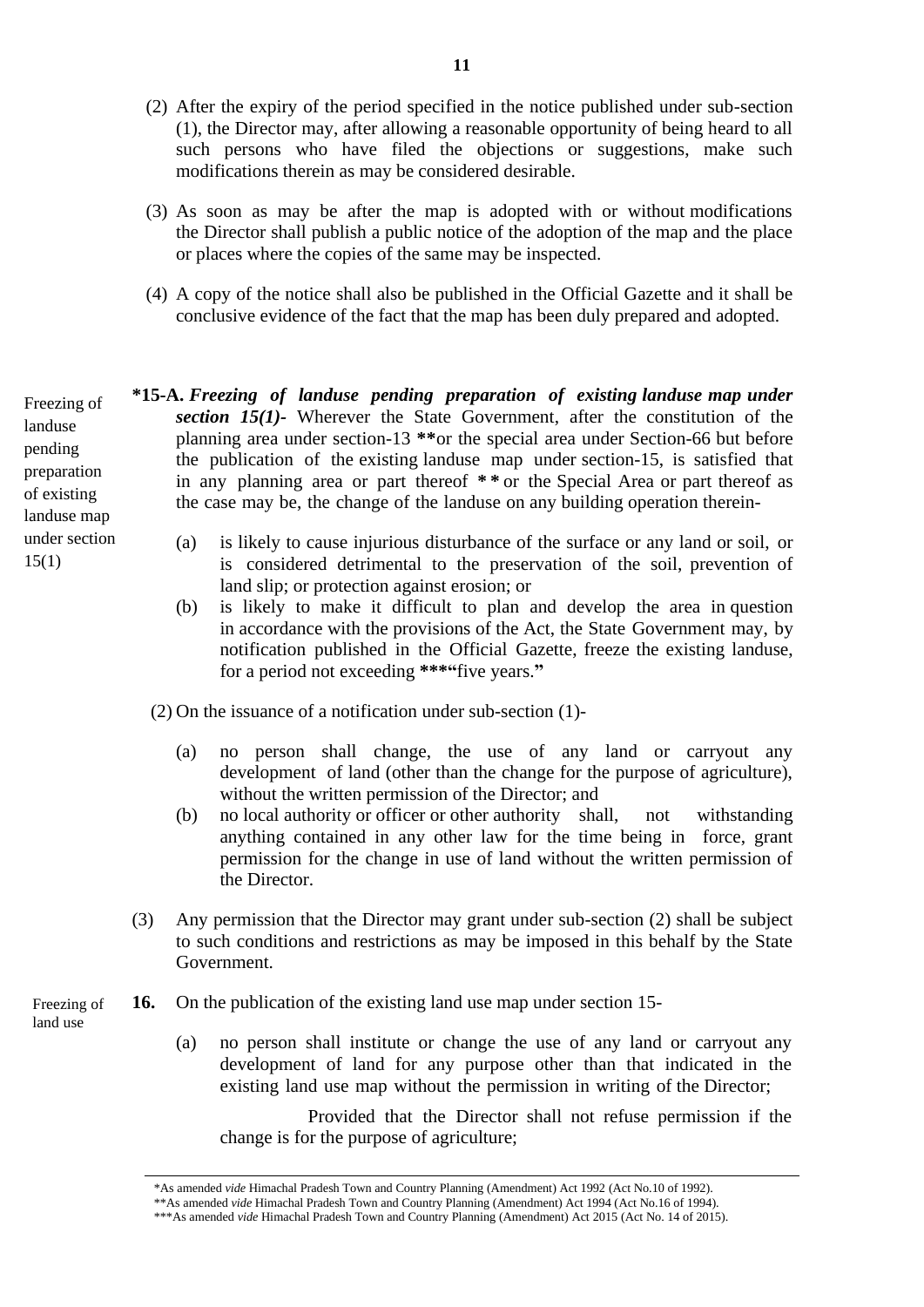- (b) no local authority or any officer or other authority shall, notwithstanding anything contained in any other law for the time being in force, grant permission for the change in use of land otherwise than as indicated in the existing land use map without the permission in writing of the Director.
- **\***(c) no Registrar or the Sub-Registrar, appointed under the Indian Registration Act, 1908, shall, in any planning area constituted under section 13, **\*\*"**in any special area or any deemed planning area as specified in sub-section (3a) of section 1**"** register any deed or document of transfer of any sub-division of land by way of sale, gift, exchange, lease or mortgage with possession, unless the sub-division of land is duly approved by the Director, subject to such rules as may be framed in this behalf by the State Government:

Provided that the Registrar or the Sub-Registrar may register any transfer,-

- (i) where the land is owned by a person and the transfer is made without involving any further divisions;
- (ii) where the partition/sub-division of land is made in a Joint Hindu Family;
- (iii) where the lease is made in relation to a part or whole of a building;
- (iv) where the mortgage is made for procuring the loans for construction or improvements over the land either from the Government or from any other financial institution constituted or established under any law for the time being in force or recognized by the State Government.
- **17.**(1)As soon as may be, after the declaration of a planning area, the Director shall, within such time as may be necessary, prepare, after consultation with local authorities concerned, if any, and submit to the State Government an interim development plan for the planning area or any of its parts and such other area or areas contiguous or adjacent to the planning areas as the State Government may direct to be included in the Interim Development Plan.
	- (2) The interim development plan shall-
		- (a) indicate broadly the land use proposed in the planning area;
		- (b) allocate broadly areas or sector of land for-
			- (i) residential, industrial, commercial or agricultural purposes;
			- (ii) open spaces, parks and gardens, green belts, zoological gardens and play grounds;
			- (iii) public institutions and offices;
			- (iv) such special purposes as the Director may deem fit;
		- (c) lay down the pattern of National and State highways connecting the planning area with the rest of the region, ring roads, arterial roads and the major roads within the planning areas;
		- (d) provide for the location of airports, railway stations, bus terminal and indicate the proposed extension and development of railways and canals;
		- (e) make proposals for general landscaping and preservation of natural areas;
		- (f) project the requirement of the planning area of such amenities and utilities as water, drains, electricity and suggest their fulfillment;

Interim Development Plans

<sup>\*\*</sup> As amended *vide* Himachal Pradesh Town and Country Planning (Amendment) Act 2015 (Act No.14 of 2015).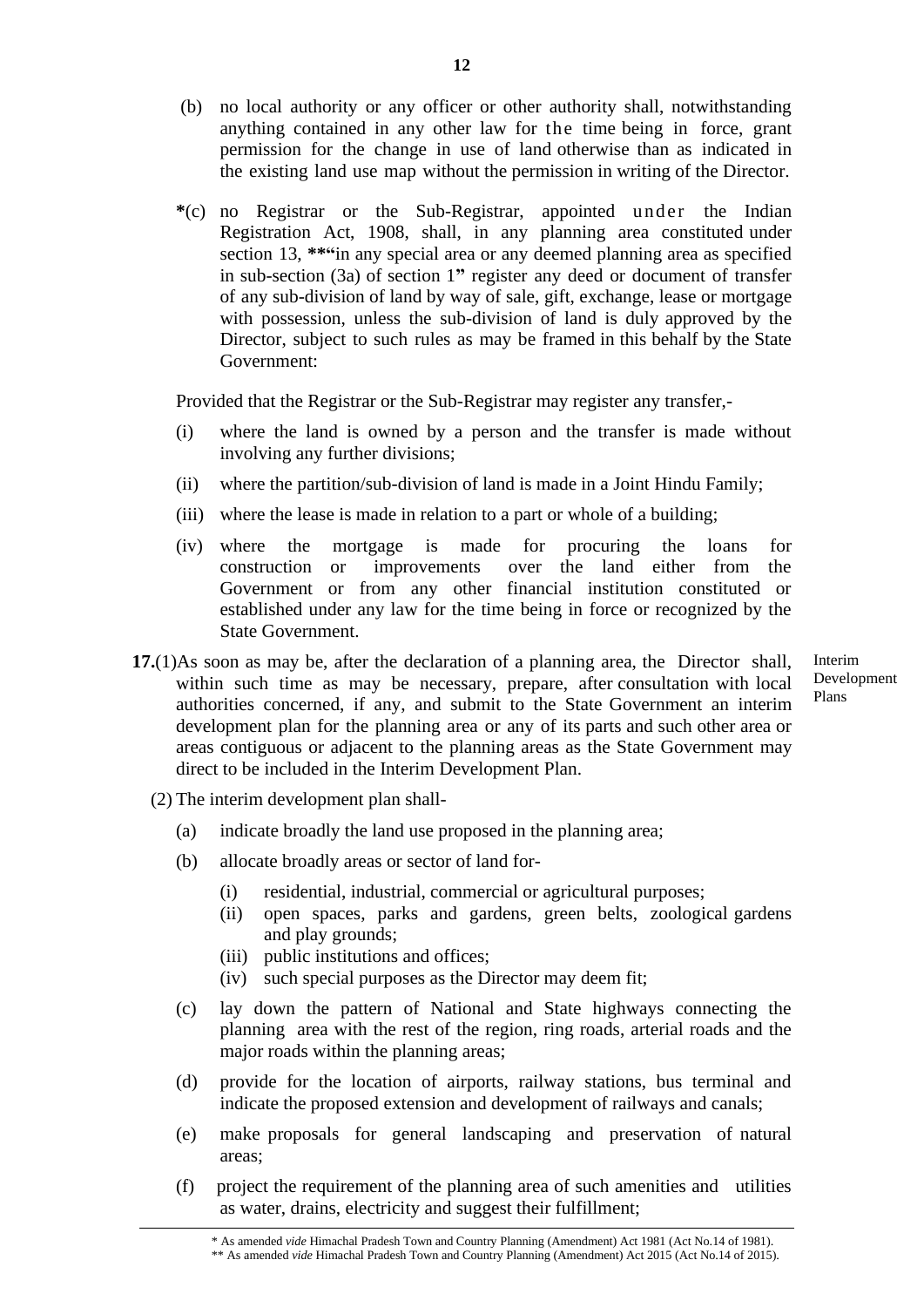- (g) propose broad based regulations for sectoral development, by way of guidelines, within each sector of the location, height, size of buildings and structures, open spaces, court-yards and the use to which such buildings and structures and land may be put **\*"**including regulations for facade control and sloping roof conforming to the hill architecture and environs**"**;
- (h) lay down the broad based traffic circulation patterns in a city;
- (i) suggest architectural control features, elevation and frontage of buildings and structures;
- (j) indicate measures for flood control, **\*"**and protection against land slide**"**, prevention of air and water pollution, disposal of garbage and general environmental control.
- (3) Subject to provisions of the rules made under this Act for regulating the form and contents of the interim development plan any such plan shall include such maps and such descriptive matters as may be necessary to explain and illustrate the proposals in the interim development plan.
- (4) As soon as may be, after the submission of the interim development plan, under sub-section (1) the State Government may either approve the interim development plan or may approve it with such modification as it may consider necessary.
- (5) The State Government shall publish the interim development plan as approved under sub-section (4) in the Official Gazette. The interim development plan shall come into operation from the date of its publication in the Official Gazette and shall be binding on all local authorities functioning within the planning areas.
- **18.** A development plan shall- Development

Plan

- (a) indicate broadly the land use proposed in the planning areas;
- (b) allocate broadly areas or sector of land for,-
	- (i) residential, industrial, commercial or agricultural purposes
	- (ii) open spaces, parks and gardens, green belts, zoological gardens and play grounds,
	- (iii) public institutions and offices,
	- (iv) such special purposes as the Director may deem fit;
- (c) lay down the pattern of National and State highways connecting the planning area with the rest of the region ring roads, arterial roads, and the major roads within the planning area;
- (d) provide for the location of airports, railway stations, bus terminal and indicate the proposed extension and development of railways;
- (e) make proposals for general landscaping and preservation of natural areas;
- (f) project the requirement of the planning area of such amenities and utilities as water, drainage, electricity and suggest their fulfillment;
- (g) propose broad based regulations for sectoral development, by way of guideline, within each sector of the location, height, size of buildings and structures, open spaces, court-yards and the use to which such buildings and structures and land may be put **\*"**including regulations for facade control and sloping roof conforming to the hill architecture and environs**"**;

<sup>\*</sup> As amended *vide* Himachal Pradesh Town and Country Planning (Amendment) Act 2013 (Act No.41 of 2013).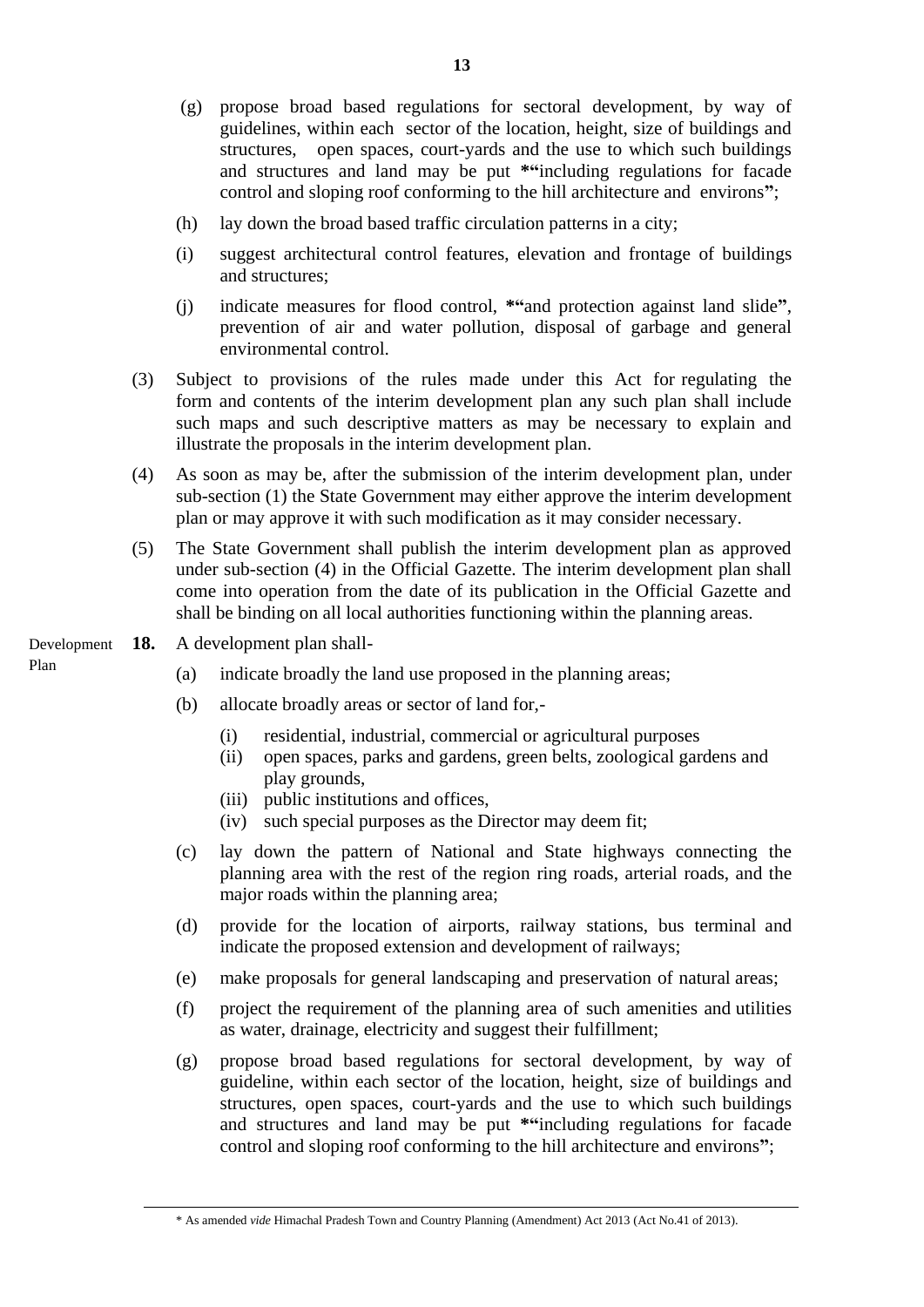- (h) lay down the broad based traffic circulation patterns in a city;
- (i) suggest architectural control features, elevation and frontage of buildings and structures;
- (j) indicate measures for flood control, **\*"**and protection against land slide**"**, prevention of air and water pollution, disposal of garbage and general environmental control.
- **19.**(1)The Director shall forthwith publish the draft development plans prepared under section 18 in such manner as may be prescribed together with a notice of the preparation of the draft development plan and the place or places where the copies may be inspected, inviting objections and the suggestions in writing from any person with respect thereto, within thirty days from the date of publication of such notice. Such notice shall specify in regard to the draft development plan the following particulars, namely:-
- Publication of Draft Development Plan

- (i) the existing land use maps;
- (ii) a narrative report, supported by maps and charts, explaining the provisions of the draft development plan;
- (iii) the phasing of implementation of the draft development plan as suggested by the Director;
- (iv) the provisions for enforcing the draft development plan and stating the manner in which permission to development may be obtained;
- (v) an approximate estimate of the cost of land acquisition for public purposes and the cost of works involved in the implementation of the plan.
- (2) The Director shall, not later than ninety days after the date of expiry of the notice period under sub-section (1), consider all the objections and suggestions as may be received within the period specified in the notice under sub-section (1) and shall, after giving reasonable opportunity to all persons affected thereby of being heard, make such modifications in the draft development plan as he may consider necessary, and submit not later than six months after the publication of the draft development plan, the plan so modified, to the State Government for approval together with all connected documents, plans, maps and charts.
- **20**.(1)As soon as may be after the submission of the development plan under section 19 the State Government may either approve the development plan or may approve it with such modifications as it may consider necessary or may return it to the Director to modify the same or to prepare a fresh plan in accordance with such directions as it may issue in this behalf. Sanction of Development Plan
	- (2) Where the State Government approves the development plan with modifications, the State Government shall, by a notice published in the Official Gazette invite objections and suggestions in respect of such modifications within a period of not less than thirty days from the date of publication of the notice in the official Gazette.
	- (3) After considering objections and suggestions and after giving a hearing to the persons desirous of being heard the State Government may conform the modification in the development plan.

\*As amended *vide* Himachal Pradesh Town and Country Planning (Amendment) Act 2013 (Act No. 41 of 2013).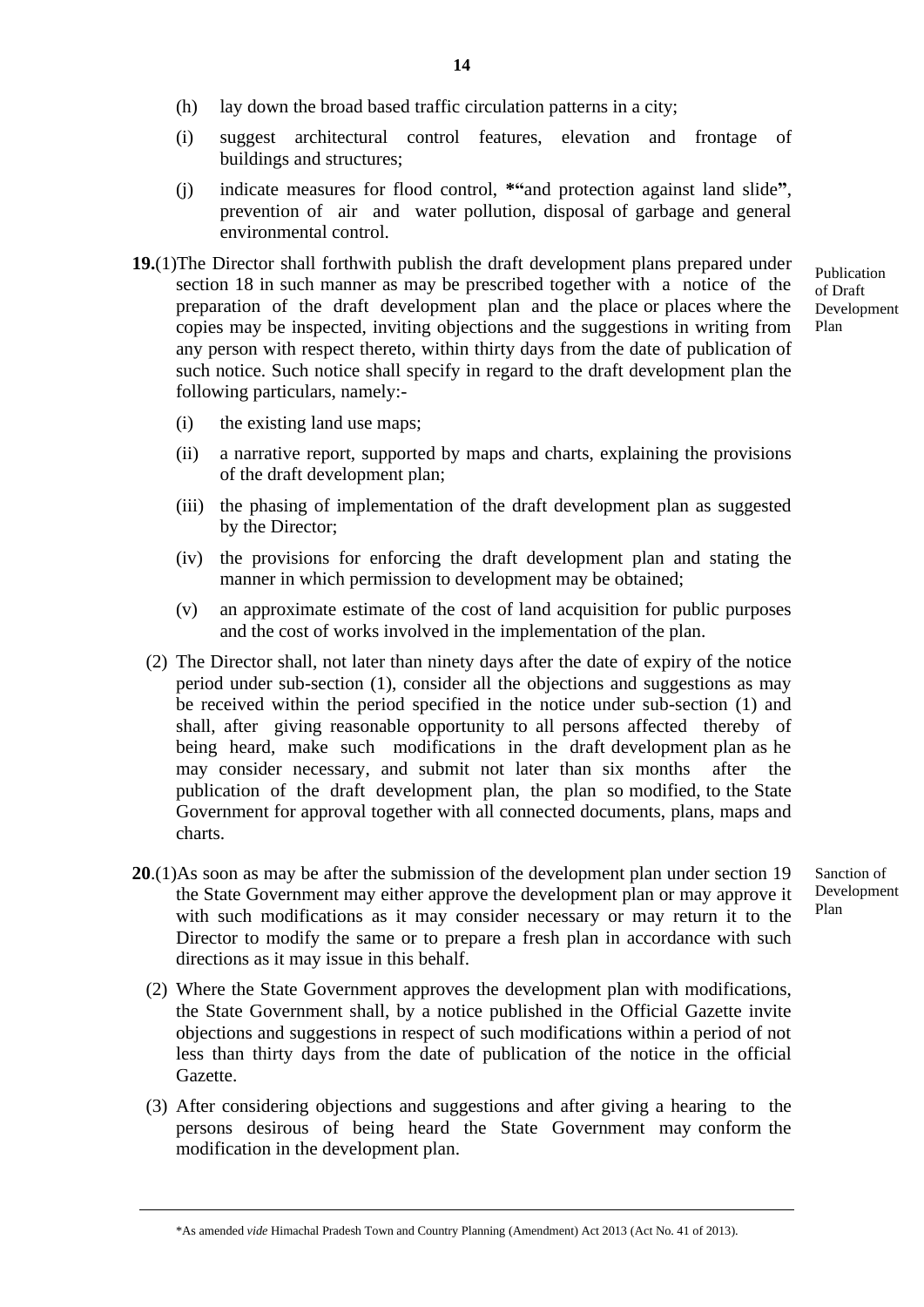- (4) The State Government shall publish the development plan as approved, under the foregoing provisions in the Official Gazette and shall along with the plan publish a public notice, in such manner as may be prescribed, of the approval of the development plan and the place or places where the copies of the approved development plan may be inspected.
- (5) The development plan shall come into operation from the date of publication thereof in the Official Gazette and as from such date shall be binding on all Development Authorities constituted under this Act and all local authorities functioning within the planning area.
- (6) After the coming into operation of the development plan the interim development plan shall stand modified or altered to the extent the proposals in the development plan are at variance with development plan.

### **CHAPTER-V**

### **SECTORAL PLAN**

**21.** The Director may, on his own motion, at any time, after publication of the development plan, or thereafter if so required by the State Government shall, within six months of such requisition, prepare a sectoral plan. Director to prepare Sectoral Plan

#### Contents of Sectoral Plan

- **22.**(1)The sector plan shall enlarge the details of land use as indicated in the development plan and shall-
	- (a) indicate the land liable to acquisition for public purpose or the purposes of the Union Government, the State Government, the Town and Country Development Authority, the Special Area Development Authority, the local authority or any other authority established by or under any enactment for the time being in force;

Provided that no land shall be so designated unless the acquisition proceedings are likely to be completed within ten years of the preparation of the plan.

- (b) define in detail and provide for areas reserved for agriculture, public and semi-public, open spaces, parks, play grounds, gardens, recreational areas, green belts and natural reserves;
- (c) allocate in detail areas or sectors for residential, commercial, industrial, agricultural and other purposes;
- (d) define and provide for the complete road and street pattern for the present and in the future and indicate the traffic circulation;
- (e) lay down in detail the projected road, and street improvement;
- (f) indicate and provide for areas reserved for public buildings, institutions and civic developments;
- (g) assess, make projections for and provide for the future requirements of amenities, services and utilities such as municipal, transport, electricity, water and drainage;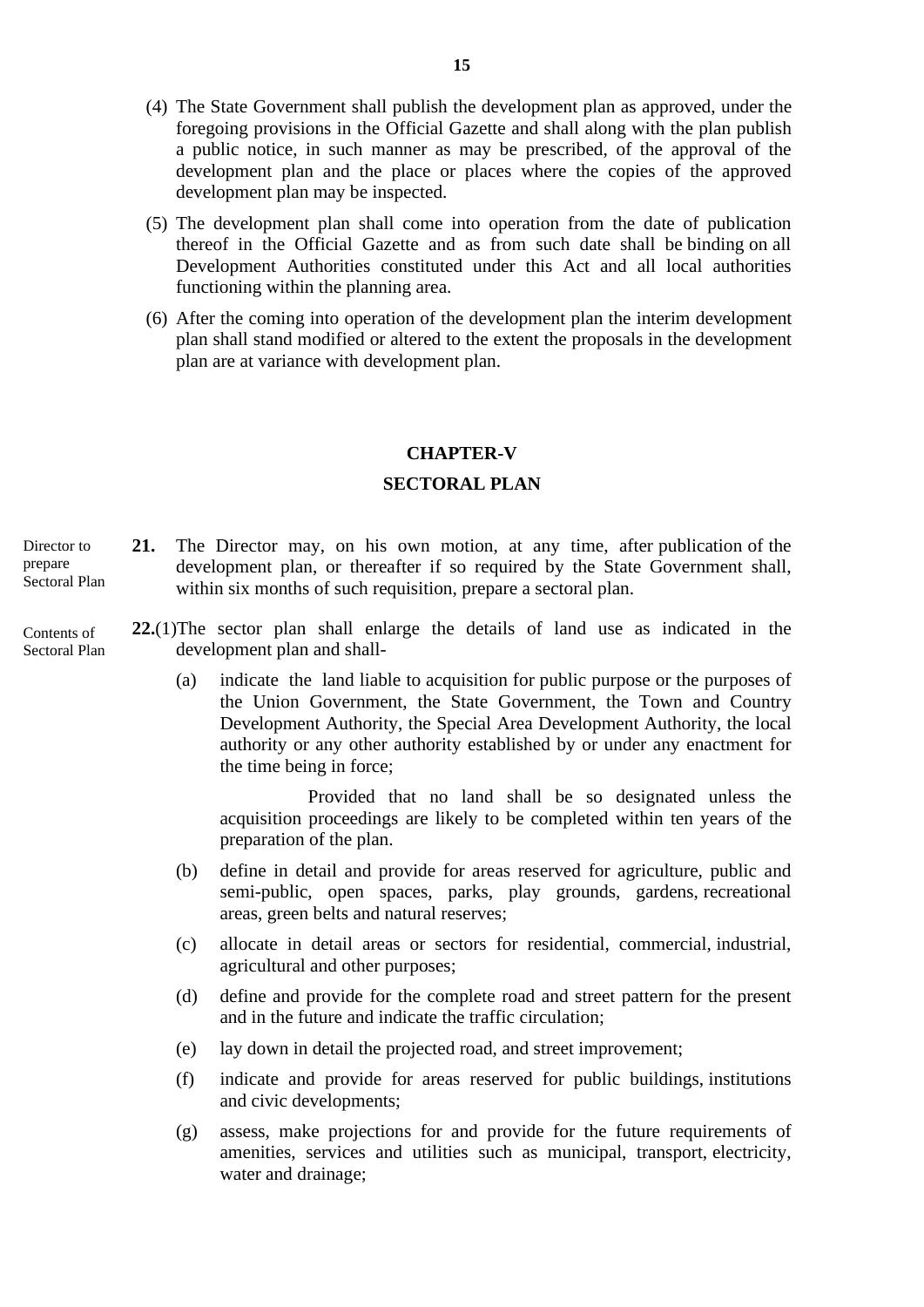- (h) prescribe in detail the sectoral regulations for each sector, with a view to facilitating an individual layout and regulating the location, height, number of storeys and the size of buildings and other structures, the size of the court-yards, courts and other open spaces and the use of the buildings, structures and land **\*"**including regulations for facade control and sloping roof conforming to hill architecture and environs**"**;
- (i) define areas which have been badly laid-out or areas which have developed so as to form slums, and provide for their proper development and/or relocation;
- (j) designate areas for future development and expansion;
- (k) indicate the phasing of the programme of development.
- (2) The sectoral plan may and if possible shall indicate-
	- (a) control over architectural features, elevation and frontage of buildings and structures; and
	- (b) the details of development of specific areas for housing, shopping centers, industrial areas, educational and cultural institutions and civic centres.
- **23.** The provisions of sections 19 and 20 shall apply for preparation, publication, Provisions of approval and operation of sectoral plan as they apply in respect of the Section 19 and development plan.

20 to apply to Sectoral Plan

- 24.(1) The Director may on his own motion or if so required by the State Government Review of shall, at any time after the sectoral plan has come into operation, undertake a Development review and evaluation of the development plan and sectoral plan. Plan and Sectoral Plan
	- (2) The foregoing provisions of sections 19, 20 and 23 shall, so far as may be, apply to the modification under sub-section (1) as those provisions apply in relation to the preparation, publication, and approval of a development plan or a sectoral plan.

# **CHAPTER-VI**

# **CONTROL OF DEVELOPMENT AND USE OF LAND**

- 25. The overall control of development and the use of land in the planning area shall, Director to as from the date of publication in the official Gazette of a notification by the State control land Government, vest in the Director. use
- **26.**(1)After coming into force of the development plan, the use and development of land shall conform to the provisions of the development plan: Development

Provided that the Director may, at his discretion, permit the continued use of land for the purpose for which it was being used at the time of the coming into operation of the development plan;

Provided further that such permission shall not be granted for a period exceeding seven years from the date of coming into operation of the development plan.

Conformity with

Plan

\* As amended *vide* Himachal Pradesh Town and Country Planning (Amendment) Act 2013 (Act No. 41 of 2013).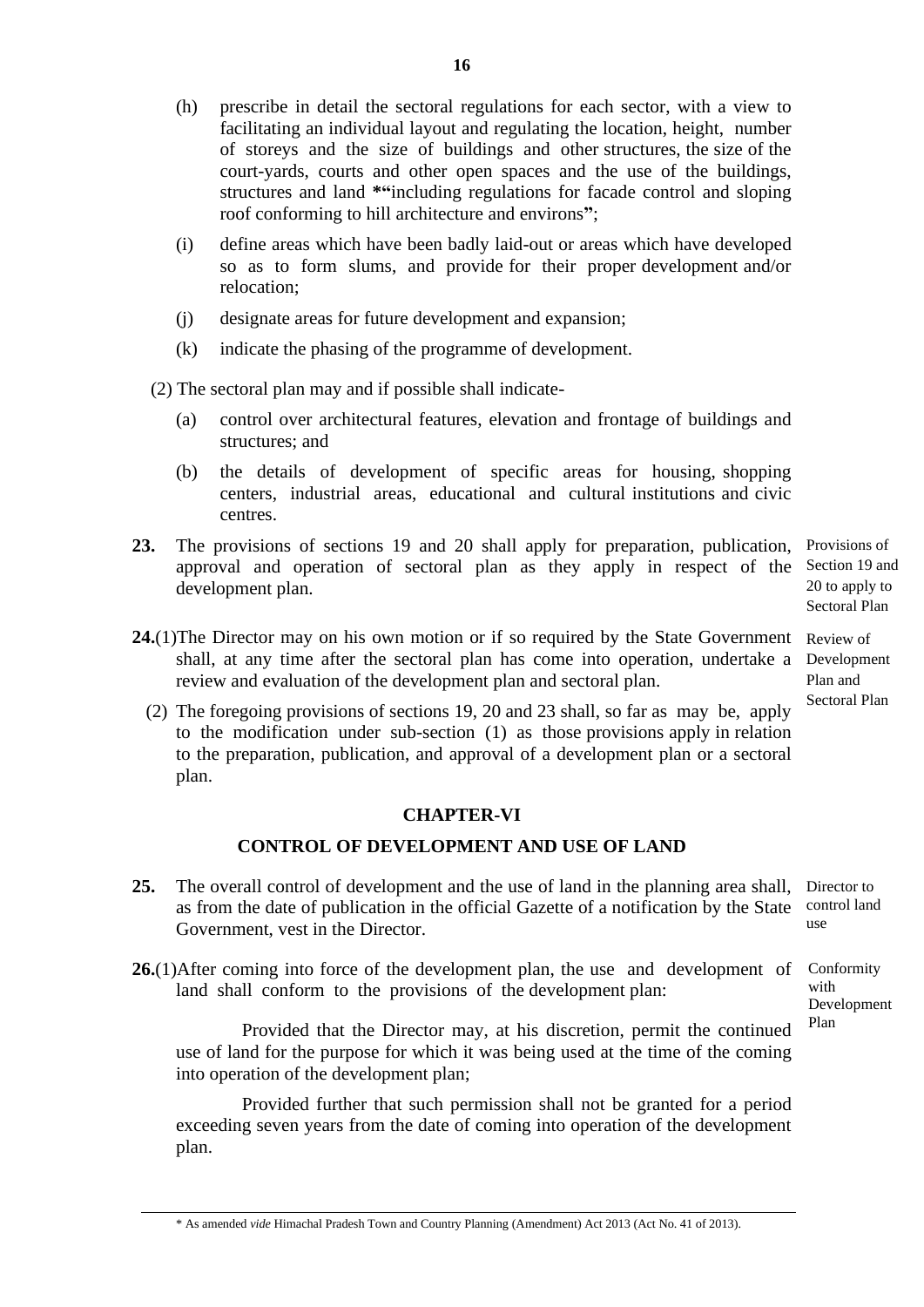- Prohibition of Development without permission
- **27.** After coming into operation of the development plan, no person shall change the use of any land or carry out any development of land without the permission in writing of the Director:

Provided that no such permission shall be necessary.-

- (a) for carrying out works for the maintenance, repair or alteration of any building which does not materially alter the external appearance of the building;
- (b) for carrying out work for the improvement or maintenance of a highway, road or public street by the Union or State Government or an authority established under this Act or by a local authority having jurisdiction, provided that such maintenance or improvement does not change the road alignment contrary to the provisions of the development plan;
- (c) for the purpose of inspecting, repairing or renewing any drain, sewers, mains, pipes, cables, telephone or other apparatus including the breaking open of any street or other land for that purpose;
- (d) for the excavation or soil shaping in the interest of agriculture;
- (e) for restoration of land to its normal use where land has been used temporarily for any other purposes;
- (f) for use for any purpose incidental to the use of building for human habitation, or any other building or land attached to such buildings;
- (g) for the construction of a road intended to give access to land solely for agricultural purposes.
- **28.**(1)When the Union Government or the State Government intends to carry out development of any land for the purpose of its departments or offices or authorities, the officer-in-charge thereof shall inform in writing to the Director the intention of the Government to do so, giving full particulars thereof, accompanied by such documents and plans as may be prescribed at least thirty days before undertaking such development. Development undertaken on behalf of Union or State Government
	- (2) Where the Director raises any objection to the proposed development on the ground that the development is not in conformity with the provisions of the development plan, the officer shall,-
		- (i) make necessary modification in the proposals for development to meet the objections raised by the Director; or
		- (ii) submit the proposal for development together with the objections raised by the Director to the State Government for decision:

 Provided that where no modification is proposed by the Director within thirty days of the receipt of the proposed plan by the Government, the plan will be presumed to have been approved.

- (3) The State Government, on receipt of the proposals for development together with the objections of the Director shall, approve the proposals with or without modifications or direct the officer to make such modifications in the proposals as it considers necessary in the circumstances.
- (4) The decision of the State Government under sub-section (3) shall be final and binding.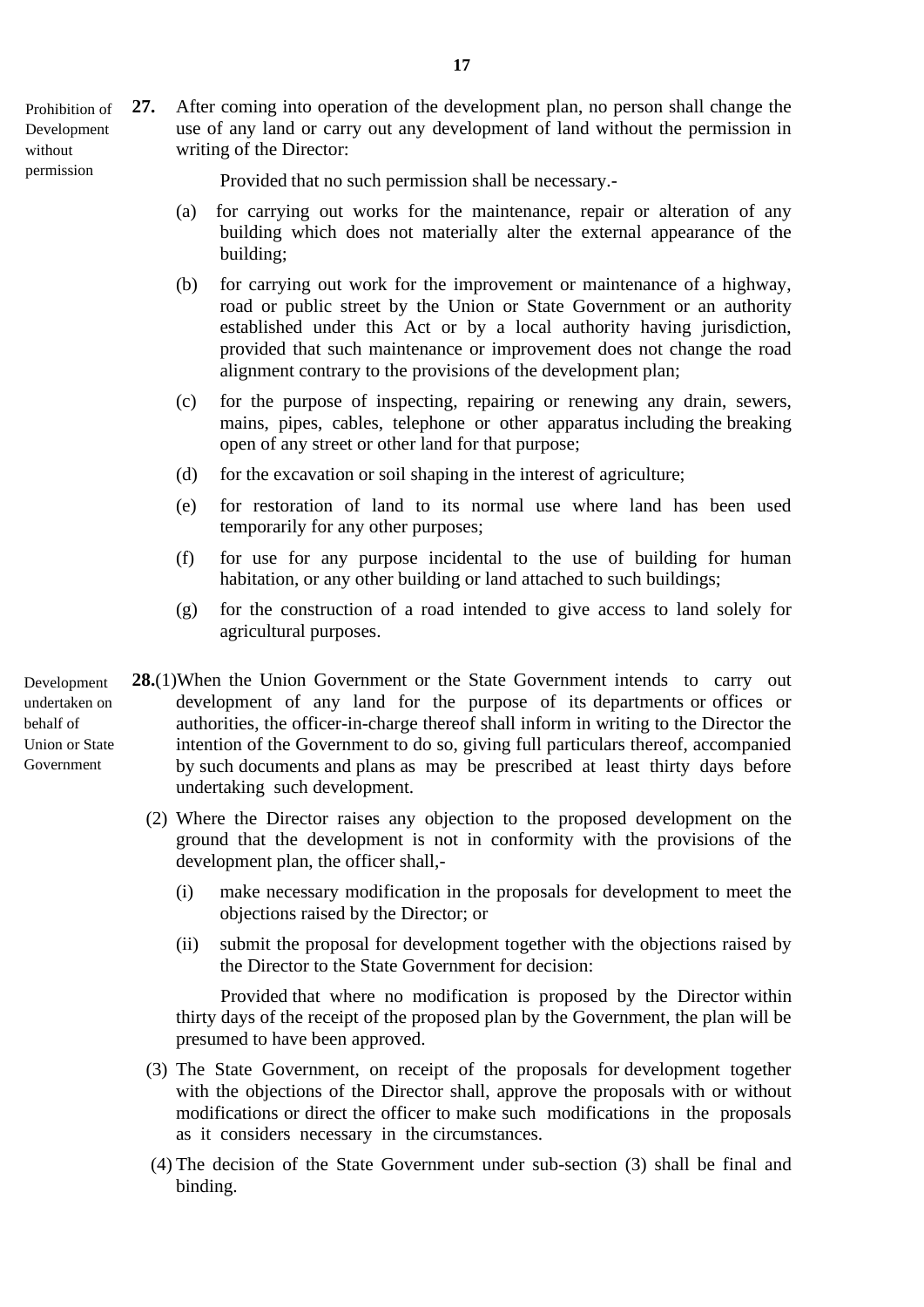- **29.** Where a local authority or any authority specially constituted under this Act Development intends to carry out development on any land for the purpose of that authority, the procedure applicable to the Union or State Government, under section 28 shall, mutatis mutandis, apply in respect of such authority.
- **30.**(1)Any person, not being the Union Government, State Government, a local authority or a special authority constituted under this Act intending to carry out any development on any land, shall make an application in writing to the Director for permission, in such form and containing such particulars and accompanied by such documents as may be prescribed.
	- (2) Such application shall also be accompanied by such fee as may be prescribed.
- \*\*(3) Every promoter as defined under clause (zk) of the Real Estate (Regulation and Development Act), 2016, (16 of 2016) shall make an application to the competent authority as notified by the Government for the sanction of the real estate projects and plans thereof in such form and in such manner and accompanied by such fee, as may be prescribed.
- **\*"30-A.**(1) Any person who owns land in rural areas, falling within Planning or Special Areas wherein neither Interim Development Plan nor Development Plan has been notified, shall be exempted from permission under this Act for the following development activities up to the limits as may be prescribed:-
	- (i) Residential activities such as farm-houses and residential houses up to three storeys, cattle shed, toilet, septic tank, kitchen, store, parking shed or garage and rain shelter;
	- (ii) Commercial activities such as basic commercial activities like shops of general merchandise, cobbler, barber, tailoring, fruit, vegetable, tea or sweet, eating places and dhabas, chemist and farm produce sale depot;
	- (iii) Service Industries such as cottage or house-hold, service industries like carpentry, knitting, weaving, blacksmith, goldsmith, atta-chakki with capacity up to five horse-power, water mill, agriculture equipments or machinery repair, electrical, electronic and house-hold appliances;
	- (iv) Public amenities such as public amenities like panchayat offices, schools, mahila mandals, yuvak mandals, community halls, post offices, dispensaries and clinics (including health, veterinary and Indian System of Medicines) information technology kiosks, patwar khanas, guard huts, anganwaries, electricity and telephone installations and connections, roads and paths, ropeways, water tanks, rain harvesting tanks, overhead or underground water tanks, pump houses, check dams, temples, churches, mosques, graveyards, cemeteries, cremation grounds and other religious buildings, bathing ghats, cremation shelters, rest sheds, baths, drainage, toilets, latrines, urinals, sewerage installations, wells, tube wells, baulies, garbage disposal bins, depots and other installations;
		- (v) Agriculture and horticulture related activities including rain harvesting structures, milk chilling plant, farm level godowns, seeds and fertilizer stores, farm clinics, pre-cooling units, primary processing units, green houses and poly houses; and

by local authority or by any authority constituted under this act. Application for permission for development by others.

<sup>\*</sup> As amended *vide* Himachal Pradesh Town and Country Planning (Amendment) Act, 2009 (Act No. 8 of 2009).

<sup>\*\*</sup> As amended *vide* Himachal Pradesh Town and Country Planning (Amendment) Act, 2018 (Act No. 7 of 2018).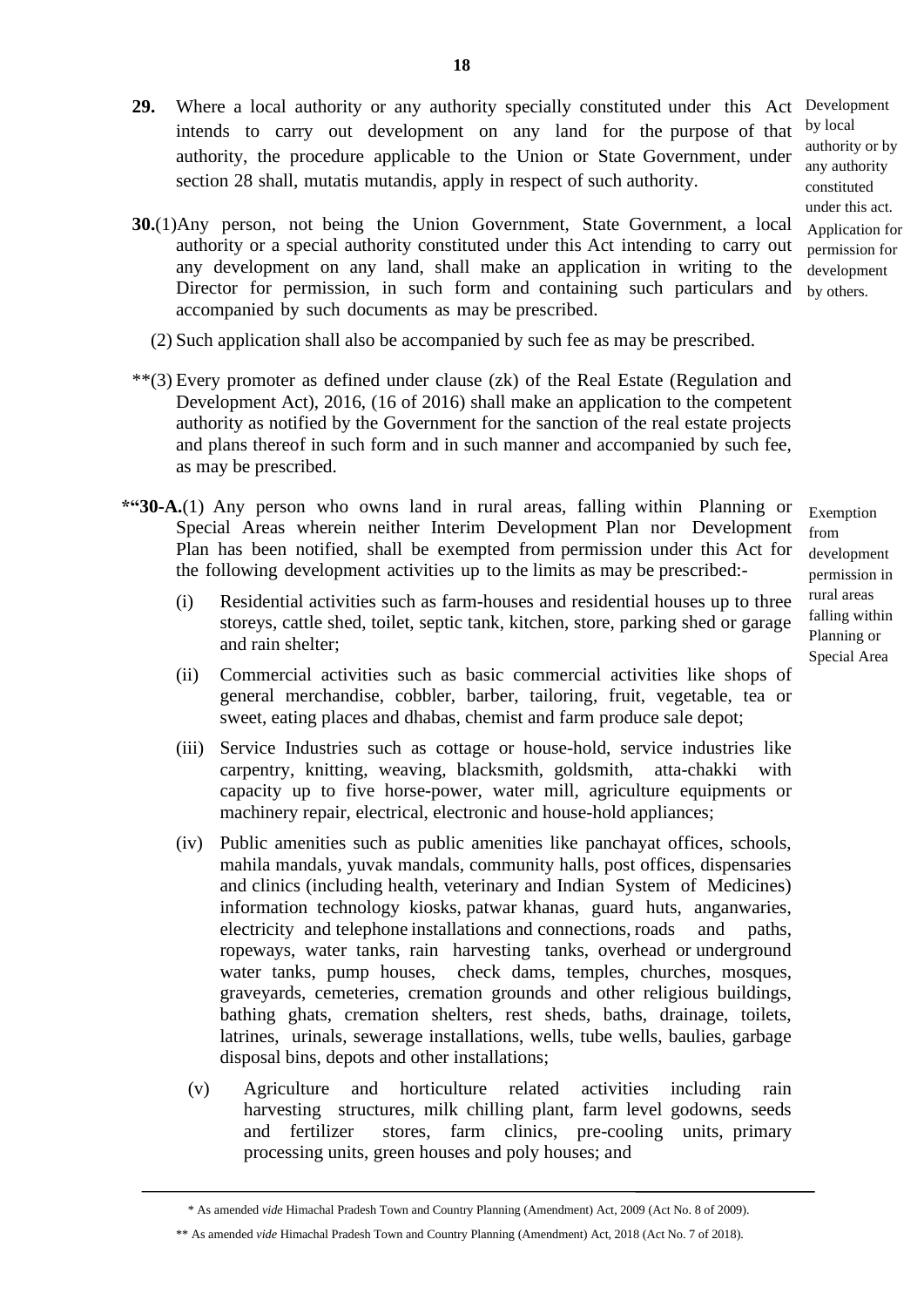- (vi) Heritage related activities such as lakes, reservoirs, dams, baulies, wild life sanctuaries, cemeteries, graveyards, railway lines.
- (2) Any person who owns land in areas falling outside urbanisable areas, as shown in the Interim Development Plans or Development Plans of Planning or Special Areas, shall be exempted from permission under this Act for the development activities specified under sub-section (1) upto the limits as may be prescribed.**"**

**31.**(1)On receipt of an application under section 30 **\*\***or 30-A the Director may, subject to the provisions of this Act by order in writing-

- (a) grant the permission unconditionally;
- (b) grant the permission, subject to such conditions as may be deemed necessary under the circumstances; and
- (c) refuse the permission.
- (2) Every order granting permission subject to conditions, or refusing permission shall state the grounds for imposing such conditions or for such refusal.
- (3) Any permission granted under sub-section (2) with or without conditions shall be in such manner as may be prescribed.
- (4) Every order under sub-section (2) shall be communicated to the applicant in such manner as may be prescribed.
- (5) If the Director does not communicate his decision whether to grant or refuse permission to the applicant within **\*\***two months from the date of receipt of his application, such permission shall be deemed to have been granted to the applicant on the date immediately following the date of expiry of **\*\***two months:

Provided that in computing the period of **\*\***two months the period in between the date of requisitioning any further information or documents from the applicant and date of receipt of such information or documents from the applicant shall be excluded.

### **\*\*\*31-A. Structural Stability Certificate--**

 The applicant shall submit a Structural Stability Certificate of the building before putting the same into use, in the manner prescribed **\*\*\*\*"**including soil investigation report and structural design basis report as per provisions for safety against natural hazard.**"**

**32.**(1)Any applicant aggrieved by an order **\*\*\*\*\*"**passed under any of the provisions of this Act**"** may, within thirty days of the date of communication of order to him, prefer an appeal to an officer not below the rank of a Secretary**\***, appointed by the State Government in this behalf, and such an appeal shall be made in such manner and accompanied by such fees as may be prescribed. Appeal

Grants or refusal of permission

<sup>\*</sup> As amended *vide* Himachal Pradesh Town and Country Planning (Amendment) Act, 1981 (Act No.14 of 1981).

<sup>\*\*</sup>As amended *vide* Himachal Pradesh Town and Country Planning (Amendment) Act, 1997 (Act No.11 of 1997).

<sup>\*\*\*</sup>As amended *vide* Himachal Pradesh Town and Country Planning (Amendment) Act, 2001 (Act No.15 of 2001). \*\*\*\*As amended *vide* Himachal Pradesh Town and Country Planning (Amendment) Act, 2013 (Act No.41 of 2013).

<sup>\*\*\*\*\*</sup>As amended *vide* Himachal Pradesh Town and Country Planning (Amendment) Act, 2015 (Act No.14 of 2015).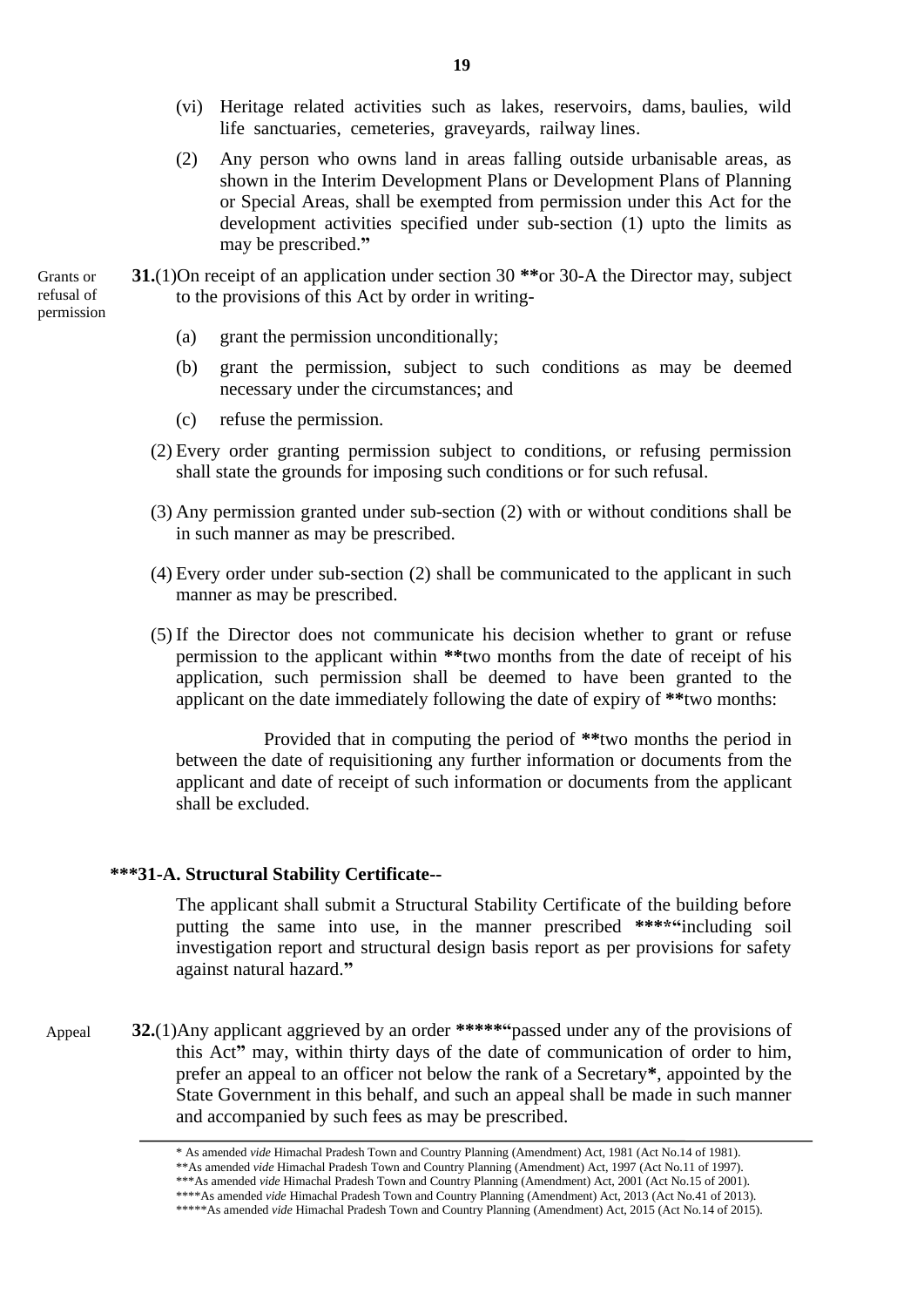- **\*\*"**(2)The officer appointed under sub-section (1) shall, after giving a reasonable opportunity of being heard, decide the appeal preferred under this section within a period of six months from the date of filing of the same.
	- (3) Subject to the provisions of section 33 the order of the appellate authority shall be final.
	- **33.** The State Government may, at any time, but not later than twelve months of the passing of the order, on its own motion or on an application filed by the person aggrieved by any order by the appellate authority under section 32 within thirty days of the date of communication of such order to him, call for and examine the record of any case disposed of by the Director under section-31 or appellate authority under section 32 for the purpose of satisfying itself as to the correctness of the order and as to the regularity of any proceeding of the Director or the appellate authority and may, when calling such record direct that the execution of the order be suspended. The State Government may, after examining the record, pass such order as it thinks fit and its order shall be final and no further application for revision or review thereof shall lie: Revision

Provided that no order shall be passed unless the person affected thereby and the Director has been given a reasonable opportunity of being heard.

**34.** Every permission granted under section 31 or section 32 or section 33 shall remain in force for a period of **\***three years from the date of such grant and thereafter it shall lapse: Lapse of permission

Provided that the Director may, on an application, extend such period from year to year but the total period shall, in no case exceed **\***five years from the date on which the permission was initially granted:

Provided further that such lapse shall not bar any subsequent application for fresh permission under this Act.

**35.**(1)Where any land is designated by a development plan as subject to compulsory acquisition:-

Obligation to acquire land

- (a) for development for the purpose of town expansion or town improvement, or
- (b) for development for the purpose of the Union or State Government or a local authority or a Special Area Development Authority constituted under this Act, or
- (c) for development as a highway or a public utility services and the owner of the land claims.-
	- (i) the land has become incapable of reasonably beneficial use in its existing state, or

<sup>\*</sup> As amended *vide* Himachal Pradesh Town and Country Planning (Amendment) Act,1994 (Act No.16 of 1994).

<sup>\*\*</sup>As amended *vide* Himachal Pradesh Town and Country Planning (Amendment) Act, 2015 (Act No.14 of 2015).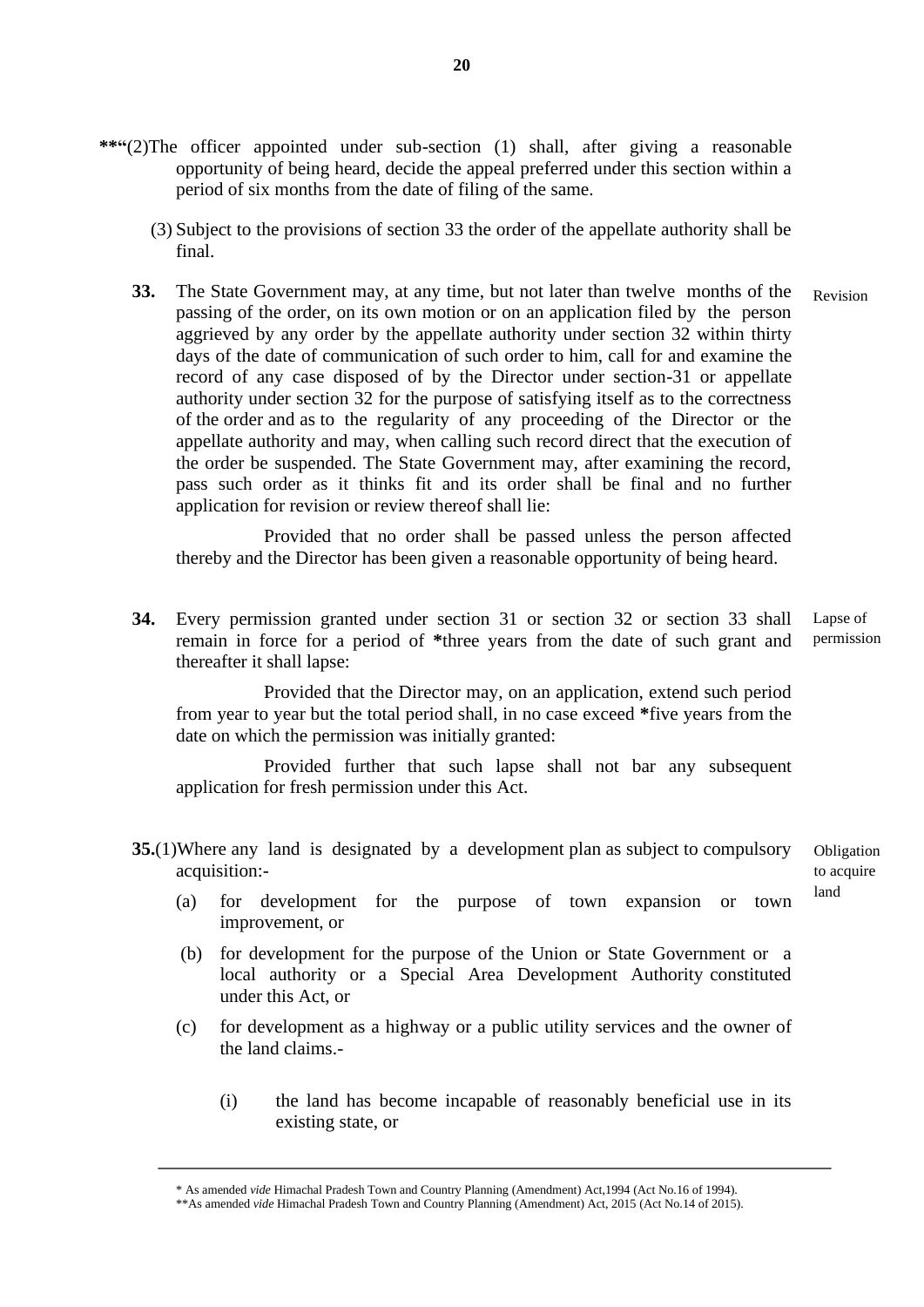- (ii) the permission to develop land is given subject to conditions, that the land cannot be rendered capable of reasonably beneficial use by carrying out the permitted development in accordance with the conditions, or
- (iii) the sale value of the land has diminished because of the designation of the land for acquisition or development;

Such owner may serve on the State Government within such time in such manner and together with such documents as may be prescribed, a notice requiring the appropriate authority to purchase his interest in the land in accordance with the provisions of this Act.

- (2) On receipt of the notice under sub-section (1) the State Government shall forthwith call from the Director and the appropriate authority such report or records, or both as may be necessary, which these authorities shall forward to the State Government as soon as possible but not later than thirty days from the date of their requisition.
- (3) On receiving such records or reports the State Government may,-
	- (a) if it is satisfied that the conditions specified in sub-section (1) are fulfilled, and that the order of decision for permission was not duly made on the ground that the applicant did not comply with any of the provisions of this Act or the rules made there under, confirm the notice or direct that the permission be granted without conditions or subject to such conditions as will make the land capable of reasonably beneficial use;
	- (b) in any other case, refuse to confirm the notice but in that case, the applicant shall be given a reasonable opportunity of being heard.
- (4) If within a period of one year from the date on which the notice is served, the State Government does not pass any final order thereon, the notice shall be deemed to have been confirmed at the expiration of that period.
- (5) Upon, conformation of the notice the State Government shall, within a period of one year of such confirmation, proceed to acquire the land or that part of any land regarding which the notice has been conformed in accordance with the provisions of this Act.

**36.**(1)The appropriate authority, if it is satisfied, that the land is not or is no longer required for the public purpose for which it is designated or reserved or allocated in the draft development plan or sectoral plan, or the final development plan or sectoral plan may request.-

- (a) the Director to sanction the deletion of such designation or reservation or allocation from the draft development plan or sectoral plan; or
- (b) the State Government to sanction the deletion of such designation or reservation or allocation from the final development plan or sectoral plan.
- (2) On receipt of such request from the appropriate authority, the Director, or as the case may be the State Government may make an order sanctioning the deletion of such designation or reservation or allocation from the relevant plan;

Provided that, the Director or, as the case may be, the State Government may, before making any order, make such enquiry as he/it may consider necessary and satisfying himself/ itself that such reservation or designation or allocation is no longer necessary in the public interest.

Deletion of reservation of designated land from draft or final development plan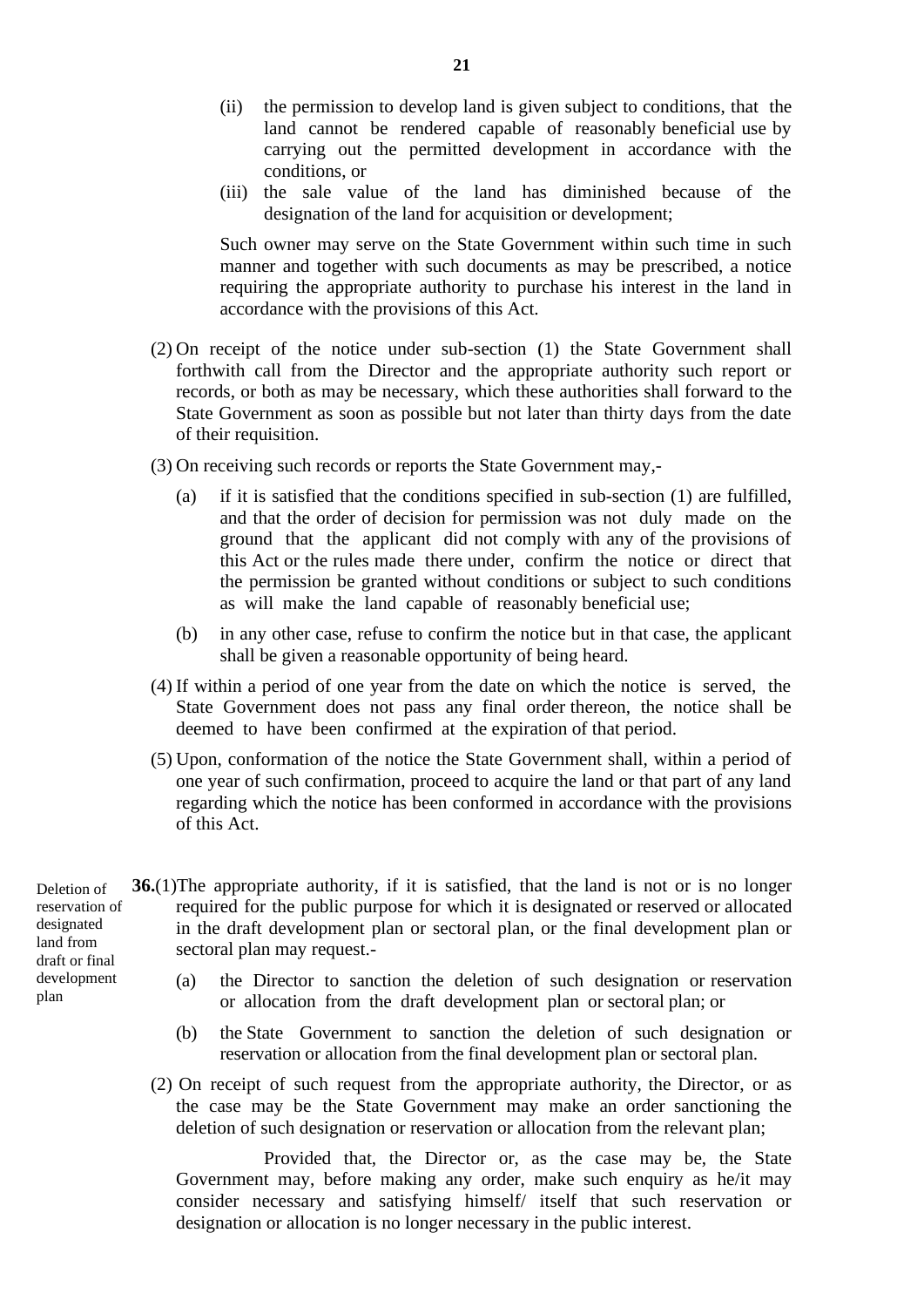- (3) Upon an order under sub-section (2) being made the land shall be deemed to be released from such designation, reservation or, as the case may be, allocation and shall become available to the owner for the purpose of development as otherwise permissible in the case of adjacent land under the relevant plan.
- **37**.(1)If it appears to the Town and Country Development Authority or Special Area Development Authority that it is expedient, having regard to the development plan prepared or under preparation and to any other material considerations, that any permission to develop land granted under this Act or any other law, should be revoked or modified, the Town and Country Planning Development Authority or the Special Area Development Authority may, by an order, revoke or modify the permission to such extent as appears to it to be necessary: Power of revocation and modification or permission to development

Provided that-

- (a) where the permission related to the carrying out or other operations, no such orders.-
	- (i) shall affect such of the operations as have been previously carried out;
	- (ii) shall be passed after those operations have been completed.
- (b) where permission related to a change of use of land, no such order shall be passed at any time after the change has taken place.
- (2) Where permission is revoked or modified by an order under the last foregoing section, and the owner claims from the Town and Country Development Authority or the Special Area Development Authority, within the time and in the manner prescribed, amount in lieu of the expenditure incurred in carrying out the works after the grant of permission and in accordance with such permission, which has been rendered abortive by the revocation or modification the Town and Country Development Authority or the Special Area Development Authority shall, after giving the owners reasonable opportunity of being heard by the Town Planning Officer and after considering his report, assess and offer subject to provisions of section 11 such amount to the owner as it thinks fit.
- (3) If the owner does not accept the amount and gives notice within such time as may be prescribed, of his refusal to accept, the Town and Country Development Authority or the Special Area Development Authority shall refer the matter for the adjudication of the court and the decision of the court shall be final and be binding on the owner and the Town and Country Development Authority or the Special Area Development Authority.
- **38.** Any person who, whether at his own instance or at the instance of any other Penalty for person commences, undertakes or carries out any development or changes use of unauthorized any land-
	- (a) without permission required under this Act;
	- (b) in contravention of the permission granted or any condition subject to which such permission has been granted:
	- (c) after the permission for development has been duly revoked; or
	- (d) in contravention of any permission which has been duly modified;
	- **\***(e) in contravention of any other provision of this Act;

shall, without prejudice to any action that may be taken under section 39 be

development or for use other than in conformity with development plan

<sup>\*</sup> As amended *vide* Himachal Pradesh Town and Country Planning (Amendment) Act, 2013 (Act No.41 of 2013).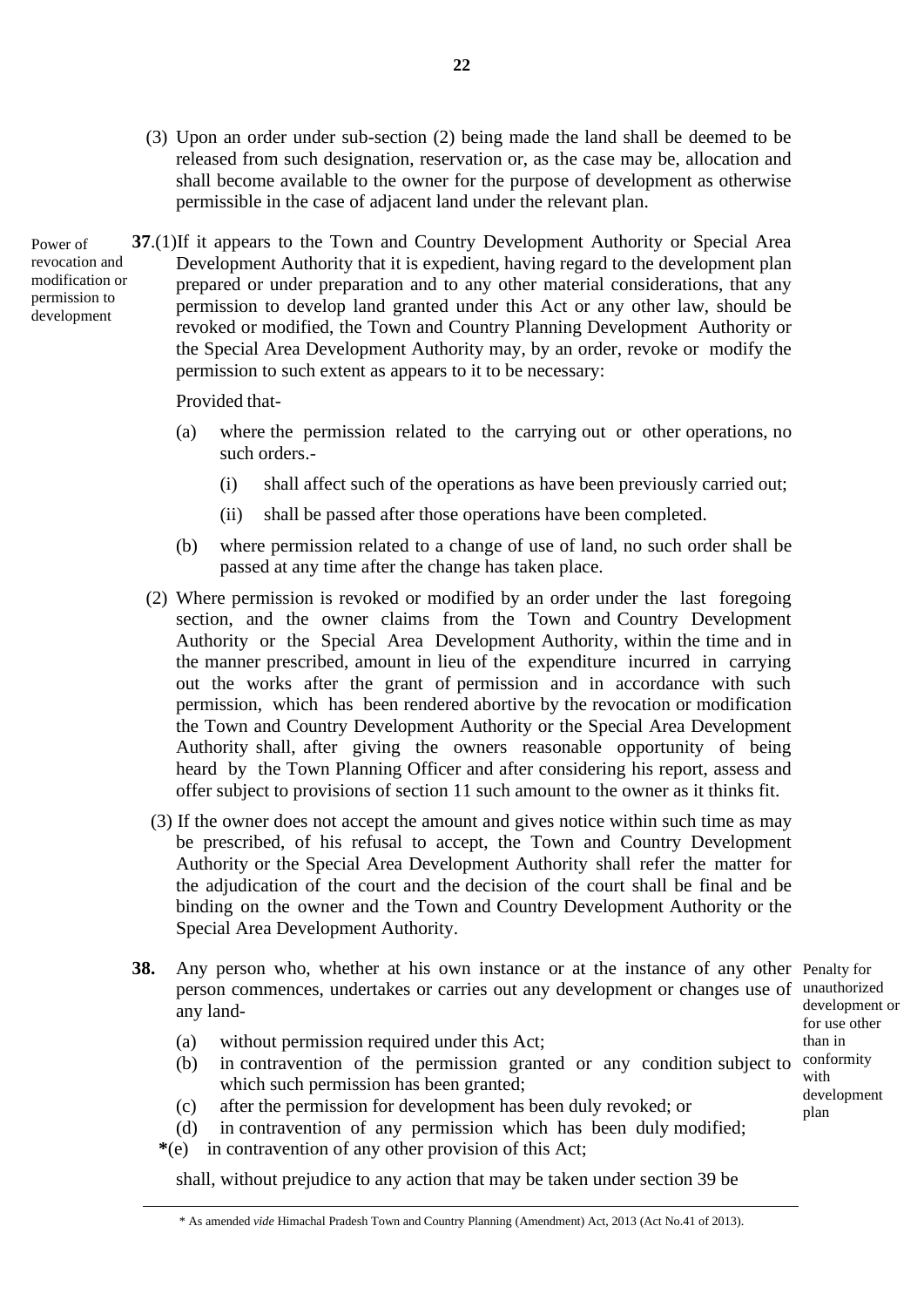punished with simple imprisonment for a term which may extend to six months, or with fine which may extend to two thousand rupees or with both, and in the case of a continuing offence with further fine which may extend to two hundred rupees for every day during which the offence continues after conviction for the first commission of the offence.

**\*\*\***Provided that imposition of fine shall not be deemed to regularize the unauthorized constructions, colonies or buildings, and the Director after giving a notice of thirty days and after affording a reasonable opportunity of being heard, may demolish or remove such unauthorized constructions. The amount incurred on account of demolition or removal of un-authorized construction shall be recovered from the owner of such building as arrears of land revenue.

- **39.**(1)Where any development has been carried out as indicated in section 38 the Director may, within **\***ten years of such development serve on the owner a notice requiring him, within **\*\***fifteen days from the date of service of the notice.-
	- (a) in cases specified in clause (a) or (c) of section 38 to restore the land to its condition existing before the said development took place;
	- (b) in cases specified in clause (b) or (d) of section 38 to secure compliance with the conditions or with the permission as modified;
	- **\*\*\***(c) in cases specified in clause (e) of section 38 to secure compliance in the manner as may be prescribed; and
	- **\*\*\*"**(2) in case any person after issuance of notice under sub-section (1) does not comply with the directions, he shall be served with a notice to stop or to seal, as the case may be, unauthorized development in the manner as may be prescribed.**"**
		- \***\***(3)Any person aggrieved by such notice may within fifteen days of the receipt of the notice, apply for composition of offences under section 39-C and till the time the application is disposed of, the notice shall stand withdrawn; and
			- (4) The foregoing provisions of this chapter shall, so for as may be applicable, apply to an application under sub-section (3).
		- **\*\***(5)If the offence is compounded, the notice shall stand withdrawn, but if the offence is not compounded, the notice shall stand, or if such offence is partly compounded, the notice shall stand withdrawn to the extent the offence is compounded, but shall stand in respect of the offence which is not compounded, and thereupon the owner shall be required to take steps specified in the notice under sub-section (1) in respect of the offence not compounded.
			- (6) If within the period specified in the notice or within the same period after the disposal of the application, the notice or so much of it as stands is not complied with, the Director may-
				- (a) prosecute the owner for not complying with the notice and whether the notice requires the discontinuance of any use of land, any other person also who uses the land or causes or permits the land to be used in contravention of the notice, and
				- (b) where the notice required the demolition or any alteration of any building or works or carrying out of any building or other operations itself, cause the restorations of the land to its condition before the development

\* As amended *vide* Himachal Pradesh Town and Country Planning (Amendment) Act, 1994 (Act No.16 of 1994). \*\*As amended *vide* Himachal Pradesh Town and Country Planning (Amendment) Act, 2001 (Act No.15 of 2001).

Power to require removal of unauthorized development

<sup>\*\*\*</sup>As amended *vide* Himachal Pradesh Town and Country Planning (Amendment) Act, 2013 (Act No.41 of 2013).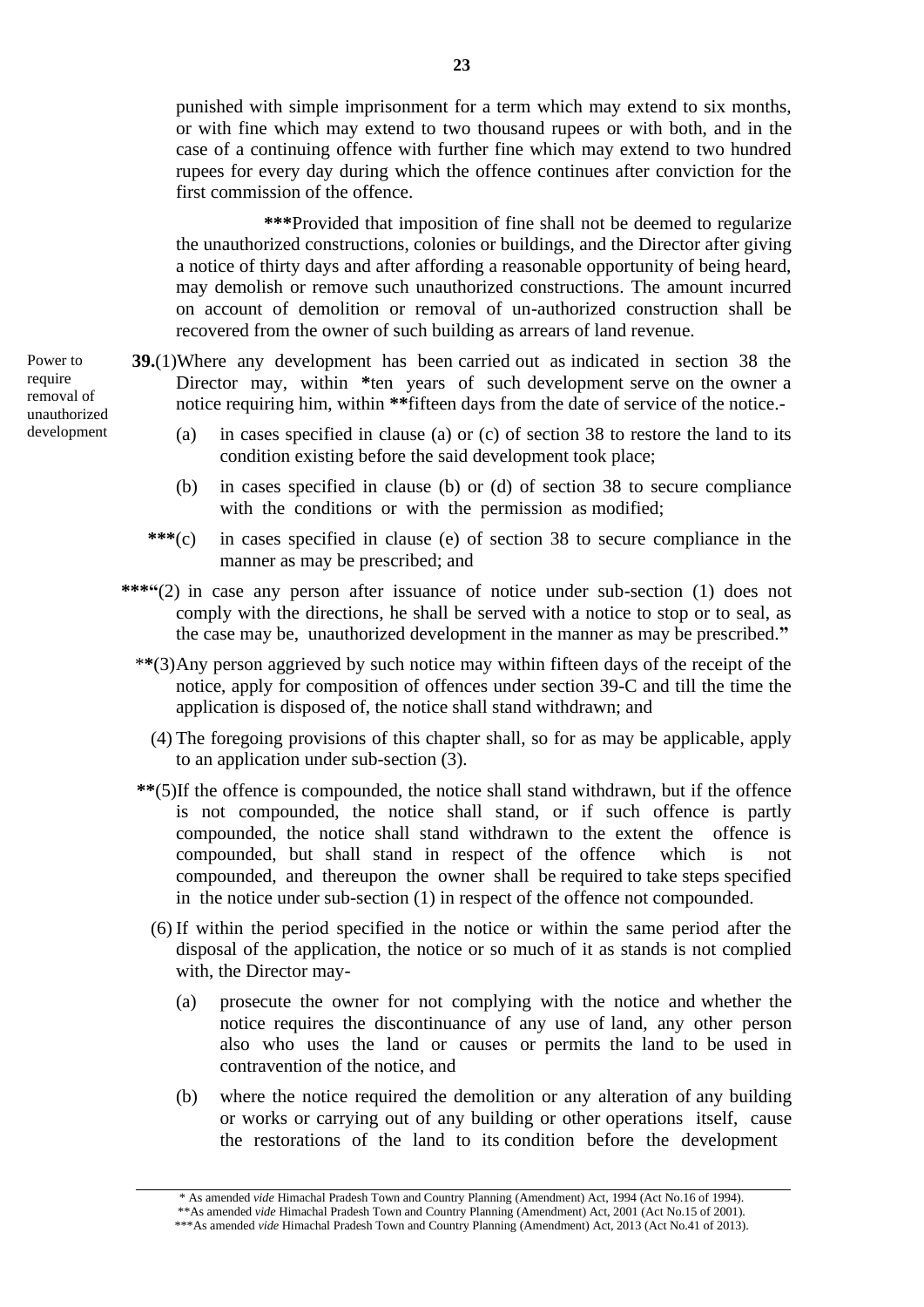took place and secure compliance with the condition of the permission or with the permission as modified by taking such steps as the Director may consider necessary including demolition or alteration of any building or works or carrying out of any building or other operations, and recover the amount of any expenses incurred by him in this behalf from the owners as arrears of land revenue.

(7) Any person prosecuted under clause (a) of sub-section (6) shall on conviction, be punished with simple imprisonment for a term which may extend to six months, or with fine which may extend to two thousand rupees, or with both, and in the case of a continuing offence with further five which may extend to two hundred and fifty rupees for every day during which the offence continues after conviction for the first commission of the offence.

### **\*39-A.Power to stop development.-**

- (1) Where any development in any area being commenced in contravention of the development plan or sectoral plan or without the permission, approval or sanction referred to in sections 15.A (2), 16 or 31 or in contravention of any conditions subject to which such permission, approval or sanction has been granted: stop
	- (i) in relation to a planning area or a special area, the State Government or an officer of the State Government empowered by it in this behalf.
	- (ii) in relation to any other area within the local limits of a local authority, the competent authority thereof, may in addition to any prosecution that may be instituted under this Act, make an order requiring the development to be discontinued on and from the date of the service of the order, and such order shall be complied with accordingly.
- (2) Where such development is not discontinued in pursuance of the order under subsection (1), the State Government or the officer of the State Government or the competent authority, as the case may be, may require any police officer to remove the person by whom the development has been commenced and all his assistants and workmen from the place of development or to seize any construction material, tools, machinery, scaffolding or other things used in such development within such time, as may be specified in the requisition and such police officer shall comply with the requisition accordingly.
- (3) Any of the things caused to be seized by the State Government or the officer of the State Government or the competent authority, as the case may be, under sub-section (2) shall, unless the owner thereof turns up to take back such things and pays to the State Government or the officer of the State Government or the competent authority, as the case may be, the charges for the removal or storage of such things, be disposed of by it or him by public auction or in such other manner and within such time as the State Government or the officer of the State Government or the competent authority thinks fit.
- (4) The charges for the removal and storage of the things sold under sub-section (3) shall be paid out of the proceeds of the sale thereof and the balance, if any, shall be paid to the owner of the things sold on a claim being made there within a period of one year from the date of sale, and if no such claim is made within the said period, shall be credited to the fund of the State Government or the competent authority, as the case may be.

Power to development

<sup>\*</sup> As amended *vide* Himachal Pradesh Town and Country Planning (Amendment) Act, 1994 (Act No.16 of 1994).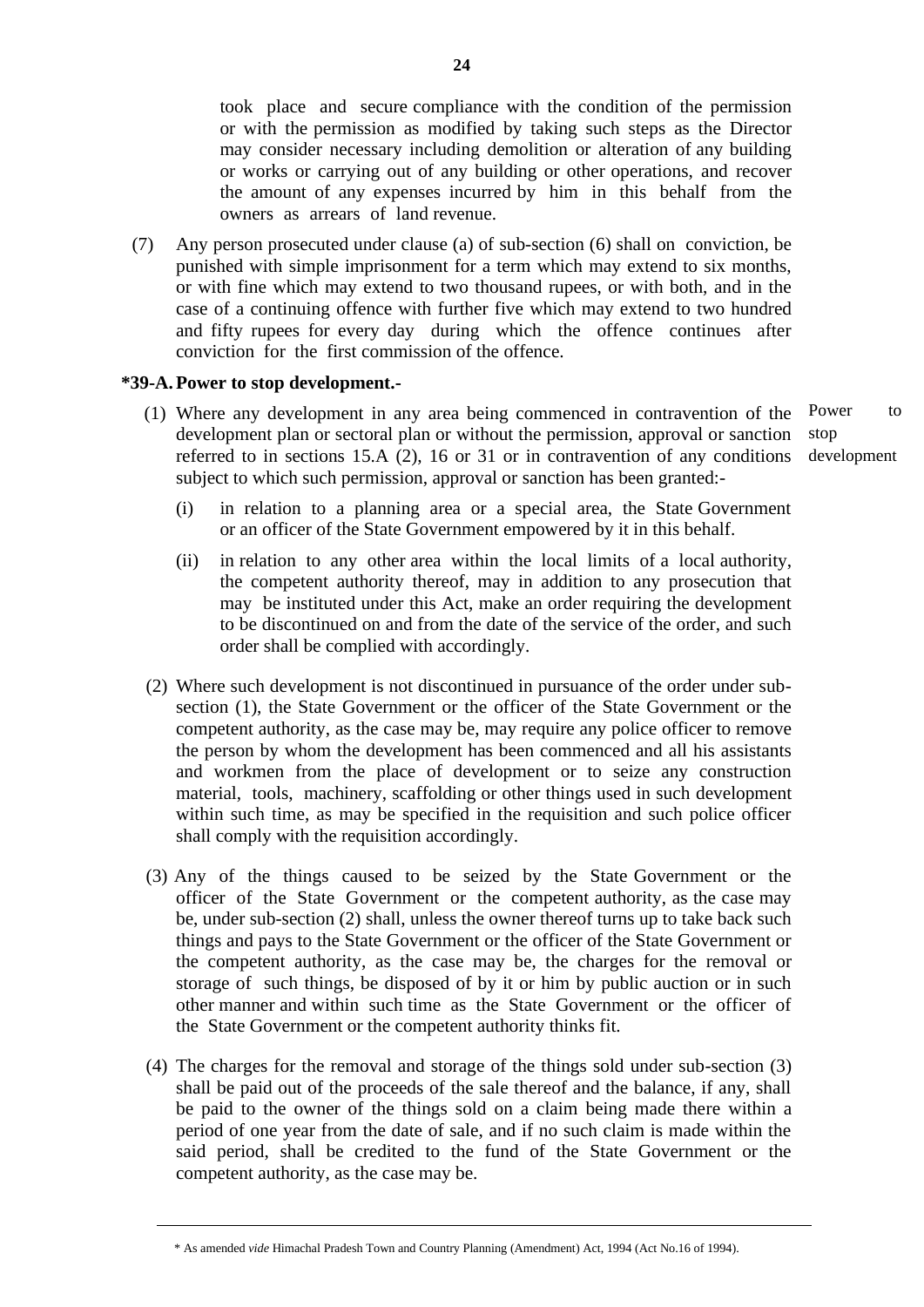- (5) If any development in the area other than a planning area or the special area, has been commenced in contravention of the development plan or sectoral plan or without the permission, approval or sanction referred to the Section 15-A (2), 16 or 31 or in contravention of any conditions subject to which such permission, approval or sanction has been granted and the competent authority has failed to make on order under sub-section (1) or, as the case may be, a requisition under sub- section (2), within the time may be specified in this behalf by the State Government, the State Government may, after observing such procedure as may be prescribed by rules made in this behalf, direct any officer to make the order or requisition, as the case may be, and that officer shall be bound to carry out such directions and the order or requisition made by him in pursuance of the direction shall be complied with accordingly.
- (6) After the requisition under sub-section (2) or sub-section (5) has been complied with, the competent authority or the officer to whom the direction was issued by the state Government under sub-section (5), as the case may be, may depute by a written order a police officer or an officer or an employee of the State Government or local authority concerned to ensure that the development is not continued.
- (7) Any person failing to comply with an order under sub- section (1), or as the case may be, under sub-section (5), shall be punishable with fine which may extend to two hundred rupees for every day during which the noncompliance continues after the service of the order.
- (8) No compensation shall be claimable by any person for any damage which he may sustain in consequence of the removal of any development under section 39 or the discontinuance of the development under this section.
- (9) The provisions of this section shall be in addition to, and not in derogation of any other provision relating to stoppage of building operations contained in any other law for the time being in force.

### **\*39-B. Power to seal unauthorized development.**-

- (1) It shall be lawful for the State Government or the competent authority, as the case may be, at any time, before or after making an order for the removal or discontinuance of any development under section 39 or section 39-A to make an order directing the sealing of such development in the manner prescribed by rules, for the purpose of carrying out the provisions of this Act, or for preventing any disputes as to the nature and extent of such development.
	- (2) Where any development has been sealed, the State Government or the competent authority, as the case may be, may, for the purpose of removing or discontinuing such development order the seal to be removed.
	- (3) No person shall remove such seal except:-
		- (a) under an order made by the State Government or the competent authority under sub-section (2); or
		- (b) under an order of the appellate authority or the State Government made in an appeal under this Act.

#### \* As amended *vide* Himachal Pradesh Town and Country Planning (Amendment) Act, 1994 (Act No.16 of 1994).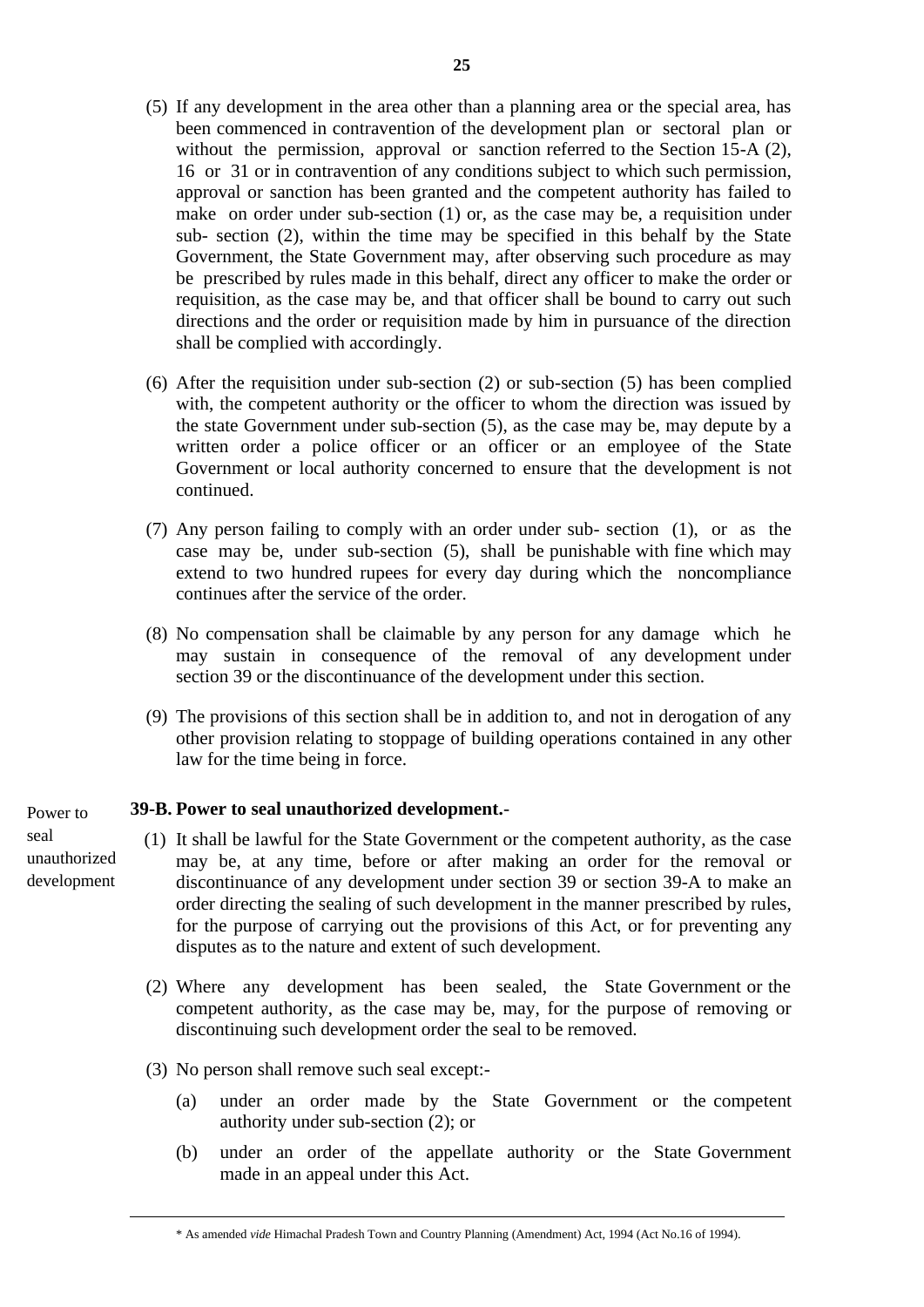#### **\* 39-C. Power to compound offences.-**

Power to compound offences

 (1)The Director may, on an application made to him, accept from any person who has committed an offence punishable under this Act, by way of composition of (2) On payment of such sum of money to the Director, no further proceedings shall be taken against such person in respect of such offence.

### **CHAPTER-VII**

### **TOWN AND COUNTRY DEVELOPMENT AUTHORITY**

- **40.**(1)The State Government may, by notification, establish a Town and Country Development Authority by such name and for such area as may be specified in the notification. If the State Government considers the local authority or authorities or any other authorities like State Housing Board, the State Government may by notification designate such authority or authorities as the Town and Country Development Authority or Authorities for a particular area or areas to perform the functions of the Town and Country Development Authority or Authorities under this Act in addition to their own duties and functions and in such cases sections 42, 43, 44, 45, 46 and 48 of this Act will not operate. Establishment of Town and
	- (2) The duty of implementing the proposal in the development plan, preparing one or more town development schemes, and acquisition and development of land for the purposes of expansion or improvement of the area specified in the notification under sub-section (1) shall, subject to the provisions of this Act, vest in the Town and Country Development Authority established for the said area.
- **41.** Every Town and Country Development Authority shall be a body corporate by the name specified in the notification under section 40, and shall have perpetual succession and a common seal, with power to acquire and hold property, both movable and immovable, and subject to the provisions of this Act or any rules made there under, to transfer any property held by it, to contract and to do all other things necessary for the purposes of this Act and may sue and be sued in its corporate name.
	- Incorporation of Town and **Country** Development Authority

Authority

**Country** Development Authority

**\*\*42.**(1)Save as provided in section 42-A, every Town and Country Development Constitution of Authority shall consist of the Chairman and other members not exceeding twelve Town and to be appointed by the State Government: **Country** Development

Provided that, whenever it is expedient to ensure the efficient performance of the functions assigned to the Town and Country Development Authority, the State Government may appoint one or more persons as its Vice-Chairmen and where more than one person is appointed as Vice -Chairman one of them shall be designated as Senior Vice- Chairman;

<sup>\*</sup> As amended *vide* Himachal Pradesh Town and Country Planning (Amendment) Act, 1994 (Act No.16 of 1994).

<sup>\*\*</sup>As amended *vide* Himachal Pradesh Town and Country Planning (Amendment) Act, 1995 (Act No.7 of 1995).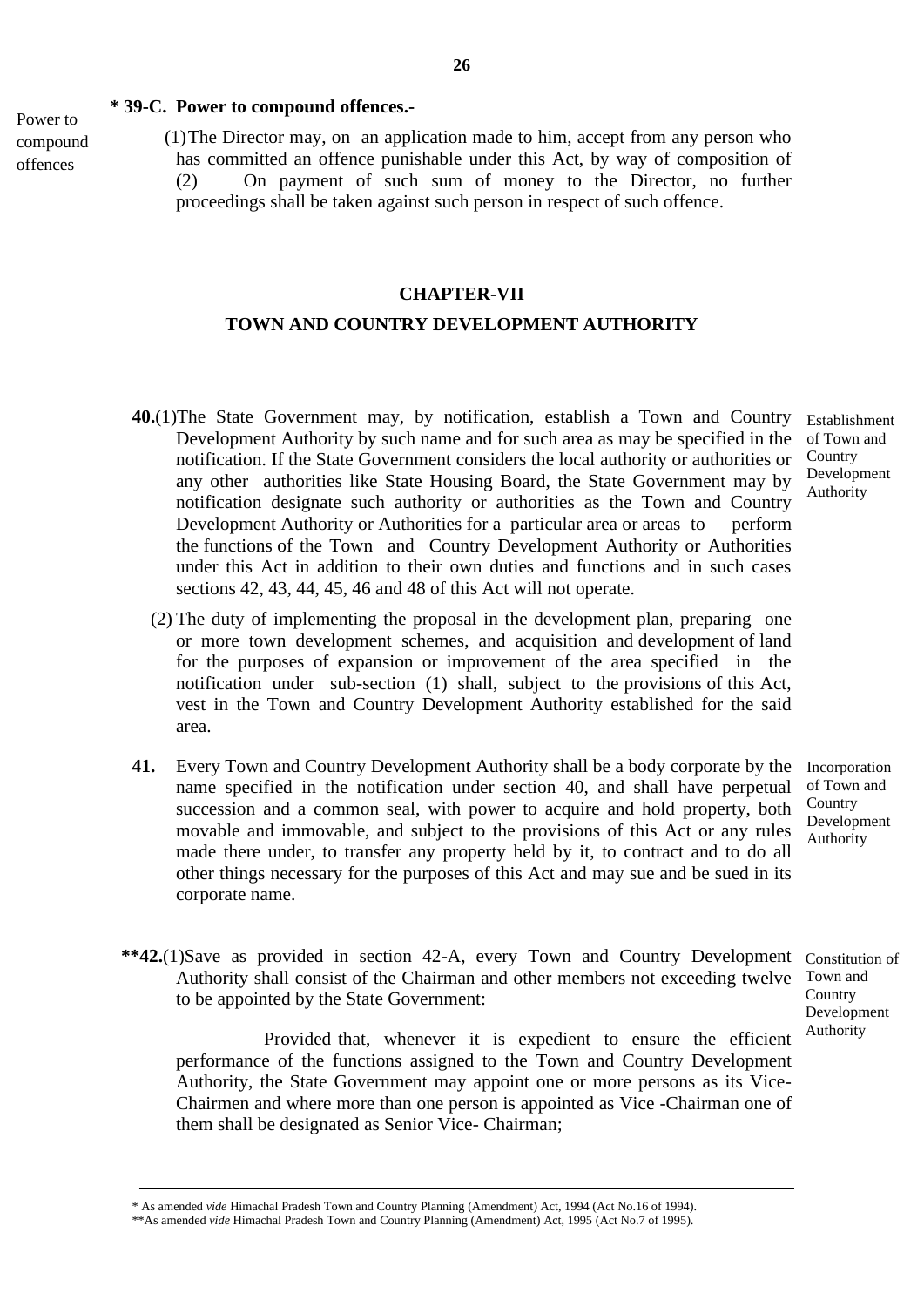Provided further that the State Government may, if it considers it necessary so to do, constitute a single member Town and Country Development Authority.

 (2) The Chairman and in the absence of the Chairman the Senior Vice Chairman, and in the absence of both the Chairman and Senior Vice Chairman, the Vice Chairman, shall preside over the meeting of the Town and Country Development Authority constituted under sub-section (1). The Senior Vice Chairman and Vice Chairman shall in relation thereto, exercise such powers and perform such functions as the Chairman may assign to them.

## **\*42-A Constitution of Town and Country Development Authority for the Capital Town of Himachal Pradesh.-**

- (1) Notwithstanding anything to the contrary contained in Section-42, the Town & Country Development Authority for the capital town of Himachal Pradesh shall consist of the Chairman, Vice Chairman and eight other members to be appointed by the State Government.
- (2) The Chief Minister and the Minister-in-Charge of Town and Country Planning, shall be the *ex-officio* Chairman and Vice-Chairman of the Town and Country Development Authority constituted under sub-section (1) and for the discharge of their duties as such they shall not be entitled to any emoluments and in relation to them the provisions contained in section 43 sub-section (3) of section 44, section 45 and section 46 will not operate.

Provided that during the period of any proclamation issued under Article 356 of the Constitution of India the Governor, may, by notification, appoint any person to act as the Chairman and the Vice Chairman of the Development Authority constituted under this section and the persons so appointed shall exercise the powers vested in them and perform the functions assigned to them under the Act during the period the said proclamation issued under Article 356 continues to be in force and the provisions contained in section 43, 44 (3), 45 and 46 shall apply to them.

- (3) In the absence of the Chairman, the Vice Chairman shall preside over the meetings of the Town and Country Development Authority constituted under this Section and shall, in relation thereto, exercise powers and perform such functions as the Chairman may assign to him.
- Term of office 43.(1) The names of the Chairman \*Vice-Chairman and the members shall be notified in the Official Gazette. of Chairman and other
	- (2) The term of office of the Chairman \*Vice-Chairman and the members shall be such as may be prescribed.
		- (3) The person ceasing to be a Chairman, \*Vice-Chairman or member by reason of the expiry of his term of office, shall if otherwise qualified be eligible for reappointment.

**44.**(1)Every person becoming a \*Vice-Chairman or a Member under Section-42 may at any time resign his office by writing under his hand addressed to the Chairman, Resignation of Members and filling of casual vacancy

Constitution of Town and **Country** Development Authority for the Capital Town of Himachal Pradesh

members

<sup>\*</sup> As amended *vide* Himachal Pradesh Town and Country Planning (Amendment) Act, 1994 (Act No.16 of 1994)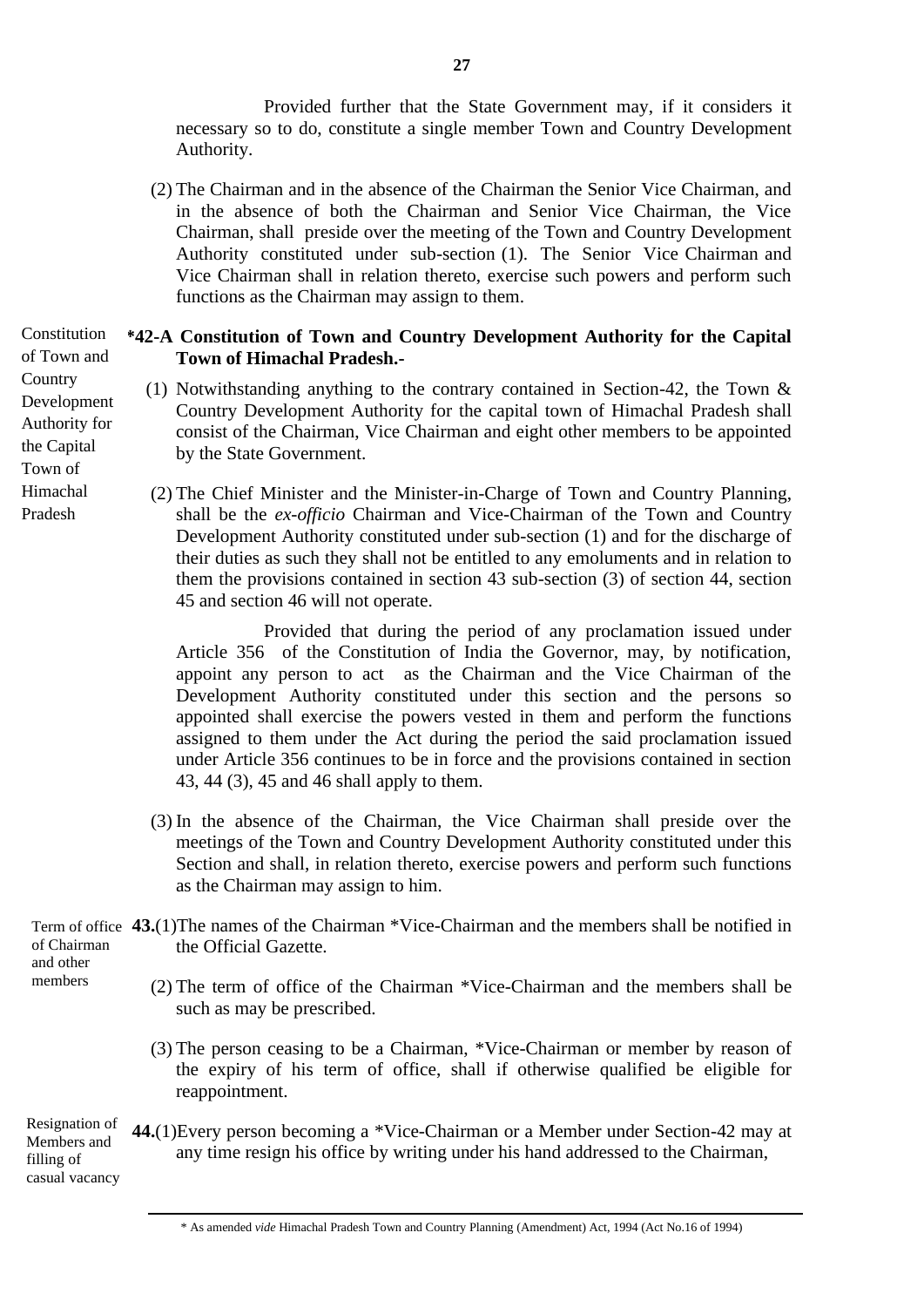and upon receipt of resignation by the Chairman, the office of Vice-Chairman or the Member as the case may be shall become vacant.

- (2) If the State Government consider that the continuance in office of any Vice-Chairman or any member is not in the public interest, the State Government may make an order terminating his appointment and there-upon he shall cease to be a \*\*Vice Chairman or a member as the case may be of Town and Country Development Authority, notwithstanding that the term for which he was appointed has not expired.
- (3) In the event of a vacancy occurring in the office of the Chairman, \*Vice-Chairman, or any Member, the vacancy shall be filled by the State Government in accordance with the provisions of section-42 and the persons so appointed shall hold office for remainder of the term of his predecessor.
- **\*\*\*45**.(1)The Chairman shall receive such salary and allowances and shall be subject to Salary and such terms and conditions of service as may be prescribed. allowances
	- (2) The Senior Vice-Chairman, Vice-Chairman and Members shall be paid such allowances as may be prescribed.
	- **46**.(1)The State Government may grant leave to the Chairman subject to such terms and Leave of conditions as may be prescribed.
	- \***\*\***(2) Whenever the office of the Chairman, falls vacant on account of leave under sub-section (1), the Senior Vice Chairman or whenever the offices of the Chairman and the Senior Vice-Chairman falls vacant, on account of leave the Vice-Chairman shall act as the Chairman.
	- **47**.(1)The meetings of the Town and Country Development Authority shall be held at such time and such place as may be laid down by regulations:

Provided that until regulations are made in this behalf such meetings shall be convened by the Chairman.

- (2) The quorum of meeting shall, unless otherwise provided by regulations, be one third of the total number of members of the Town and Country Development Authority.
- (3) The Town and Country Development Authority shall make regulations to provide for the conduct of its business.
- **48.**(1)There shall be a **\*\*\***Chief Administrator of every Town and Country Development Authority who shall also act as the **\***Member Secretary of the Authority.
	- (2) The **\*\*\***Chief Administrator shall be appointed by the State Government
- **49.** Every Town and Country Development Authority may appoint such other officers and servants as may be necessary and proper for the efficient discharge of its duties: Other officers and servants

absence and appointment etc. of acting Chairman

Meeting of Town and **Country** Development Authority

Chief Administrator

<sup>\*</sup> As amended *vide* Himachal Pradesh Town and Country Planning (Amendment) Act, 1984 (Act No.1 of 1984).

<sup>\*\*</sup>As amended *vide* Himachal Pradesh Town and Country Planning (Amendment) Act, 1994 (Act No.16 of 1994).

<sup>\*\*\*</sup> As amended *vide* Himachal Pradesh Town and Country Planning (Amendment) Act, 1995 (Act No.7 of 1995).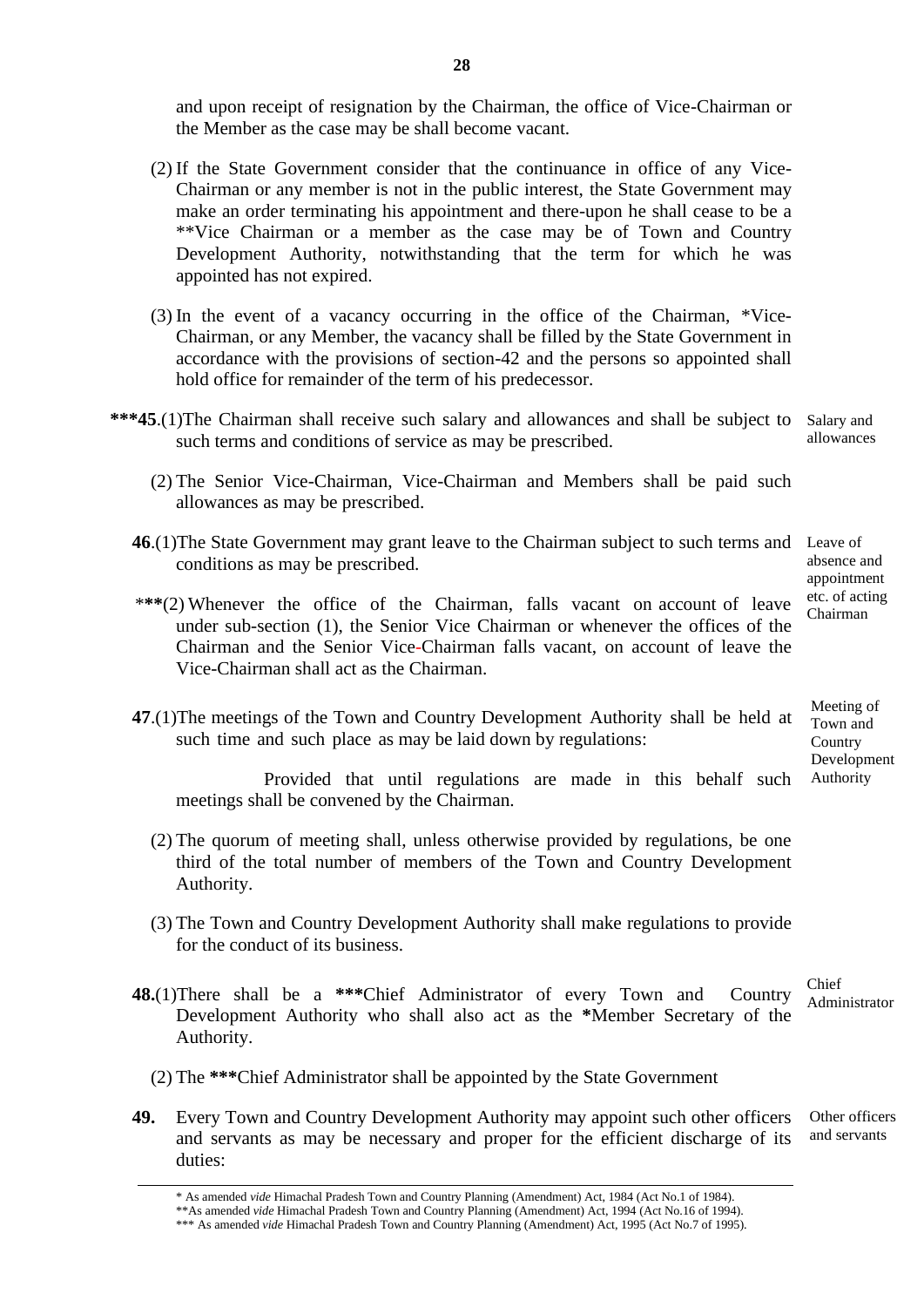Provided that no post shall be created save with prior sanction of the State Government.

Provided further that the power of appointment shall be subject to such restrictions as the State Government may, from time to time, impose.

**50.**(1) The \*Chief Administrator under section 48 and other officers and servants Conditions of appointed under section 49 shall work under the superintendence and control service of Chief of the Chairman.

Administrator and officers and servants

- (2) The State Government may make rules in respect of recruitment, qualifications, appointment, scale of pay, leave, leave allowances, loans, pension and other service conditions of the Chief Administrator and other officers and servants.
- **51.** A town development scheme may make provision for any of the following matters:-
	- (i) acquisition, development and sale or leasing of land for the purpose of town expansion;
	- (ii) acquisition, relaying out of, rebuilding or relocating areas which have been badly laid out or which have developed or degenerated into a slum;
	- (iii) acquisition and development of land for public purposes such as housing development, development of shopping centres, cultural centres, administrative centres;
	- (iv) acquisition and development of areas for commercial and industrial purposes;
	- (vi) acquisition of land and its development for the purpose of laying out or remodeling of road and street pattern;
	- (vii) acquisition and development of land for play-grounds, parks, recreation centres, and stadium;
	- (viii) reconstruction of plots for the purpose of buildings, roads drains, sewerage lines and other similar amenities;
	- (ix) any other work of a nature such as would be about environmental improvements which may be taken up by the authority with the prior approval of the State Government.
- Preparation of 52.(1)The Town and Country Development Authority may, at any time declare its intention to prepare a town development scheme.
	- (2) Not later than thirty days from the date of such declaration of intention to make a scheme, the Town and Country Development Authority shall publish the declaration in the Official Gazette and in such other manner as may be prescribed.
	- (3) Not later than two years from the date of publication of the declaration under subsection (2) the Town and Country Development Authority shall prepare a town development scheme in draft form and publish it in such form and manner as may be prescribed together with a notice inviting objections and suggestions from any person with respect to the said draft development scheme before such date as may be specified therein, such date being not earlier than thirty days from the date of publication of such notice.

**29**

Development Schemes

Town

town development scheme

<sup>\*</sup>As amended *vide* Himachal Pradesh Town and Country Planning (Amendment) Act, 1995 (Act No.7 of 1995).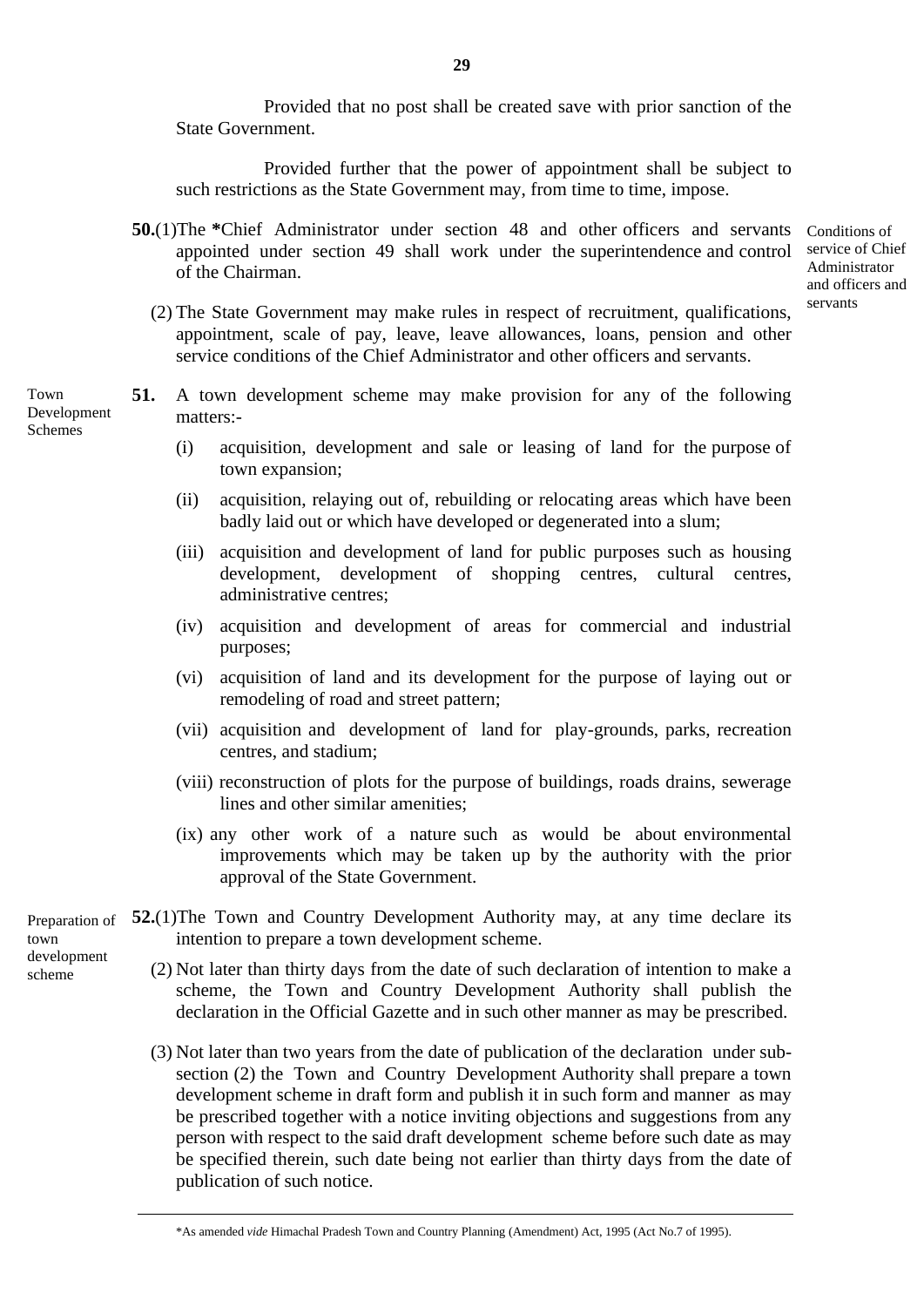- (4) The Town and country Development Authority shall consider all the objections and suggestions as may be received within the period specified in the notice under sub-section (3) and shall, after giving a reasonable opportunity to such persons affected thereby as are desirous of being heard or after considering the report of the committee constituted under sub-section (5), approve the draft scheme as published or make such modifications therein as it may deem fit.
- (5) Where the town development scheme relates to reconstitution of plots, the Town and Country Development Authority shall notwithstanding anything contained in sub-section (4), constitute a committee consisting of the **\***Chief administrator of the said authority and two other members of whom one shall be representative of the Himachal Pradesh Housing Board and the other shall be an officer of the Public works Department not below the rank of an Executive Engineer nominated by the Chief Engineer, Public works Department for the purpose of hearing objections and suggestions received under sub-section (3).
- (6) The Committee constituted under sub-section (5) shall consider the objections and suggestions and give hearing to such persons as are desirous of being heard and shall submit its report to Town and Country Development Authority within such time as it may fix along with proposals to:-
	- (i) define and demarcate the areas allotted to or reserved for public purposes;
	- (ii) demarcate the reconstituted plots;
	- (iii) evaluate the value of the original and the constituted plots;
	- (iv) determine whether the areas reserved for public purpose are wholly or partially beneficial to the residents within the area of the scheme;
	- (v) estimate and apportion the compensations to or contribution from the beneficiaries of the scheme on account of the reconstitution of the plot and reservation of portions for public purpose;
	- (vi) evaluate the increment in value of each reconstituted plots and assess the development contribution leviable on the plot holder:

Provided that the contribution shall not exceed half the accrued increment in value;

- (vii) evaluate the reduction in value of any reconstituted plot and assess the amount payable therefore.
- (7) Immediately after the town development scheme is approved under sub-section (4) with or without modifications and Town and Country Development Authority shall publish in the Official Gazette and in such other manner as may be prescribed a final town development scheme and specify the date on which it shall come into operation.
- **53.** The Director may, at any time, but not later than two years from the date of Power to publication of the final town development scheme under section-52 on his own receive the motion or on an application filed within thirty days of such publication of the final scheme by any person aggrieved by the final scheme, call for and examine the record of any scheme for the purpose of satisfying himself as to the correctness of the order passed by the Town and Country Development Authority, or as to the regularity of any proceedings of such authority and when calling such record direct that the execution of the scheme be suspended. The Director may, after examining the record, pass such order as he thinks fit and his order shall be

development scheme

<sup>\*</sup> As amended *vide* Himachal Pradesh Town and Country Planning (Amendment) Act, 1995 (Act No.7 of 1995).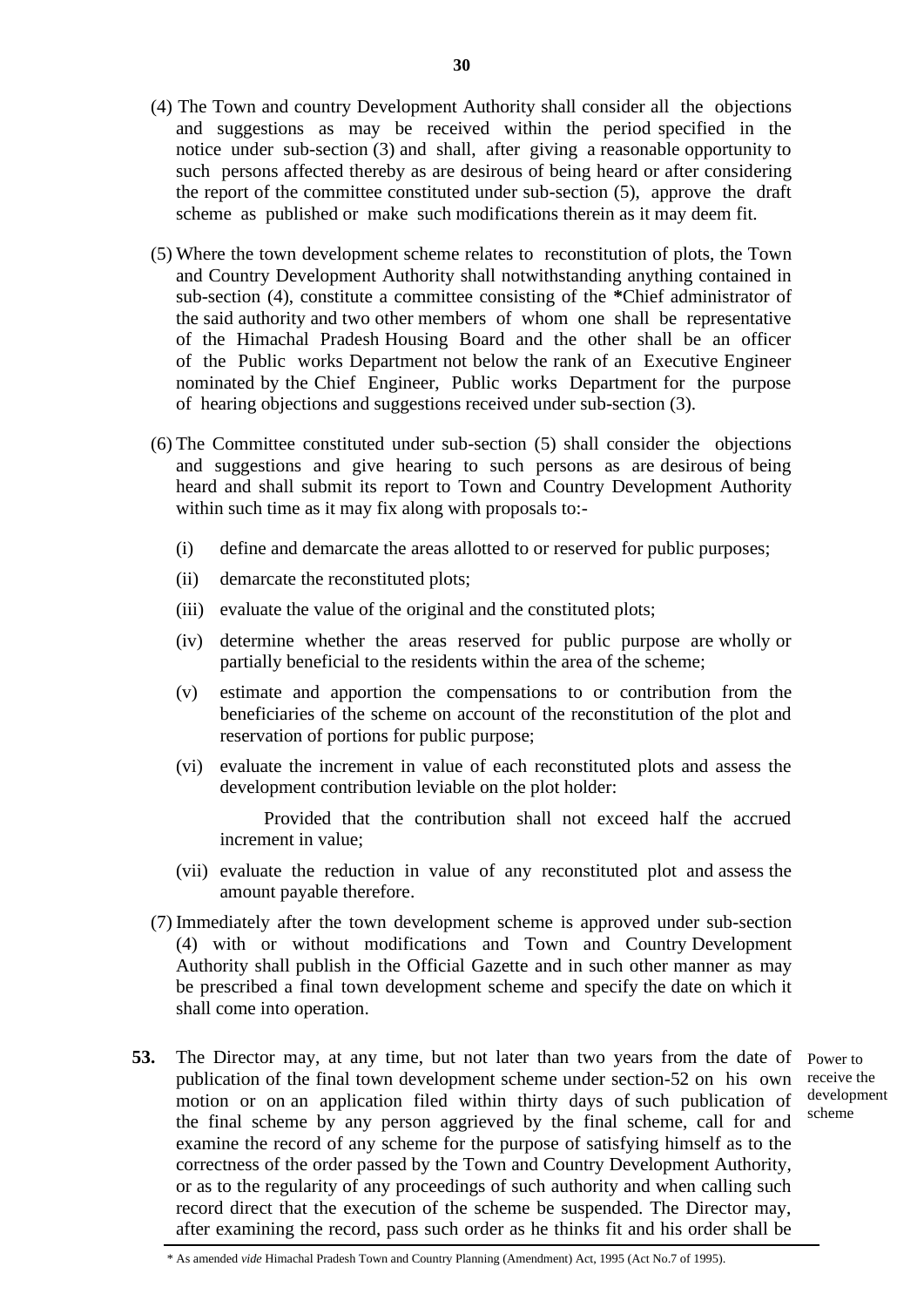final:

Provided that no order shall be passed unless the person affected thereby and the Town and Country Development Authority have been given a reasonable opportunity of being heard.

- **54**.(1)The State Government may, if it consider necessary in public interest so to do, give directions to the Town and Country Development Authority:-
	- (a) to frame a town development scheme;
	- (b) to modify a town development scheme during execution;
	- (c) to revoke a town development scheme, for reasons to be specified in such direction;

Provided that no direction to modify or revoke a town development scheme shall be given unless the Town and Country Development Authority is given an opportunity to present its case.

- (2) The directions given by the State Government under this section shall be binding on the Town and Country Development Authority.
- **55.** As from the date of publication of declaration to prepare a town development scheme no person shall, within the area included in the scheme, institute or change the use of any land or building or carry out any development save in accordance with the development authorized by the director in accordance with the provisions of this Act prior to the publication of such declaration. development
- **56.** If the Town and Country Development Authority fails to implement the town development scheme within a period of three years from the date of publication of the final scheme under section 52 it shall, on the expiration of the said period of three years, lapse. Lapse of scheme
- **57.** Land needed for the purpose of town development scheme shall be deemed to be a 1 of 1894 land needed for a public purpose within the meaning of the Land Acquisition Act, 1894. Town development scheme public
- **58.** The Town and Country Development Authority may at any time after the date of publication of the final town development scheme under section 52 but not later than three years therefrom, proceed to acquire by agreement the land required for the implementation of scheme and, on its failure so to acquire, the State Government may, at the request of the Town and Country Development Authority, proceed to acquire such land under the provisions of the Land Acquisition Act, 1894 and on the payment of amount awarded under that Act and any other charges incurred by the State Government in connection with the acquisition, the land shall vest in the Town and Country Development Authority subject to such terms and conditions as may be prescribed. Acquisition of land for Town and Country Development Authority
- **59.**(1)The Town and Country Development Authority shall take necessary steps to Developmentsdevelop the land vested in it under section 58 in accordance with the provisions of the town development scheme:

Power of State Government to give **Directions** 

- Restriction on land use and
- 

purpose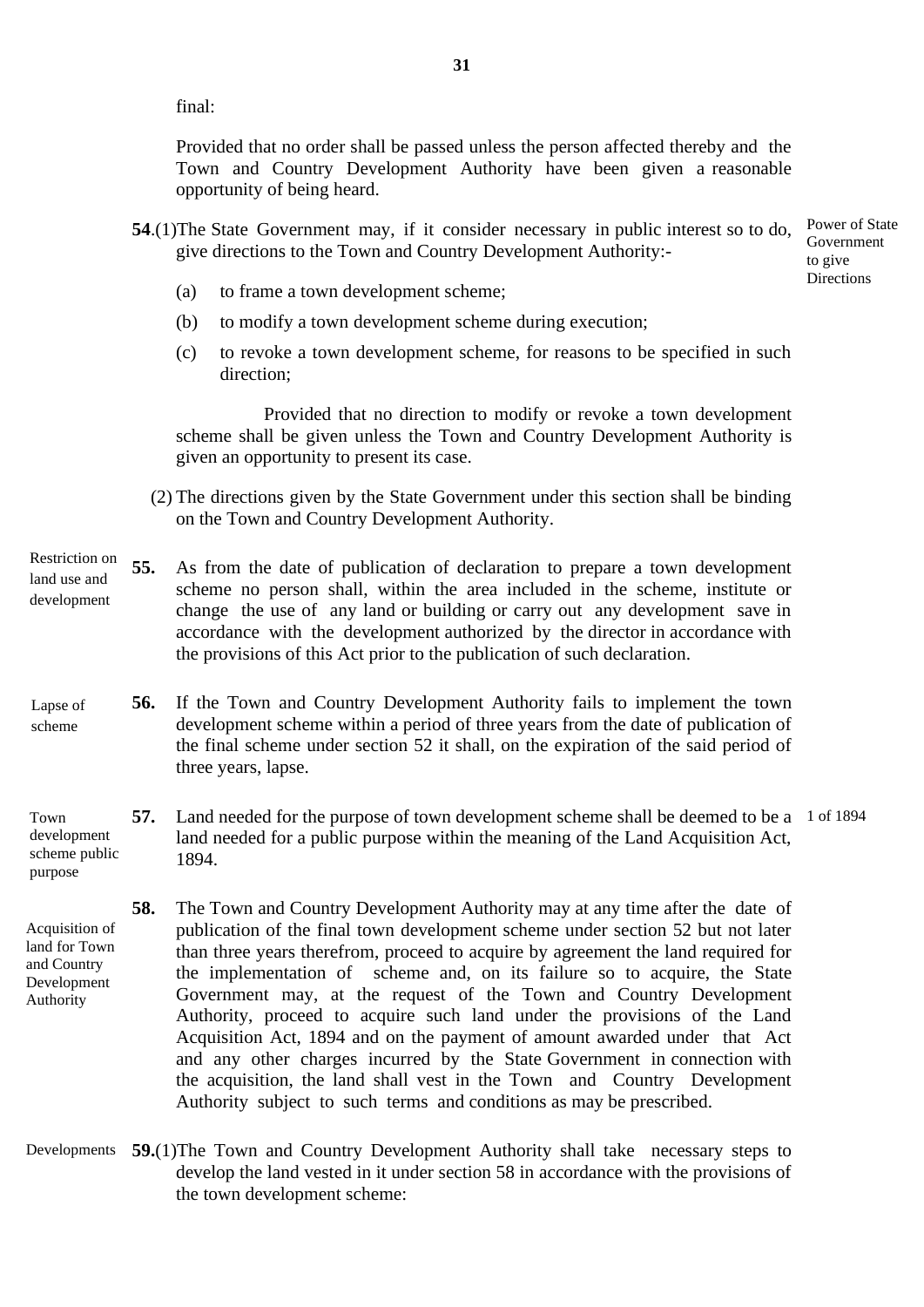Provided that if the State Government or the Director has, after such enquiry as may be necessary, reason to believe that the Town and Country Development Authority is not taking adequate steps to develop the land or has deviated from the final scheme, it/he may give such directions to that authority as may be considered necessary in the Circumstances.

 (2) The directions given under this section shall be binding on the Town and Country Development Authority and that authority shall give effect to them forthwith.

Disposal of land, buildings and other development works

- **60.** Subject to such rules as may be made by the State Government in this behalf, the Town and Country Development Authority shall by regulation, determine the procedure for the disposal of development lands, houses, buildings and other structures.
	- **61.**(1)Where as a result of the implementation of town development schemes there is in the opinion of the Town and Country Development Authority, an appreciation in the market values of lands adjacent to and affected by scheme the Town and Country Development authority may, in lieu for providing of the acquisition of such land, levy development charges on owners of such land. Development charges
		- (2) The development charges shall be an amount equal to not less than one-forth and not more than one-third of the difference between the value of the land on the date of publication of the intention to prepare the town development scheme and the date of completion of the scheme.
	- **62.**(1)On completion of the town development scheme, the Town and Country Mode of Levy Development Authority shall, by a notice in such form and published in such manner as may be prescribed, declare the fact of such completion and of its intention to levy development charges in the area covered by the scheme, calling upon owners of land liable to pay development charges to submit objection, if any, within such period which shall not be less than thirty days from the date of publication of the notice.
		- (2) The authority specified in the notice shall, after giving the objectors an opportunity to be heard, forward the report to the Town and Country Development Authority.
		- (3) On receipt of the report under sub-section (2), the Town and Country development Authority shall pass such orders thereon as it may consider fit.
		- (4) The Town and Country Development Authority shall, not later than three months after the publication of a notice declaring its intention to levy development charges, issue a notice in the prescribed form, assessing the charge due from every person affected by the levy of charges.
		- (5) Where the assessment is accepted it shall be final. If, however, the assessment is not accepted, the person aggrieved may, within thirty days of the publication of notice, file an application in writing before the Revenue Officer not below the rank of Sub-Divisional Officer as may be authorized by the State Government in this behalf.
		- (6) The Revenue Officer may, after giving the applicant and the Town and Country Development Authority an opportunity to be heard, pass such order on the application as he may deem fit under the circumstances and orders so passed shall

**32**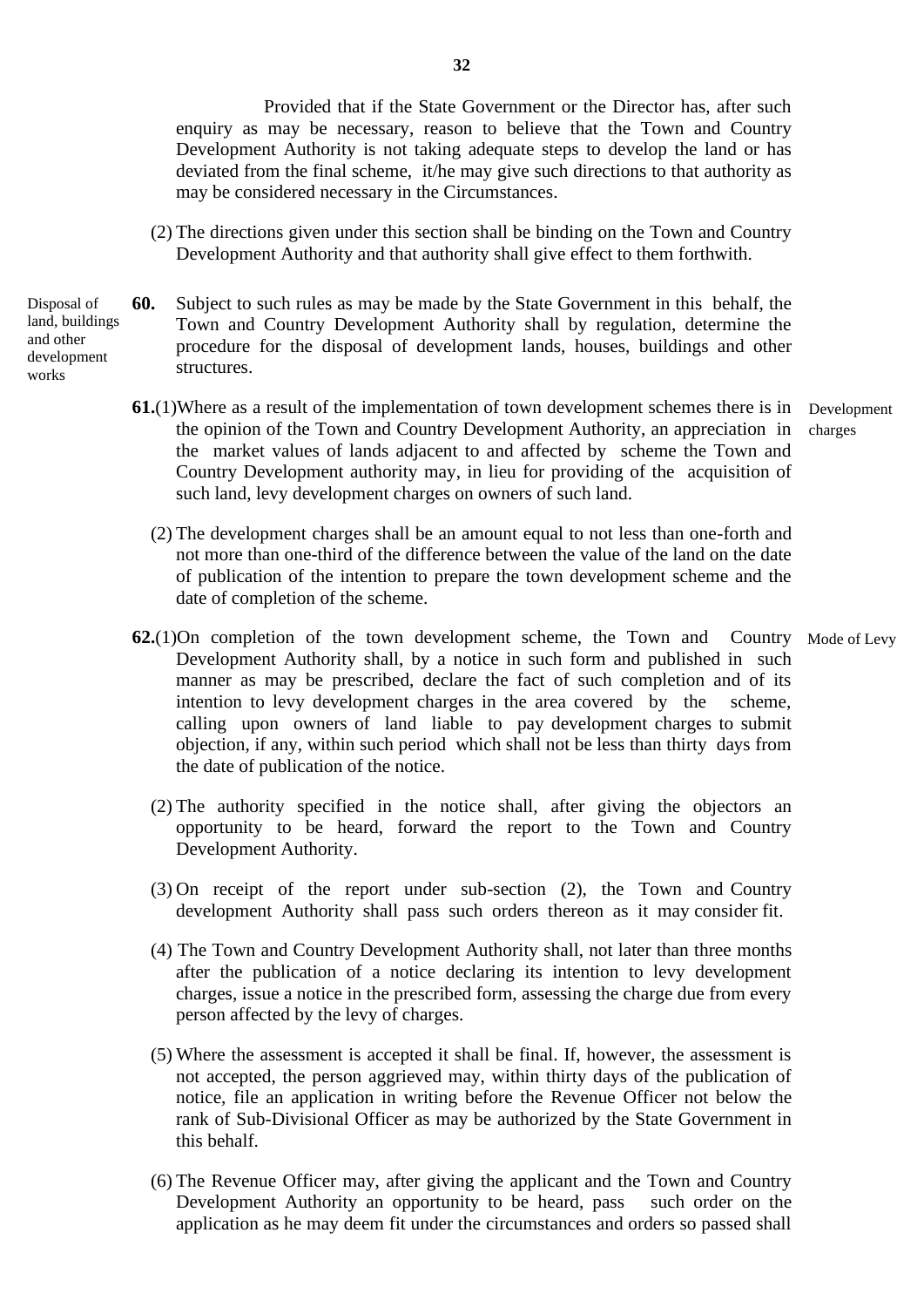be final.

- (7) After the final determination of the assessment the Town and Country Development Authority shall cause a notice to be served on each assesses asking him to pay the development charges within a period of sixty days from the date of receipt of the notice by him.
- (8) Any payment made after the expiration of the period specified in the notice under sub-section (7) shall carry simple interest at 10 percent per annum as from the date of the receipt of the notice by the assessee.
- (9) The Town and Country Development Authority may, on an application made to it in that behalf, permit assessee to make payment of Development charges in annual installment not exceeding five and fix a date by which each installment shall be payable.
- (10) Where permission is granted to make payment in installments the amount of development charges shall carry a simple interest at 15 percent per annum as from the date of the receipt of notice under sub-section (7) and the interest due shall be payable along with each installment.
- **63.** The Town and Country Development Authority shall have its own fund and all receipt of the authority shall be credited thereto and all payments by that authority shall be made therefrom. Fund of Town and Country Development Authority
- Annual Budget **64.**(1)The \*Chief Administrator or any other Officer designated to act as the \*Chief Administrator shall cause to be prepared not later than the  $10<sup>th</sup>$  of March every year a statement of annual income and expenditure giving the estimates and actual of the past year and the estimates of the next financial year.
	- (2) The annual statement (hereinafter called the budget) to be prepared shall be placed by the \*Chief Administrator or any other officer designated to act as the \*Chief Administrator with the prior approval of the Chairman, before the Town and Country Development Authority.
	- (3) The Town and Country Development Authority shall consider the budget so submitted to it and sanction the same either unaltered, or subject to such alterations as it may think fit.
	- (4) A copy of the budget as sanctioned under sub-section (3) shall be submitted to the State Government and the Director.
	- (5) The State Government may direct the Town and Country Development Authority to make such modification in the budget as may be deemed necessary.
	- (6) The Town and Country Development Authority shall within thirty days of the date of receipt of such directions either accept the modification or make further submission to the State Government.
	- (7)The State Government, after considering the submissions of the Town and Country Development Authority, shall pass such orders thereon as may be

<sup>\*</sup>As amended *vide* Himachal Pradesh Town and Country Planning (Amendment) Act, 1995 (Act No.7 of 1995).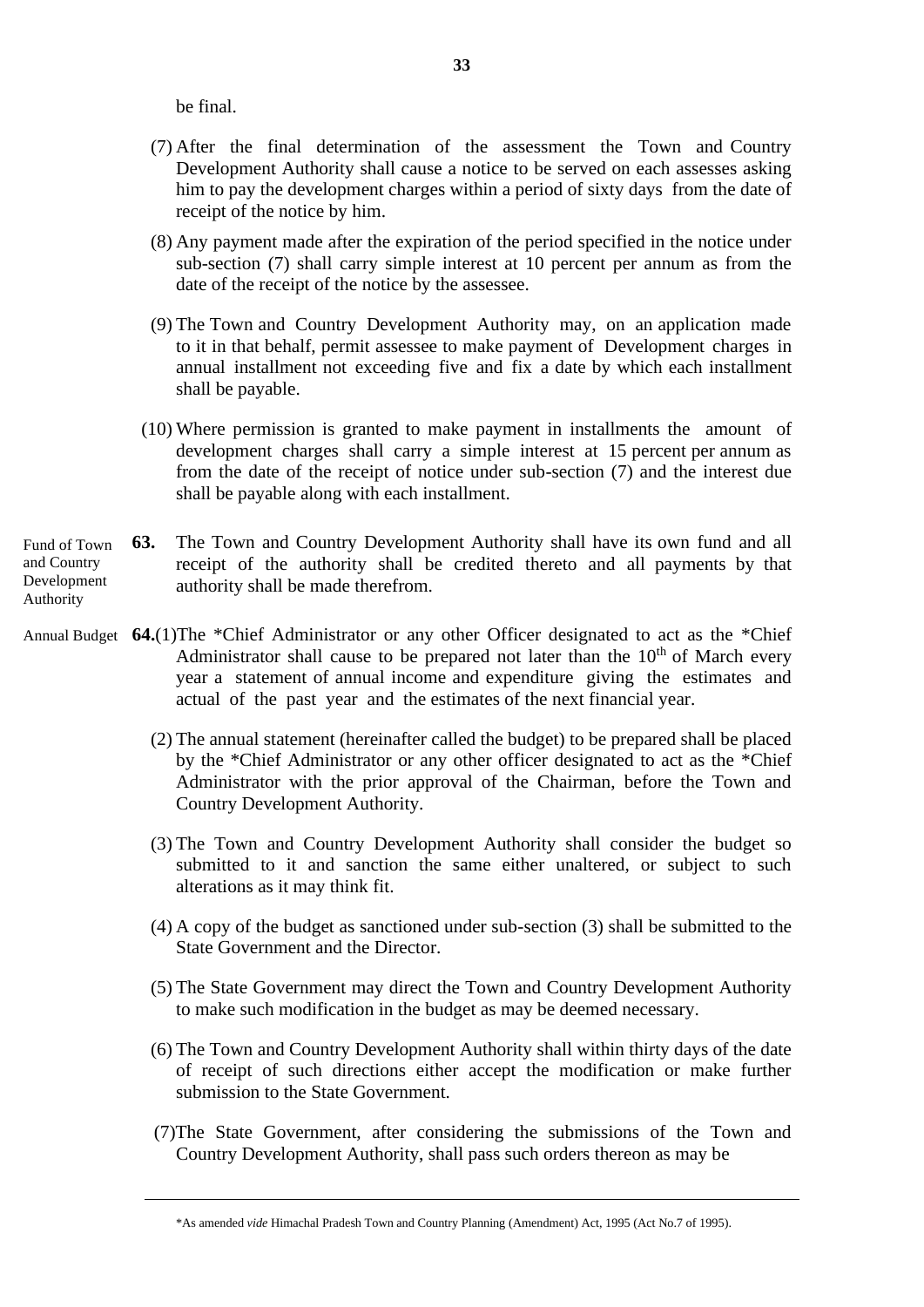deemed fit and from the date of such orders, the budget shall be deemed to be in force, with modifications ordered by the Government.

**65.** Subject to such terms and conditions as may be prescribed the Town and Country Development Authority may, with the prior sanction of the State Government, issue debentures or borrow money from Government \*or other financial institutions of the open marked for all or any of the purposes of this Act. Power to borrow money

#### **CHAPTER-VIII**

#### **SPECIAL AREAS**

- **66.**(1)If any area, town or township, is designated as a special area in the regional plan or if the State Government is otherwise satisfied that it is expedient in the public interest that any area, town or township should be developed as a special area, it may, by notification, designate the area as a special area, which shall be known by such name as may be specified therein. Constitution of Special Areas
	- (2) Such notification shall define the limits of special area.
	- (3) The State Government may, by notification,-
		- (a) alter the limits of the special area so as to include therein or exclude therefrom such area as may be specified in the notification.
		- (b) declare that the special area shall cease to be so.
- (4) Notwithstanding anything contained in the Himachal Pradesh \***\***Municipal Corporation, Act, 1994, the Himachal Pradesh Municipal Act, 1994 and the Himachal Pradesh Panchayati Raj Act, 1994 the Municipal Corporation, Municipal Council, Nagar Panchayat or a Gram Panchayat, as the case may be, shall, in relation to the special area and as from the date the Special Area Development Authority undertakes the functions under clause (v) or clause (vi) of section 70 cease to exercise the powers and perform the functions and duties which the Special Area Development Authority is competent to exercise and perform under this Act. 12 of 1994 4 of 1994 13 of 1994
	- **\*\*\*"67.**(1)Every Special Area shall have Special Area Development Authority, which shall consist of –

Special Area Development Authority

- (a) Chairman; and
- (b) Such other members as the State Government may determine from time to time who shall be appointed by the State Government.
- (2) The State Government may, if consider expedient, appoint Vice Chairman or Chief Executive Officer or both, for any Special Area Development Authority.
- (3) The Chief Executive Officer shall be a whole time officer of the Authority who shall receive such salary and allowances, and shall be subject to such terms and conditions as may be determined by the State Government.

<sup>\*</sup>As amended *vide* Himachal Pradesh Town and Country Planning (Amendment) Act, 1984 (Act No.1 of 1984).

<sup>\*\*</sup>As amended *vide* Himachal Pradesh Town and Country Planning (Amendment) Act, 2001 (Act No.15 of 2001).

<sup>\*\*\*</sup>As amended *vide* Himachal Pradesh Town and Country Planning (Amendment) Act, 2006 (Act No.22 of 2006).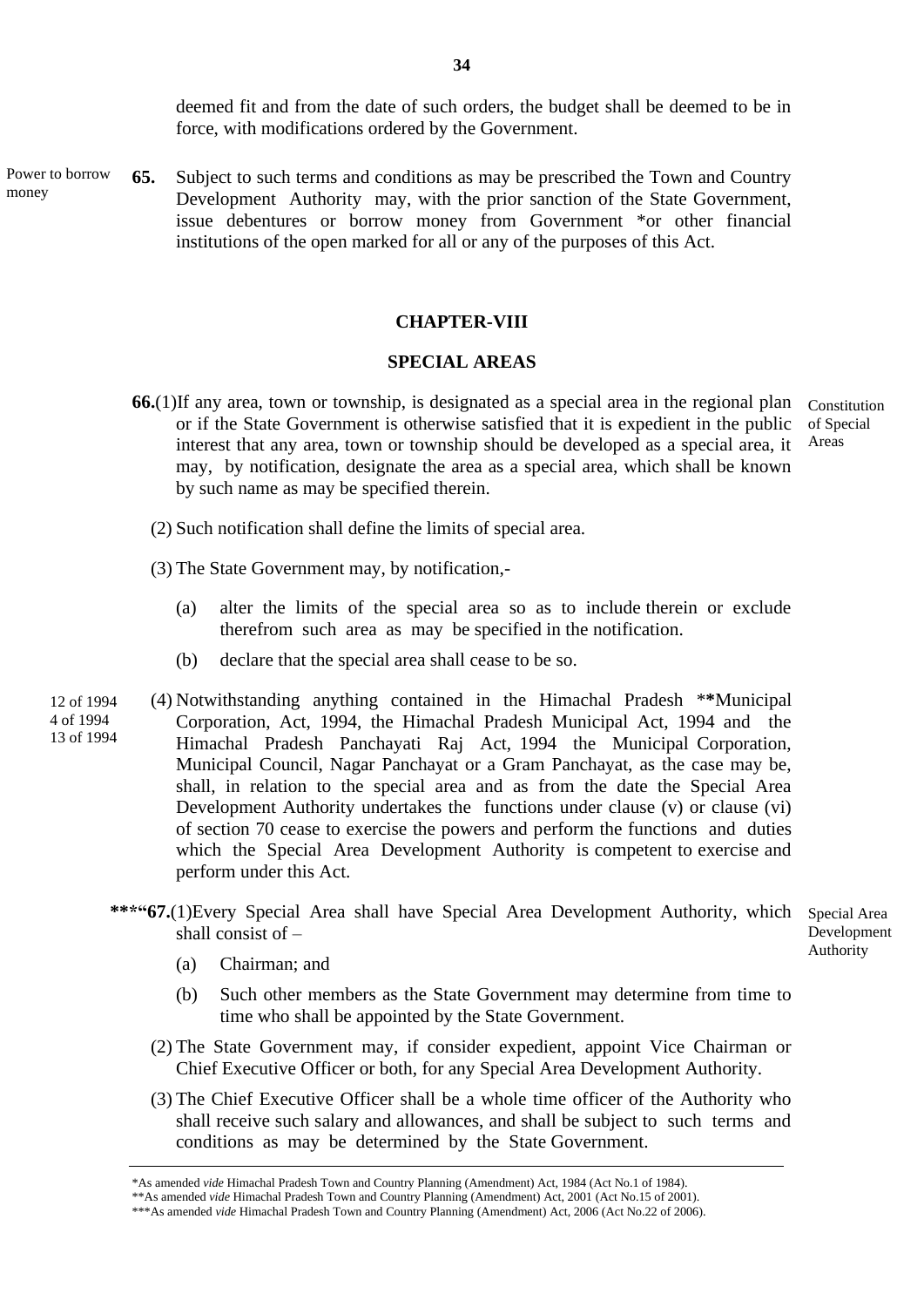- (4) The Chairman, Vice-Chairman and members shall not be entitled to any salary but shall receive such allowances as may be prescribed.
- (5) The Chief Executive Officer shall exercise such powers and perform such duties as may be specified by regulations made by the Authority.**"**
- **\*\*"68.**(1)Every Special Area Development Authority shall be a body corporate with perpetual succession and a common seal unless abolished and shall have power to acquire, hold and dispose of property, both moveable and immovable to contract and sue and be sued by the name specified in the notification under sub-section (2) of section-66.

 (2) The State Government may, by notification in the Official Gazette, abolish the Special Area Development Authority constituted under section 67 of the Act from such date as may be specified therein and the said authority shall stand abolished accordingly.

 (3) On and with effect from the date of abolition of the Special Area Development Authority all properties, assets, liabilities, funds, dues and staff which are realizable and vested by the authority shall vest in or be realizable by such authority or corporation or agency, as the case may be as the State Government may deem fit**."**

**69.**(1)Every Special Area Development Authority may appoint officers and servants as may be necessary and proper for the efficient discharge of its duties. Staff

> Provided that no post shall be created save with the prior sanction of the State Government.

- (2) The State Government may make rules in respect of recruitment, qualification, appointment, scale of pay, leave allowance and other conditions of service of the officers and servants appointed under sub-section (1).
- **70.** The functions of the Special Area Development Authority shall be:- Functions
	- (i) to prepare, if required to do so, the development plan for the special area;
	- (ii) to implement the development plan after its approval by the State Government;
	- (iii) for the purpose of implementation of the plan, to acquire, hold, develop, manage and dispose of land and other property;
	- (iv) to carry out construction activity and to provide such utilities and amenities as water, electricity, drainage and the like;
	- (v) provide the municipal services as specified in the Himachal Pradesh Municipal Act, 1994;**\***
	- (vi) to provide for the municipal management of the special area in the same manner as is provided in the Himachal Pradesh Municipal Act, 1994;**\***
	- (vii) to otherwise perform all such functions with regard to the special area as the State Government may, from time to time, direct:-

Provided that functions specified in clauses (v) and (vi) shall not be

\*As amended *vide* Himachal Pradesh Town and Country Planning (Amendment) Act, 2001 (Act No.15 of 2001).

\*\*As amended *vide* Himachal Pradesh Town and Country Planning (Amendment) Act, 2006 (Act No.22 of 2006).

Incorporation of Special Area Development Authority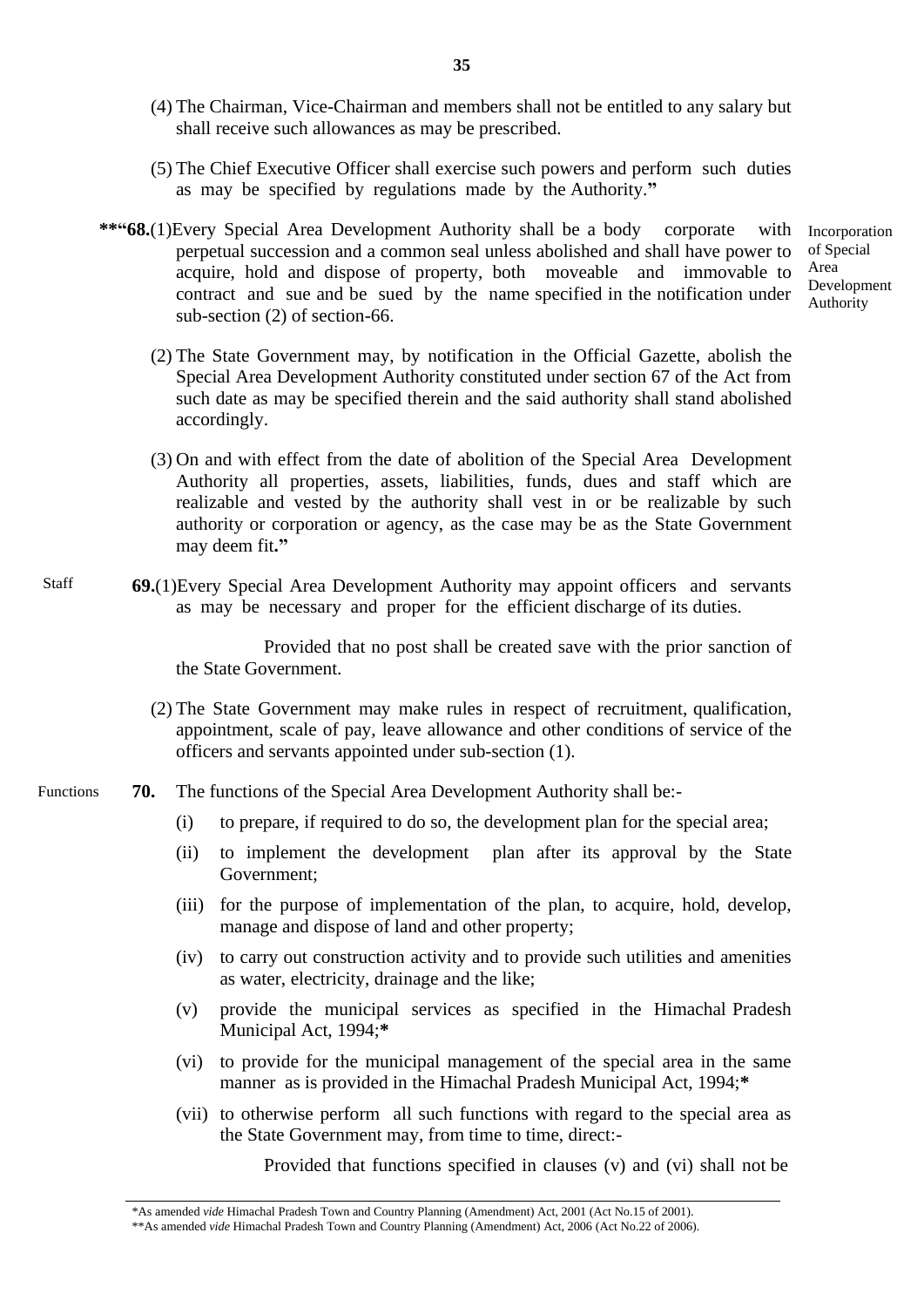performed unless so required by the State Government.

- **71.** The Special Area Development Authority shall:- Powers
	- **\*\***(a) for the purpose of acquisition of land, make a request to the State Government to acquire land for public purpose under the provisions of **\*\*\*"**Right to Fair Compensation and Transparency in Land Acquisition, Rehabilitation and Resettlement Act, 2013**"**.
		- (b) for the purpose of planning, exercise the powers which the Director has under this Act **\*\*\*"**except CHAPTERS-IX-A and IX-B; and
	- (c) for this purpose the municipal administration have the powers which a Municipal Council has under the Himachal Pradesh Municipal Act, 1994**\***.
		- **72.**(1)Every Special Area Development Authority shall have its own fund and all receipts of that authority shall be credited thereto and all payment of that authority shall be made therefrom.

Fund of Special Area Development Authority

- (2) The Special Area Development Authority shall levy the development charge in the manner as prescribed under section 61 and 62 of this Act.
- **\*\*\***(2a) The Special Area Development Authority may levy infrastructure and maintenance charges at such rates as may be prescribed on the commercial establishments including industries, hotels, brick kiln, apartments, shopping mall etc. which may be utilized on development and maintenance of infrastructure like roads, parks, parking etc. with the prior approval of the Government.
	- (3) The Special Area Development Authority may for all or any of the purposes of this Act:-
		- (a) accept grants from the State Government or a local authority;
		- (b) raise loans, subject to such terms and conditions as may be prescribed.
- **73.**(1) The Chairman shall lay, not later than  $10<sup>th</sup>$  of March every year, before the Special Area Development Authority an estimate of the income and of the expenditure of that authority for the year commencing on the first day of April next ensuing in such detail and form as that Authority may from time to time direct. estimates
	- (2) Such estimates shall make provision for the due fulfillment of all liabilities of the Special Area Development Authority and for the efficient implementation of this Act and shall be complete and a copy thereof shall be sent to each member of that authority at least ten clear days prior to the meeting before which the estimate is to be laid.
	- (3) The Special Area Development Authority shall consider the estimate so submitted and shall sanction the same either unaltered or subject to such alterations as it may think fit.
	- (4) The estimates so sanctioned shall be submitted to the State Government who may approve the same with or without modifications
	- (5) If the State Government approves the estimates with modifications, the Special

13 of 1994

Annual

<sup>\*</sup>As amended *vide* Himachal Pradesh Town and Country Planning (Amendment) Act, 2001 (Act No.15 of 2001).

<sup>\*\*</sup>As amended *vide* Himachal Pradesh Town and Country Planning (Amendment) Act, 2007 (Act No.2 of 2007).

<sup>\*\*\*</sup>As amended *vide* Himachal Pradesh Town and Country Planning (Amendment) Act, 2015 (Act No.14 of 2015).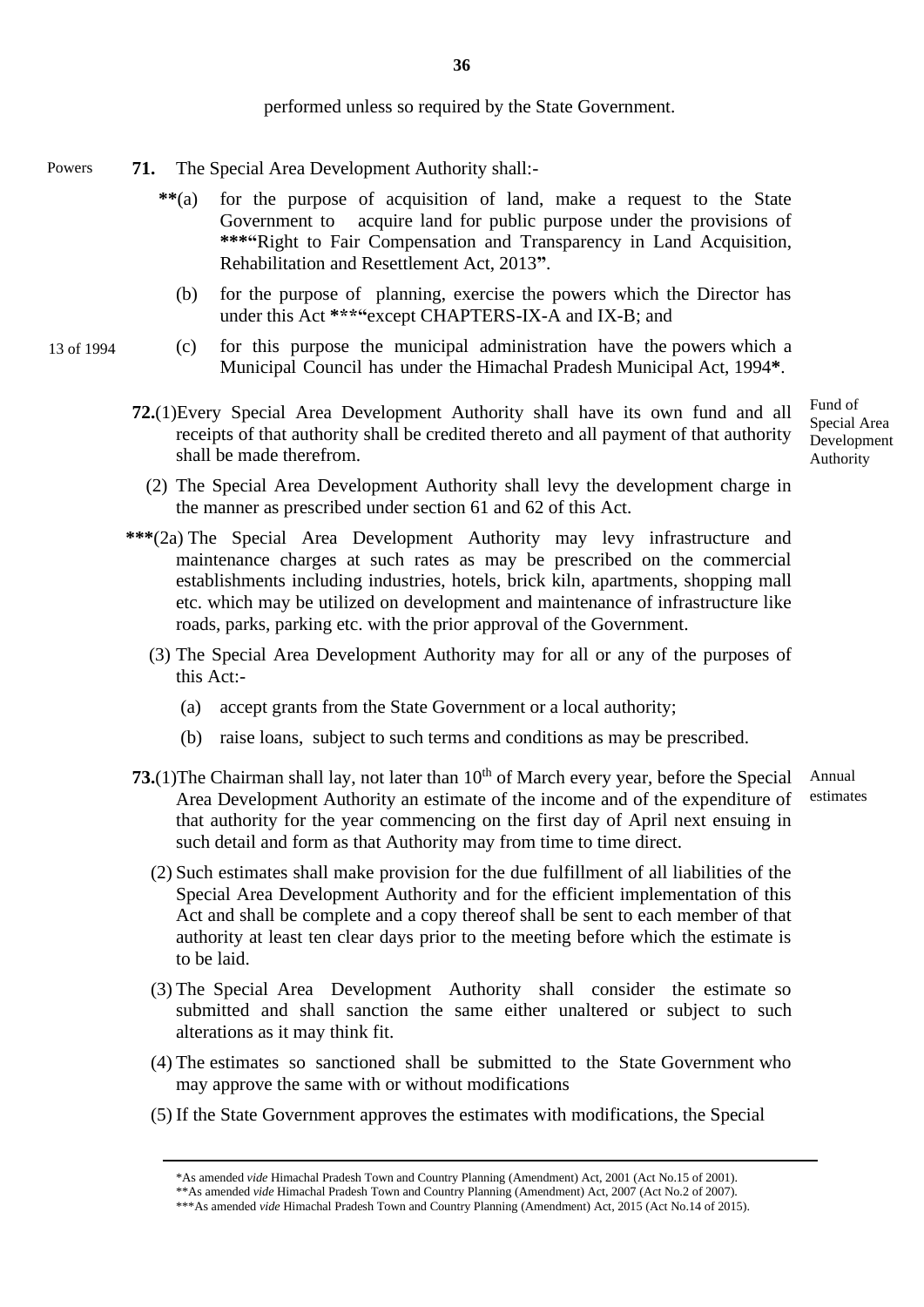Area Development Authority shall proceed to amend the same and the estimates so modified and amended shall be in force during the year.

### **CHAPTER-IX**

#### **CONTROL**

- 74. The State Government shall have power of superintendence and control over the Power of State acts and proceedings of the officers appointed under section 3 and the authority constituted under this Act.
- **75.**(1)In the discharge of their duties the officers appointed under section 3 and the Power of State authority constituted under this Act shall be bound by such directions on matters of policy as may be given to them by the State Government.
	- (2) If any dispute arises between the State Government and any authority, as to whether a question is or not a question of policy, the decision of the State Government shall be final.
- **76.** Notwithstanding anything contained in any other enactment for the time being in force, the State Government may, with a view to ascertaining that no repugnancy exists or arises with the provisions of this Act or the rules made thereunder, review the town improvement schemes, building plans or any permission for construction sanctioned or given by any authority under development plans, sanctioned under any enactment for the time being in force and may revoke, vary, or modify any scheme, plan, permission or sanction in conformity with the provisions of this Act: Power of Government to review plans etc. for ensuring conformity

Provided that no order under this section shall be made without giving a reasonable opportunity of being heard to the persons affected thereby.

**77.**(1)**\***The State Government may, by order notified in the Official Gazette, direct that any power either exercisable by it or by the Director, under this Act (not being the power to make rules) may also be exercised, in such cases and subject to such conditions, if any, as may be specified in such order, by such officer, \*\*\*\*registered private professional or authority as may be specified herein. Delegation of Powers

> **\*\*"**Provided that in case the powers are delegated to Municipal Corporation, Municipal Council or Nagar Panchayat **\*\*\*"**or the Panchayati Raj Institutions**"**, the Government may, by notification, permit such authorities to utilize the fee collected under the provisions of Himachal Pradesh Town and Country Planning Rules, 1978, toward their local fund**"**.

- (2) Subject to such restrictions as may be imposed by the State Government by a general or special order, the Director may by an order in writing delegate to any officer subordinate to him all or any powers exercisable by him under this Act or the rules made thereunder other than the power to hear appeal and revision.
- **78.**(1)Whenever in the opinion of the State Government the continued existence of any authority constituted under this Act is unnecessary or undesirable the

Dissolution of authority Government of supervision and control

Government to give directions

<sup>\*</sup>As amended *vide* Himachal Pradesh Town and Country Planning (Amendment) Act, 1997 (Act No.11 of 1997). \*\*As amended *vide* Himachal Pradesh Town and Country Planning (Amendment) Act, 2001 (Act No.15 of 2001). \*\*\* As amended *vide* Himachal Pradesh Town and Country Planning (Amendment) Act, 2013 (Act No.41 of 2013). \*\*\*\* As amended *vide* Himachal Pradesh Town and Country Planning (Amendment) Act, 2018 (Act No.7 of 2018).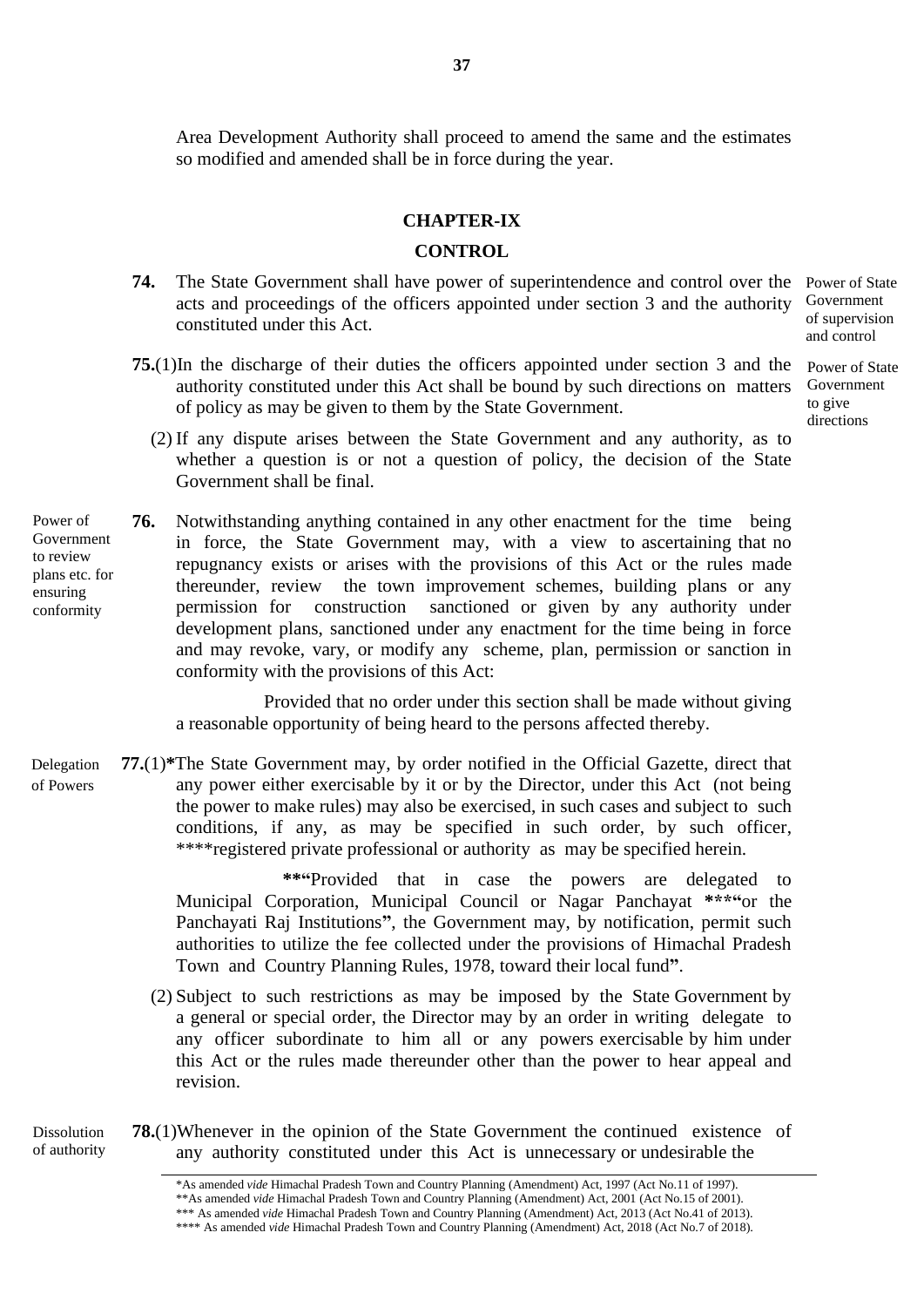State Government may by notification declare that such authority shall be dissolved from such date as may be specified therein and the authority shall stand dissolved accordingly.

- (2) As from the said date
	- (a) all the properties, funds and dues which are vested in or realizable by the authority shall vest in or be realizable by the State Government;
	- (b) all liabilities which are enforceable against the authority shall be enforceable against the State Government;
	- (c) for the purpose of realizing properties, funds and dues referred to in clause (a), the function of the authority shall be discharged by the State Government;
	- (d) all powers and functions to be exercised or discharged by the authority under this Act shall be exercised and discharged by the Director and for the purpose any reference in this Act to the said authority shall be construed as a reference to the Director.

#### **CHAPTER-X**

### **MISCELLANEOUS**

- Right of entry 79.(1)Without prejudice to any other provisions of this Act the Director or any authority established under this Act may enter into or upon, or cause to be entered into upon, any land or building for the purpose of the preparation of plan or scheme under this Act for-
	- (a) making any measurement or survey or taking levels of such land or buildings;
	- (b) setting out or making boundaries and intended lines of development;
	- (c) making such levels, boundaries and lines by placing marks and cutting trenches;
	- (d) examining works under construction and ascertaining the course of sewers and drains;
	- (e) ascertaining whether any land is being or has been developed in contravention of any provision of this Act or the rules or the regulations made there under:

Provided that-

- (i) in the case of any building used as a dwelling house or upon any enclosed part of garden attached to such a buildings, no such entry shall be made except between the hours of sunrise and sunset or without giving its occupier at least 24 hours notice in writing of the intention to enter;
- (ii) sufficient opportunity shall in every instance be given to enable women (if any) to withdraw from such land or buildings;
- (iii) due regard shall always be had so far may be compatible with the exigencies of the purpose for which the entry is made, to the social and religious usages of the occupants of the land or building entered.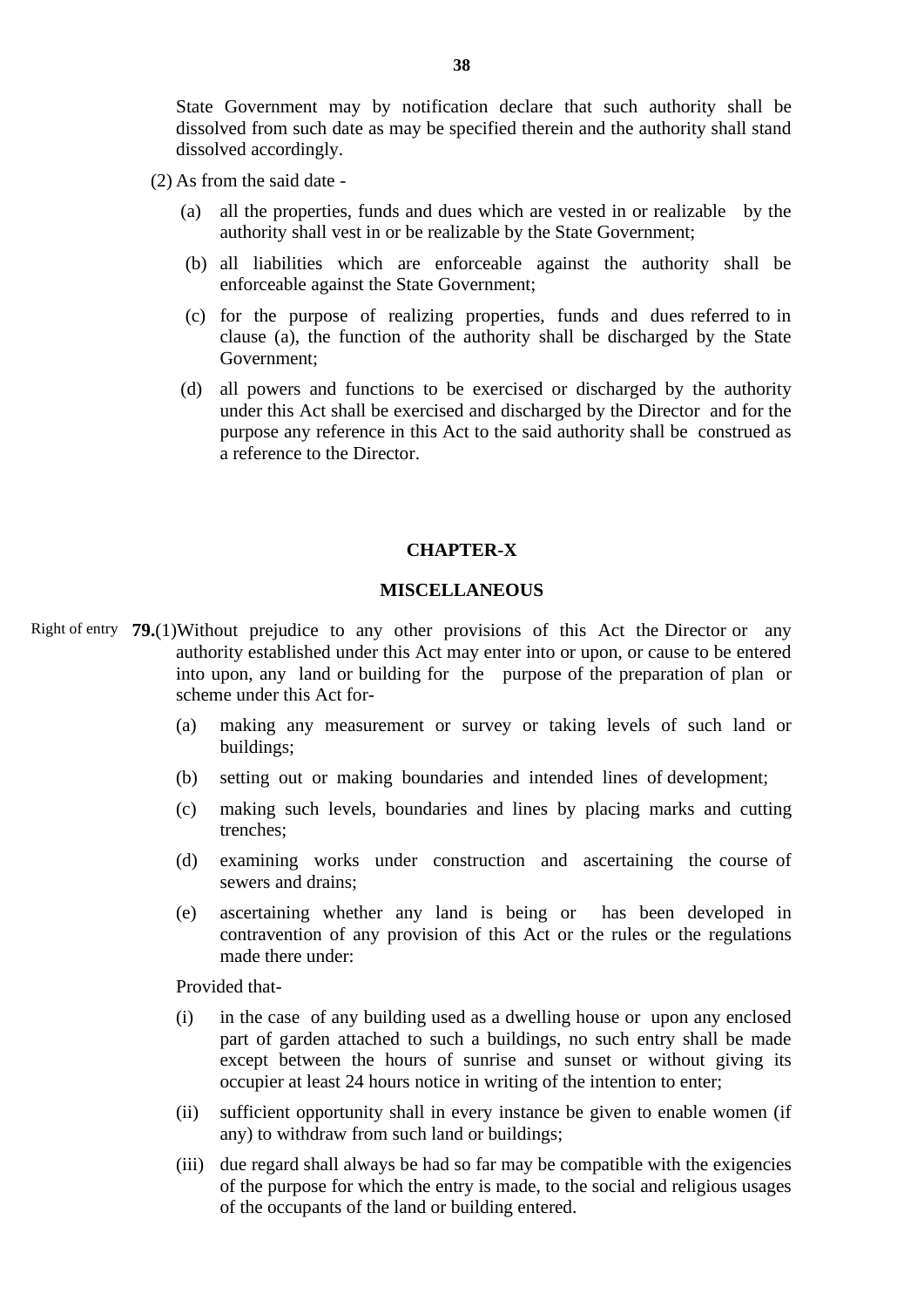- (2) Any person who obstructs the entry of an officer empowered or duly authorized under this section to enter into or upon any land or building or molests such officer after such entry shall, on conviction, be punished with simple imprisonment for a term which may extend to three months, or with fine which may extend to five hundred rupees, or with both.
- **80.** No court inferior to that of Magistrate of the first class shall try an offence punishable under this Act. **Jurisdiction** of Court.
- 81. No court shall take cognizance of any offence under this Act except on a Cognizance of complaint in writing made over the signature of an officer duly authorized by the Director or a Town and Country Development Authority or a Special Area Development Authority, as the case may be. offences
- **82.** Every member and every officer of any authority established under this Act shall be deemed to be a public servant within the meaning of section 21 of the Indian Penal Code, 1860. public 45 of 1860
	- **83.** No suit, prosecution or other legal proceedings shall lie against any person for anything which is in good faith done or intended to be done under this Act or any rule made thereunder. other
	- **\*83-A. Restriction on grant of Electricity, Water or Sewerage connection-**No electricity, water or sewerage connection shall be given to any person within the planning or Special area constituted under the Act unless a No Objection Certificate has been obtained by such person from the Director or the Special Area Development Authority, as the case may be.

**\*\*"**Provided that the service providing authorities shall disconnect the service connections forthwith of a building or a land, in case any deviations from approved plan or un-authorized constructions is brought to the notice of such authorities by the Director or officer vested with the powers of the Director.**"**

84. No act of a Town and Country Development Authority or a Special Area Vacancy not Development Authority or any of its committee shall be invalid merely by reasons of-

to invalidate proceedings

- (a) any vacancy, in or defect in the constitution thereof; or
- (b) any defect in the appointment of a person acting as Chairman or member thereof; or
- (c) any irregularity in the procedure thereof not affecting the merits of the case.

**85.** A Chairman or a member of a Town and Country Development Authority or a Special Area Development Authority shall, notwithstanding the expiration of his term, continue to hold office till his successor enters upon office. Member to continue till successor enters upon office

**86.**(1)If any question arises regarding the interpretation of any regional plan, the matter shall be referred to the Director who shall pass such order thereon as he may deem fit. Interpretation of regional plan etc.

Members and officers to be servants

Suit and proceedings

<sup>\*</sup> As amended *vide* Himachal Pradesh Town and Country Planning (Amendment) Act, 2001 (Act No.15 of 2001).

<sup>\*\*</sup>As amended *vide* Himachal Pradesh Town and Country Planning (Amendment) Act, 2015 (Act No.14 of 2015).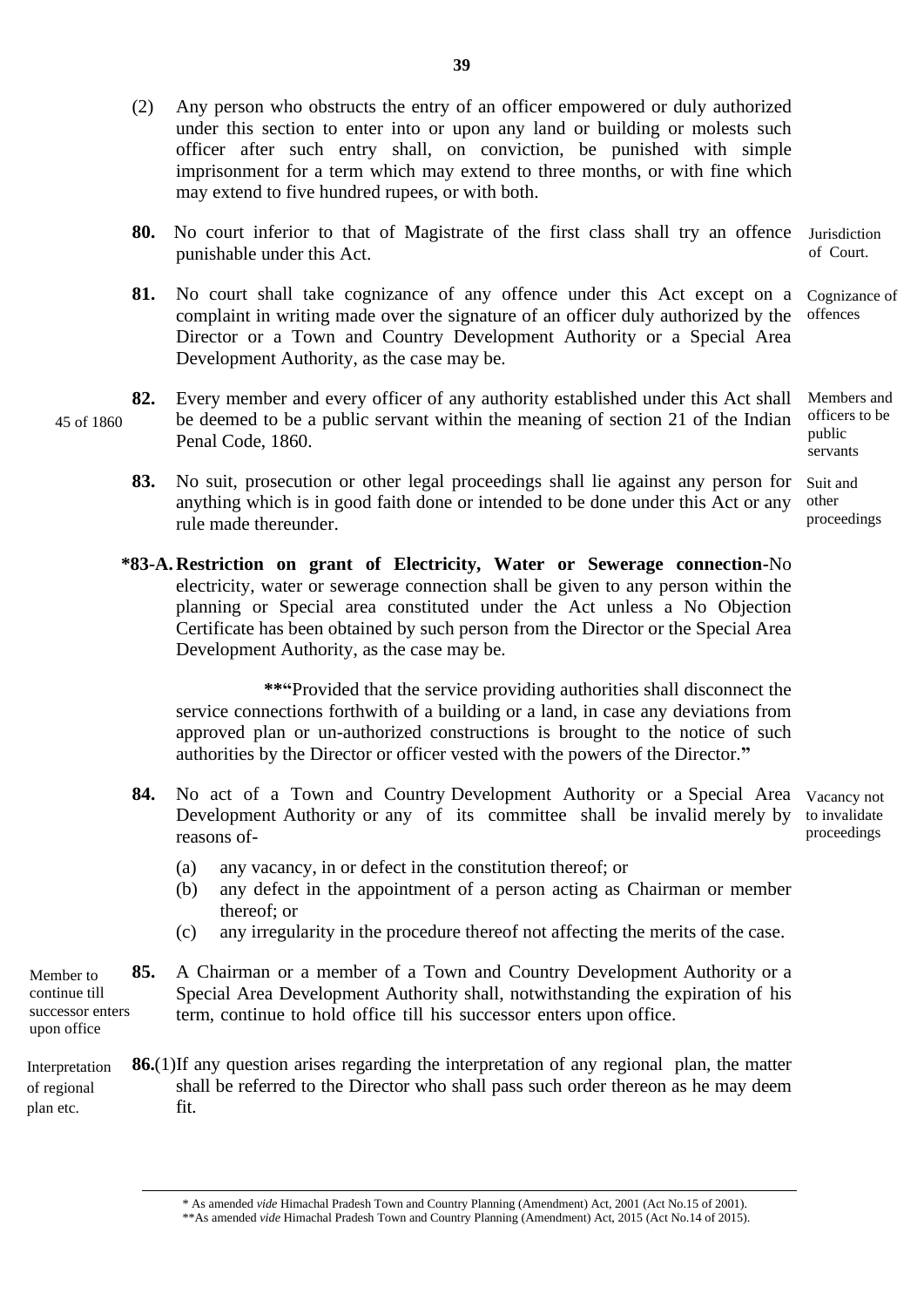- (2) Any person aggrieved by the decision of the Director may prefer an appeal to the State Government within such time and in such manner as may be prescribed.
- (3) The decision of the State Government and subject to the decision of the State Government, the decision of the Director shall be final.

### **CHAPTER-XI**

### **RULES AND REGULATIONS**

- **87.**(1)The State Government may, after previous publication, make rules for carrying out the purposes of this Act.
	- (2) In particular and without prejudice to the generality of the foregoing power, such rules may provide for-
		- (i) other categories of officers which may be appointed under section-  $3(1)$ ;
		- (ii) the form and manner of publication of notice inviting objections and suggestion under section 8(1);
		- (iii) the manner of publication of the regional plan under section  $9(2)$ ;
		- (iv) the manner of publication of an existing land use map under section 15(1) for inviting objections and suggestions;
		- (v) the regulation of the forms and contents of interim development plan under section 17;
		- (vi) the manner of publication of the draft development plan under section 19(1);
		- (vii) the manner of publication of public notice under section 20 (4);
		- (viii) the documents and plans which shall accompany the information under section  $28(1)$ ;
		- $(ix)(a)$  the form of application under section 30(1), the particulars which such application shall contain and the documents which shall accompany such application;
			- (b) the fee which shall be accompanied with the application under section 30 (2):
		- (x) the form in which permission shall be granted under section  $31 (3)$ ;
		- (xi) the manner of communication of order under section 31 (4).
	- **\*"**(xi-a) the Form in which Structural Stability Certificate is to be furnished under section 31-A of the Act**"**; and
		- (xii) the manner in which the appeal shall be made and the fees which shall accompany such appeal under section 32 (1);
		- (xiii) the time within which, the manner in which and the documents together with which a notice shall be served under section 35 (1):
		- (xiv) the manner in which amount in lieu of expenditure incurred after the grant of permission may be assessed under section 37 (1);

Powers to make rules

<sup>\*</sup> As amended *vide* Himachal Pradesh Town and Country Planning (Amendment) Act, 2001 (Act No.15 of 2001).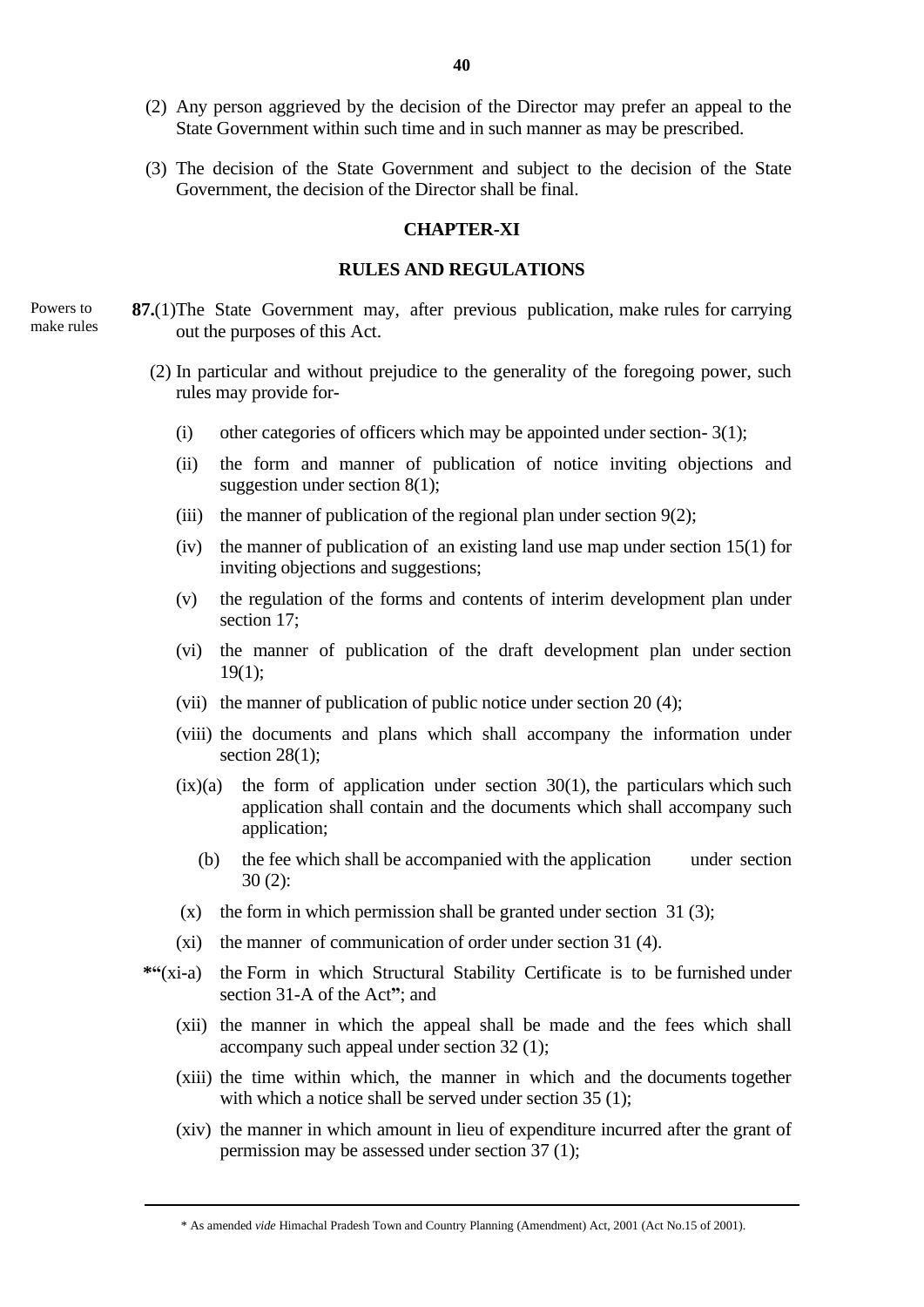- **\*\***(xiv-a) the manner in which an application shall be made under section 39-C of the Act and the amount to be charged for composition of offence;
	- (xv) the manner in which an application shall be made under section 39 (3);
	- **\***(xv-a) the rates at which, and conditions subject to which, the salary and allowances to be paid to the Chairman, Vice-Chairman and members under Section 45;
		- (xvi) themannerof publication of declaration under section 52(2);
		- (xvii) the form in which and the manner in which the town development schemes in draft form shall be published under section 52(3);
		- (xviii) the manner in which the final town development scheme shall be published under section 52 (7);
			- (xix) the terms and conditions subject to which the land shall vest in the Town and Country Development Authority under section 58;
			- (xx) (a) the form in which and the manner in which a notice shall be published under section 61(1);

(b) the form in which a notice shall be issued under section 62(4);

- (xxi) the terms and conditions subject to which the Town and Country Development Authority may issue debentures or borrow money under section 65:
- (xxii) the terms and conditions subject to which loans may be raised under section 72(2); and
- **\*\*\***(xxiii) any other matter for which Building Regulations or Bye-Laws may be made including the matters relating to the development control and natural hazard phone area; and
- \*\*\*(xxiv) any other matter for which rules may be made.
	- (xxv) the fee for renewal of registration under section 78c;
	- (xxvi) the form and manner of maintaining accounts, registers and records by a promoter or estate agent under sub-section (1) and maintenance of register by the Director under sub-section (2) of section 78h;
	- (xxvii) the manner in which the accounts shall be audited and certified by a Chartered Accountant under section78i;
	- (xxviii) the periodical returns which a promoter or estate agent has to submit to the Director under section 78j;
		- (xxix) the particulars in respect of the design and the materials to be used in the construction of the. building and the other information and documents to be disclosed, the manner in which disclosure is to be made and the documents of which true copies shall be given by the promoter under clauses (t), (m) and (n) of sub-section (2) of section 78n;
		- (xxx) the other matters to be disclosed in an advertisement or prospectus under subsection (2) of section 780;
		- (xxxi) the form of application, the information to be attached with the application and the fee to be paid for the grant of permission under sub-section (1), the authority to be prescribed for giving opinion to the Director under sub-section

<sup>\*</sup> As amended *vide* Himachal Pradesh Town and Country Planning (Amendment) Act, 1995 (Act No.7 of 1995).

<sup>\*\*</sup> As amended *vide* Himachal Pradesh Town and Country Planning (Amendment) Act, 2001 (Act No.15 of 2001).

<sup>\*\*\*</sup> As amended *vide* Himachal Pradesh Town and Country Planning (Amendment) Act, 2018 (Act No.7 of 2018).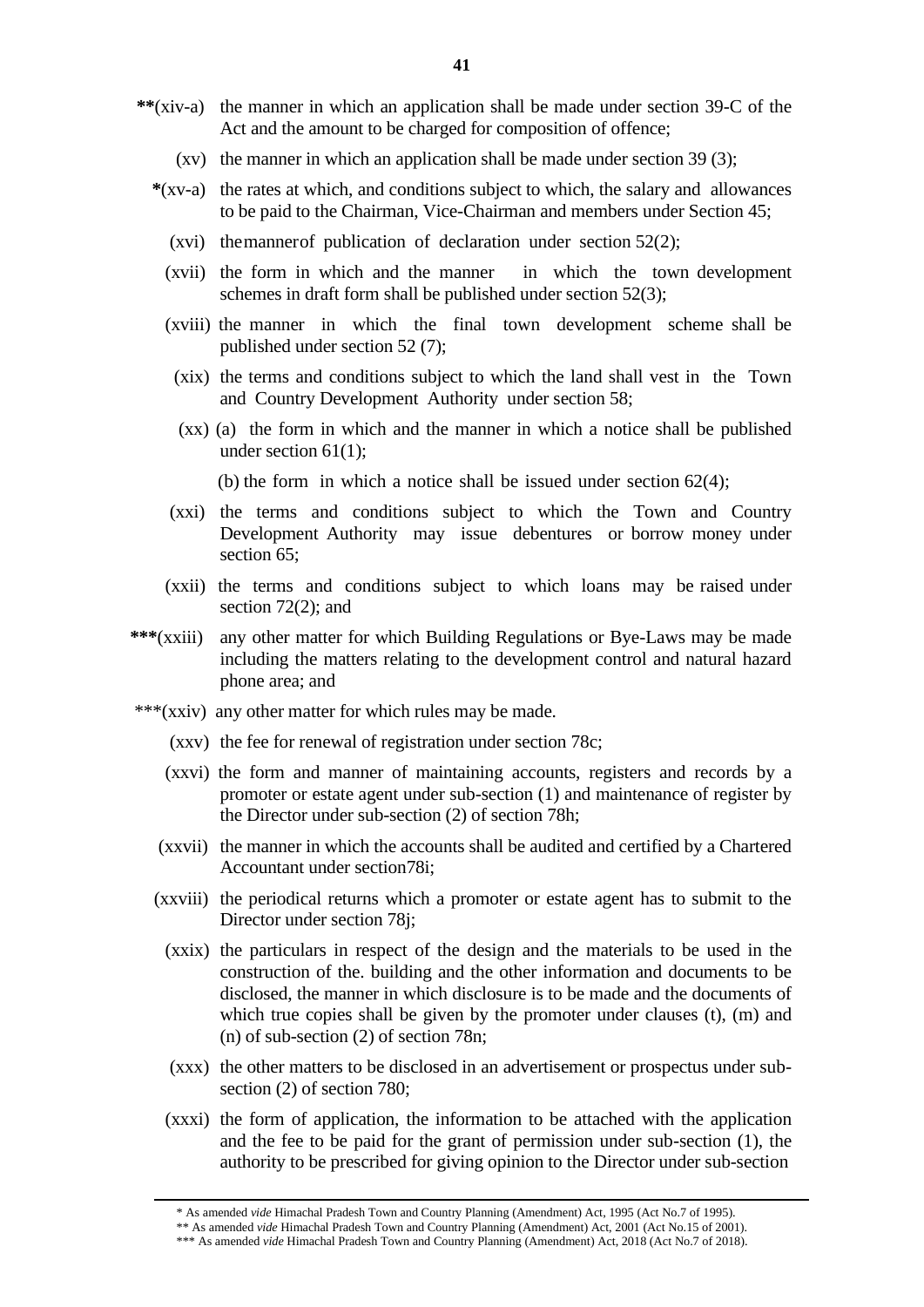(2),the form of licence to be issued and the agreement to be entered into under subsection(3), the fee to be paid for renewal of licence under sub-section (4), the manner of earmarking developed land, residential apartments or plots for weaker sections of society and the terms and conditions subject to which the reservation is to be made under sub-section (8) and service charges to be paid under subsection (10) of section 78p;

- (xxxii) the form for the agreement of sale and the particulars and conditions to be contained in and the documents or copies thereof to be attached to such agreement under sub-section (1) of section 78q;
- (xxxiii) the particulars to be included in respect of conveyance deed of apartment under section 78x;
- (xxxiv) the form of application under sub-section (1) of section 78y;
- (xxxv) the conditions to be prescribed under section 78y;
- (xxxvi) the purposes to be prescribed under sub-section (4) of section \***"**78zd**";**
- (xxxvii) any other matter for which Building Regulations or Bye-Laws may be made including the matters relating to the development control and natural hazard prone area; and
- (xxxviii) any other matter for which rules may be made.**".**
- **88.**(1)A Town and Country Planning Development Authority or a Special Area Development Authority, as the case may be, may, subject to the provisions of this Act and the rules made thereunder, make regulations generally to carry out the purposes of this Act. Regulations
	- (2) In particular and without prejudice to the generality of the foregoing power, such regulations may provide for-
		- (a) the summoning and holding of meetings, the time and place where such meetings shall be held; and the conduct of business thereat;
		- (b) procedure for disposal of developed lands, houses, buildings and other structures under section 60;
		- (c) the management of property and the maintenance and audit of accounts;
		- (d) the mode of appointment of committees, summoning and holding of meetings, and the conduct of business of each such committee.
		- (e) such other material as may be necessary for the exercise of the powers and performance of duties and functions by the Town and Country Development Authority or the Special Area Development Authority, as the case may be, under this Act.
- **89**. Every rule made under section 87 or the regulations made under section 88 shall be laid, as soon as may be after it is made, before the Legislative Assembly of Himachal Pradesh while it is in session for a total period of fourteen days which may be comprised in on session or in two successive sessions; and if, before expiry of the session in which it is so laid or session immediately following, the Legislative Assembly agrees in making any modification in the rule or regulation, as the case may be, or decides that the rule or regulation should not be made, the rule or regulation, as the case may be, shall thereafter have effect only in such modified form or be of no effect, as the case may be, so, however, that any such Power to lay the rules and regulations

<sup>\*</sup>As amended *vide* Himachal Pradesh Town and Country Planning (Amendment) Act, 2015 (Act No.14 of 2015)